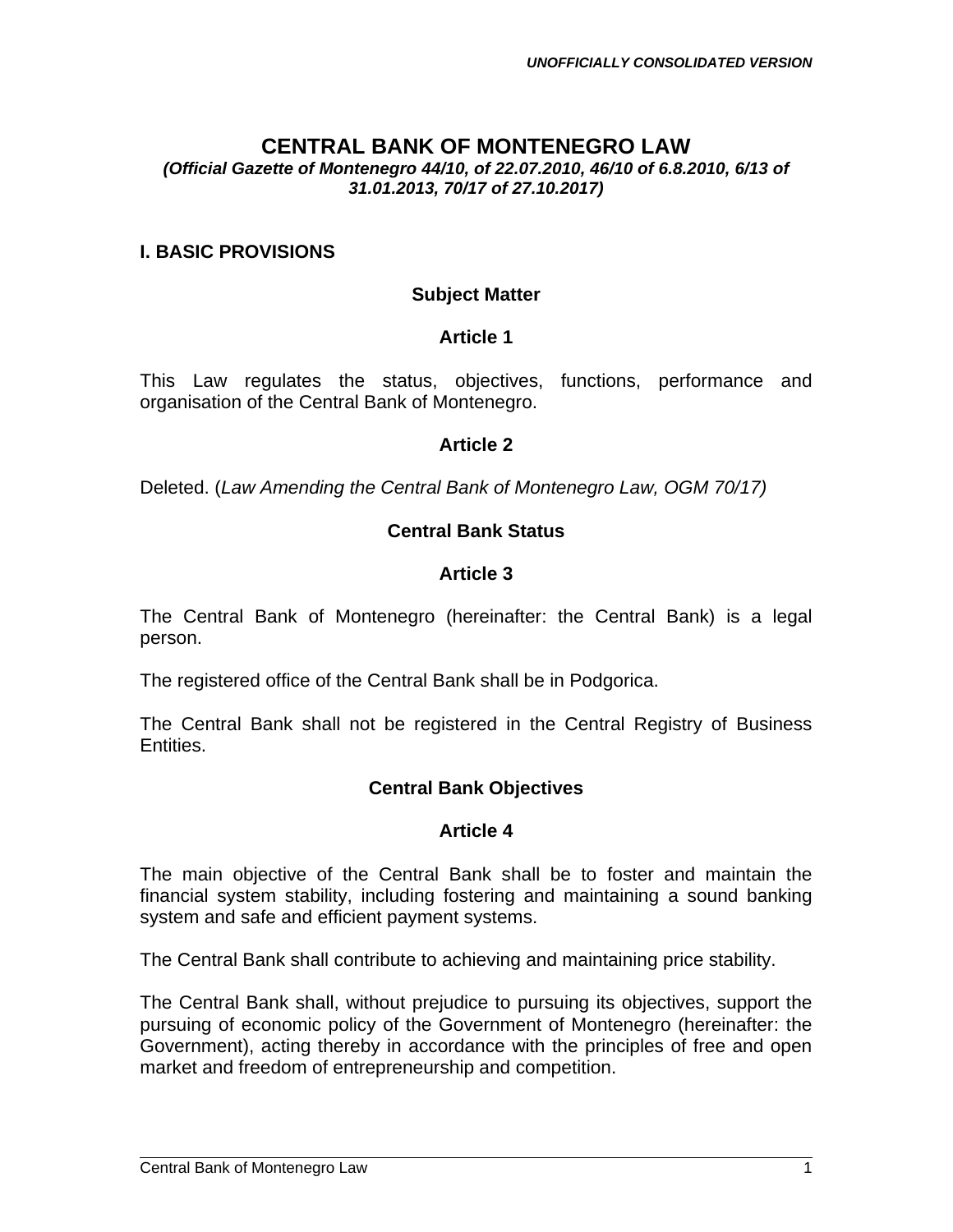The Central Bank shall have all powers required for pursuing the objectives under this Article.

## **Issuing of Currency and Prohibition of Lending**

### **Article 5**

The Central Bank shall have the exclusive right to issue banknotes and coins in the event Montenegro decides to introduce a national currency.

The Central Bank may issue commemorative banknotes and coins which do not represent the means of payment.

The Central Bank may not grant loans, except under the conditions stipulated under this law.

## **Central Bank Property**

#### **Article 6**

The Central Bank shall autonomously acquire, manage, use and dispose of the state property required for the exercising of its functions under this law.

#### **Central Bank Independence**

#### **Article 7**

The Central Bank shall be independent in pursuing the objectives and exercising the functions under this law.

The Central Bank, members of its bodies and employees in the Central Bank shall be independent in the performance of their functions and their activities established under this and other laws and they may not receive or seek any instruction from the government and other bodies and organisations or any other entities.

The government and other bodies and organizations and other persons may not exert any influence on the performance and decision-making of members of the Central Bank bodies and shall not approve, cancel, annul or in any other way affect any decision within the Central Bank`s authority.

The provision under paragraph 3 above shall not refer to the authority of the courts prescribed by the law.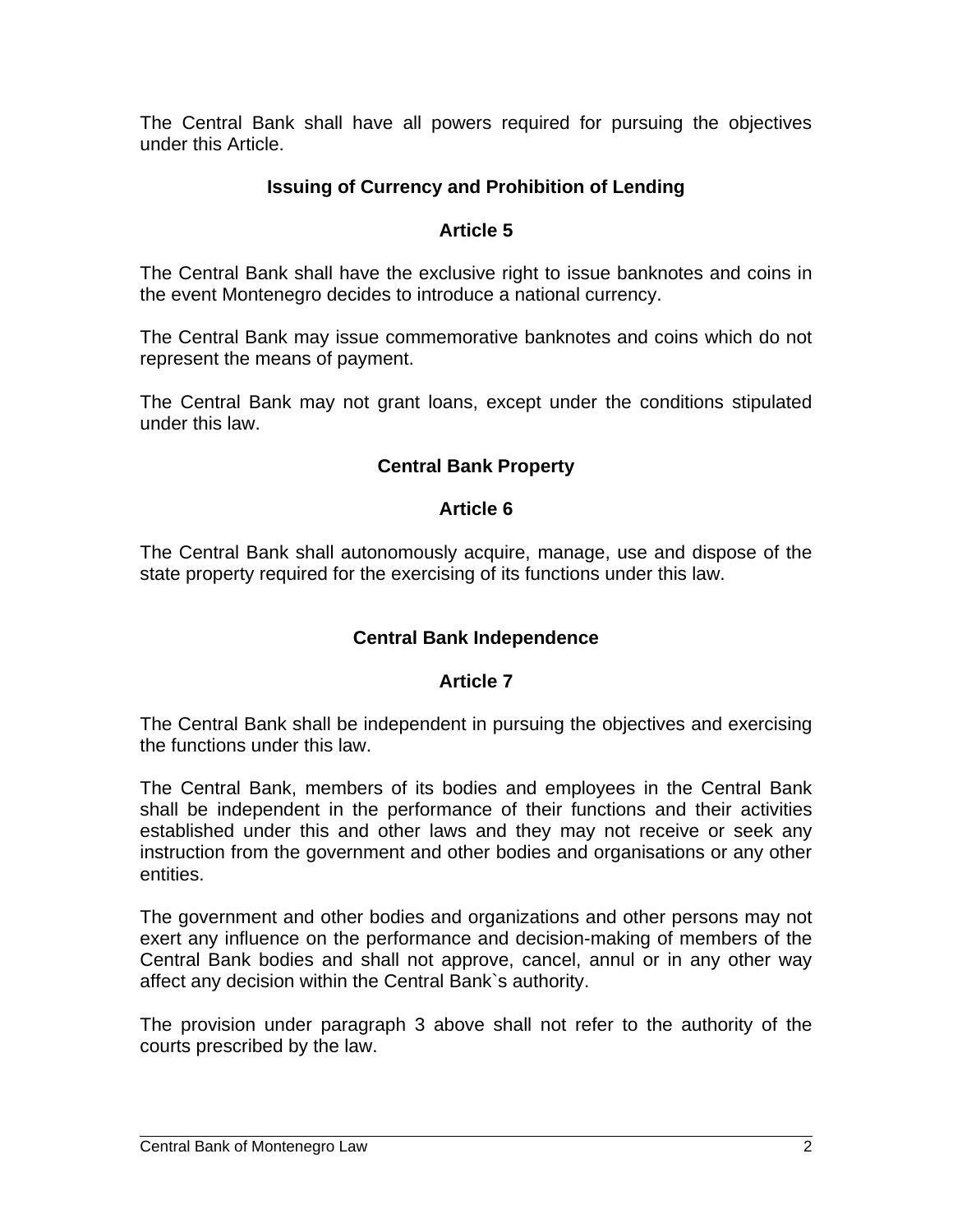#### **Central Bank Cooperation with Government Bodies and Organisations**

### **Article 8**

The Central Bank may, for the purpose of pursuing the established objectives and without prejudice to its autonomy and independence, cooperate with the Government and other government bodies and organisations, and take any actions within its authority to promote this cooperation.

The Government shall submit to the Central Bank, at the latter's request, data and information necessary for the achievement of objectives and the exercising of functions of the Central Bank.

The Central Bank shall submit to the Government, at the latter's request, data and information necessary for the achievement of the objectives and the exercising of functions of the Central Bank, when this does not challenge its autonomy and independence, except data and information regarding entities subject to the Central Bank supervision and/or confidentiality obligation in accordance with the law.

#### **International Cooperation**

### **Article 9**

The Central Bank may cooperate with other central banks, international financial institutions and organisations (hereinafter: international financial institutions), which scope of activities is related to the objectives and functions of the Central Bank, and it may be a member of international institutions and participate in their work.

## **Central Bank Seal and Statute**

#### **Article 10**

The Central Bank shall have a seal in accordance with the law governing the state seal and the seals of government authorities.

The Central Bank shall have the Statute which is published in the "Official Gazette of Montenegro".

## **Credit Institutions**

## **Article 10a**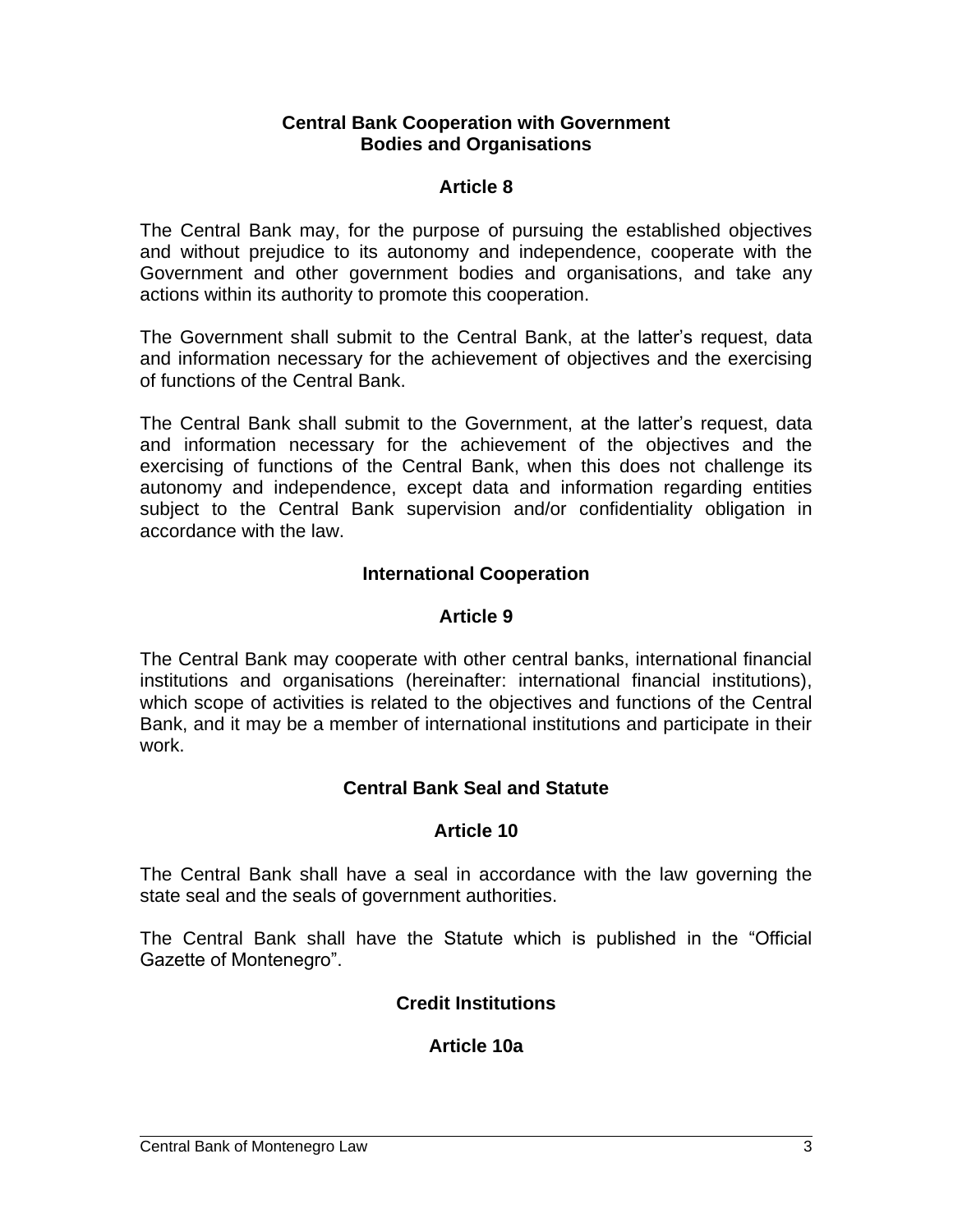A credit institution is a legal person whose business is to take deposits or other repayable funds from the public and to grant credits for its own account.

A credit institution within the meaning of this law shall be:

- 1) a bank or other credit institution established in Montenegro that has been licensed by the Central Bank in line with the law governing banking activities (hereinafter: a bank), and
- 2) a branch of a credit institution established outside Montenegro that pursues business in the territory of Montenegro in line with the law governing banking activities.

The Central Bank regulations passed pursuant to the powers specified in the Law may refer to all or some of the credit institutions referred to in paragraph 2 of this Article.

## **II. CENTRAL BANK CAPITAL**

## **Central Bank Capital**

### **Article 11**

The Central Bank capital shall comprise the initial capital and reserves.

## **Central Bank Initial Capital**

## **Article 12**

The Central Bank shall have initial capital in the amount of EUR 50,000,000.

The Central Bank's initial capital shall be the state property.

The Central Bank's initial capital may not be transferred, pledged or subject to any encumbrance.

The initial capital may be increased by amounts to be determined by the Council of the Central Bank.

The increase in the initial capital of the Central Bank shall be provided from the general reserve funds. In case the general reserve funds are insufficient to cover the specified increase in the initial capital, the shortfalls may be provided from the Budget of Montenegro.

## **Central Bank Reserves**

## **Article 13**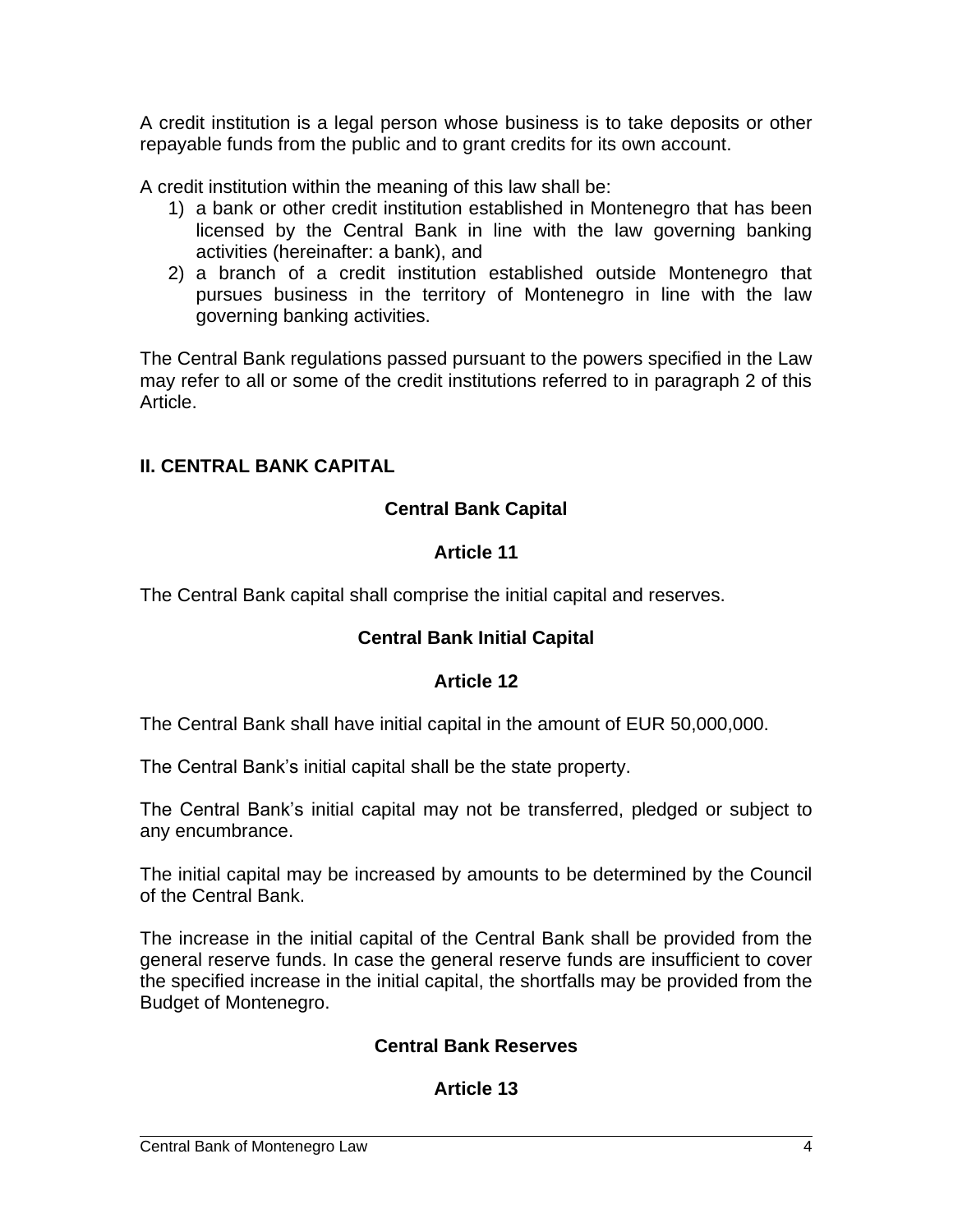The Central Bank reserves shall comprise general, special and revaluation reserves.

General reserves shall be used for the coverage of operating losses incurred by the Central Bank and an increase in the initial capital of the Central Bank.

The Central Bank may establish special reserves to be used for the coverage of specific operating expenses.

The Central Bank shall establish and maintain the revaluation reserve account for the coverage of unrealized expenses for positions in currencies other than euro, gold, securities and other assets.

### **III. CENTRAL BANK FUNCTIONS**

### **General Provisions**

#### **Article 14**

The Central Bank shall:

- 1) oversee the maintenance of stability of the financial system as a whole and pass pertinent regulations and measures;
- 2) regulate the operations of credit institutions, issue licenses and approvals to credit institutions and supervise credit institutions, in accordance with the law;
- 3) regulate and carry out activities involving bank recovery and resolution and bank bankruptcy and liquidation, in accordance with the law;
- 4) regulate and carry out payment system operations, in accordance with the law;

4a) grant approvals to payment institutions for the provision of payment services and supervise payment institutions, in accordance with the law; 4b) grant approvals to e-money institutions to issue e-money and provide payment services and supervise electronic money institutions, in accordance with law;

4c) regulate financial lease operations, factoring, purchase of receivables, micro-lending and credit and guarantee operations, issue licenses and supervise entities engaged in these operations, in accordance with the law;

- 5) may be a payment system owner and operator and a participant in other payment systems;
- 6) license payment systems other than the one it operates and supervise and oversee payment systems;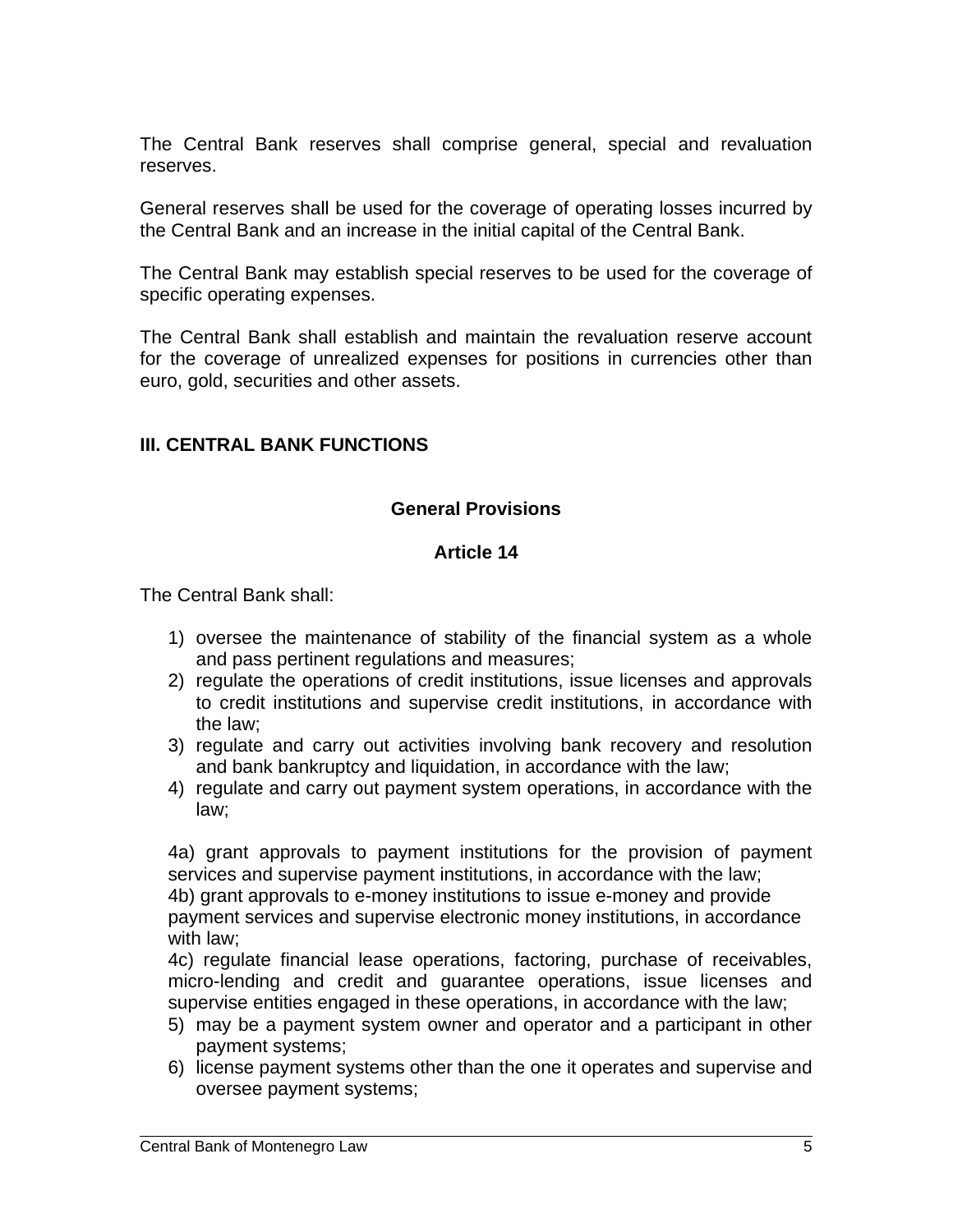- 7) manage the international reserves;
- 8) act as the payment and/or the fiscal agent towards international financial institutions and may be the representative of Montenegro in international financial institutions;
- 9) perform macroeconomic analyses, including monetary, fiscal, financial and the balance of payments analyses, and may communicate economic policy recommendations to the Government;
- 10)identify, analyse and assess the impact of certain factors on the financial system stability as a whole;
- 11)collect and statistically process data and information of importance for the achievement of objectives and the exercising of functions of the Central Bank, which are in accordance with this law and law governing statistics and statistical system;

11a) carry out activities involving the protection of rights and interests of consumer loan beneficiaries, users of payment services, and e-money holders, in accordance with the law.

- 12)set up the information system required for undisturbed exercising of its functions;
- 13)perform transfers in the national and international financial markets;
- 14)accept deposits of credit institutions, government bodies and organisations and other parties in accordance with the regulations;
- 15)open and maintain accounts for credit institutions, government bodies and organisations, foreign banks, central banks, international financial institutions, organisations donating funds to government bodies and organisations, and other entities in accordance with the law and other regulations, and perform payment transactions for those accounts;
- 16)pass regulations and measures pursuant to its authority granted under this and other laws;
- 17)perform other activities in accordance with this and other laws.

#### **1. Monetary and Other Instruments**

#### **Open Market Operations**

#### **Article 15**

In following monetary policy, the Central Bank may operate in financial markets by purchasing, selling and swapping securities and other readily marketable financial instruments, and by purchasing and selling precious metals.

Operations under paragraph 1 above may be performed by concluding spot or forward contracts, swap, netting, repurchase (repo) and other agreements.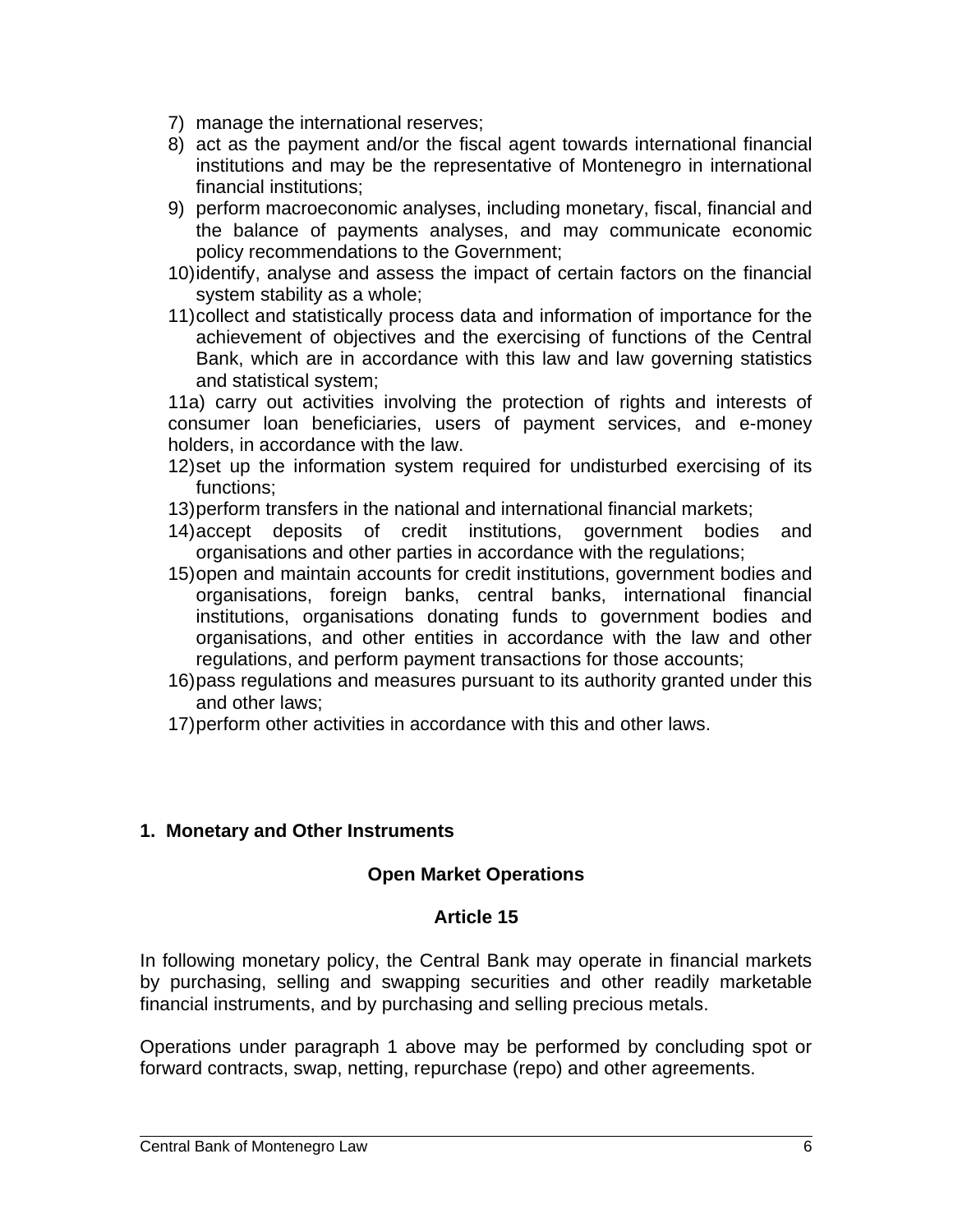The Central Bank shall regulate in more detail the conditions for the performance of operations under paragraph 1 above.

## **Credit Operations**

## **Article 16**

In case of liquidity needs of credit institutions, the Central Bank may grant loans to credit institutions against adequate collateral.

The Central Bank shall prescribe in more detail the conditions for granting loans under paragraphs 1 above.

## **Article 17**

*Deleted.* (*Law Amending the Central Bank of Montenegro Law, OGM 70/17)*

### **Reserve Requirements**

#### **Article 18**

The Central Bank shall prescribe the obligation for credit institutions to calculate, allocate and maintain reserve requirements, the reserve requirement calculation base, the reserve requirement rate, the manner of holding and time limits for the calculation and allocation of reserve requirements, and the conditions under which reserve requirements may be used.

The Central Bank may pay compensation to credit institutions on allocated reserve requirements.

A credit institution shall calculate, allocate and/or maintain reserve requirement in proper manner.

A credit institution that improperly calculates or fails to allocate and/or hold reserve requirements within the prescribed time limit shall pay fee to the Central Bank for the lacking amount.

The compensation and fee under paragraphs 2 and above shall be prescribed by the Central Bank.

## **Other Monetary Policy Measures and Instruments**

# **Article 19**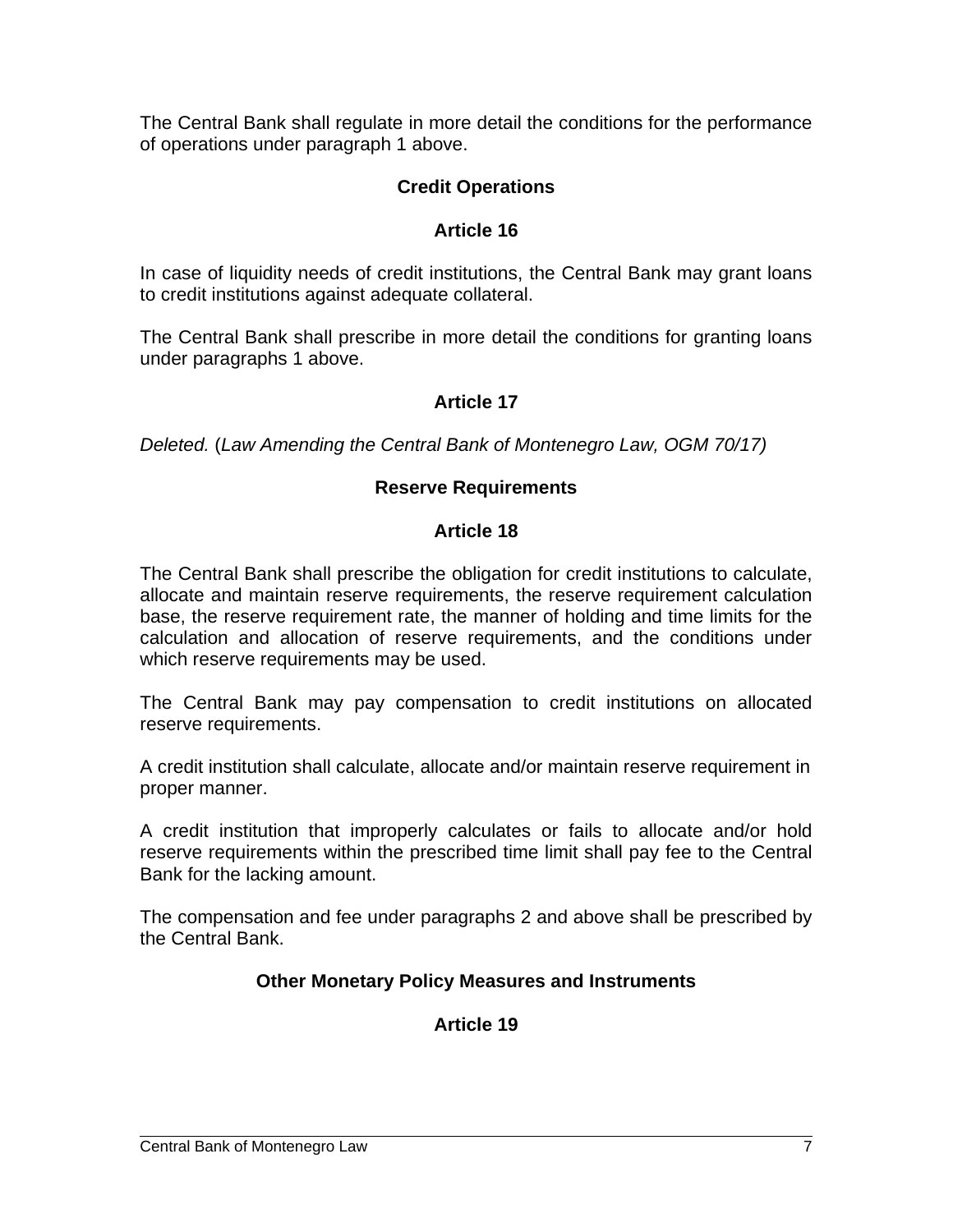In the achievement of its objectives and the exercising of its functions under this law, the Central Bank may decide on the use of other monetary policy measures and instruments.

The Central Bank shall prescribe the type of measures and instruments under paragraph 1 above and the manner of their use.

### **2. International Reserves of Montenegro**

### **Managing International Reserves**

### **Article 20**

The Central Bank shall hold and manage the international reserves of Montenegro (hereinafter: the international reserves).

When deciding on the form of investment of the international reserves, the Central Bank shall follow the principles of liquidity and safety of investment.

The Central Bank shall manage the international reserves in the manner that is in compliance with the monetary policy and which ensures undisturbed fulfilment of Montenegro's international obligations.

The Central Bank shall regulate the managing of the international reserves in more detail.

## **Structure of International Reserves**

#### **Article 21**

The international reserves shall comprise:

- 1) gold, precious metals and precious stones held by the Central Bank or by a third party for the account of the Central Bank;
- 2) banknotes and coins in a convertible foreign currency held by the Central Bank or by a third party for the account of the Central Bank;
- 3) credit balances payable in a convertible foreign currency that are held in the accounts of the Central Bank with foreign central banks, international financial institutions or credit institutions;
- 4) debt securities denominated in a convertible foreign currency held by the Central Bank or by a third party for the account of the Central Bank;
- 5) forward purchase or repurchase agreements entered into by the Central Bank with or guaranteed by other central banks, credit or financial institutions with registered offices outside Montenegro or international financial institutions, as well as forward and options agreements entered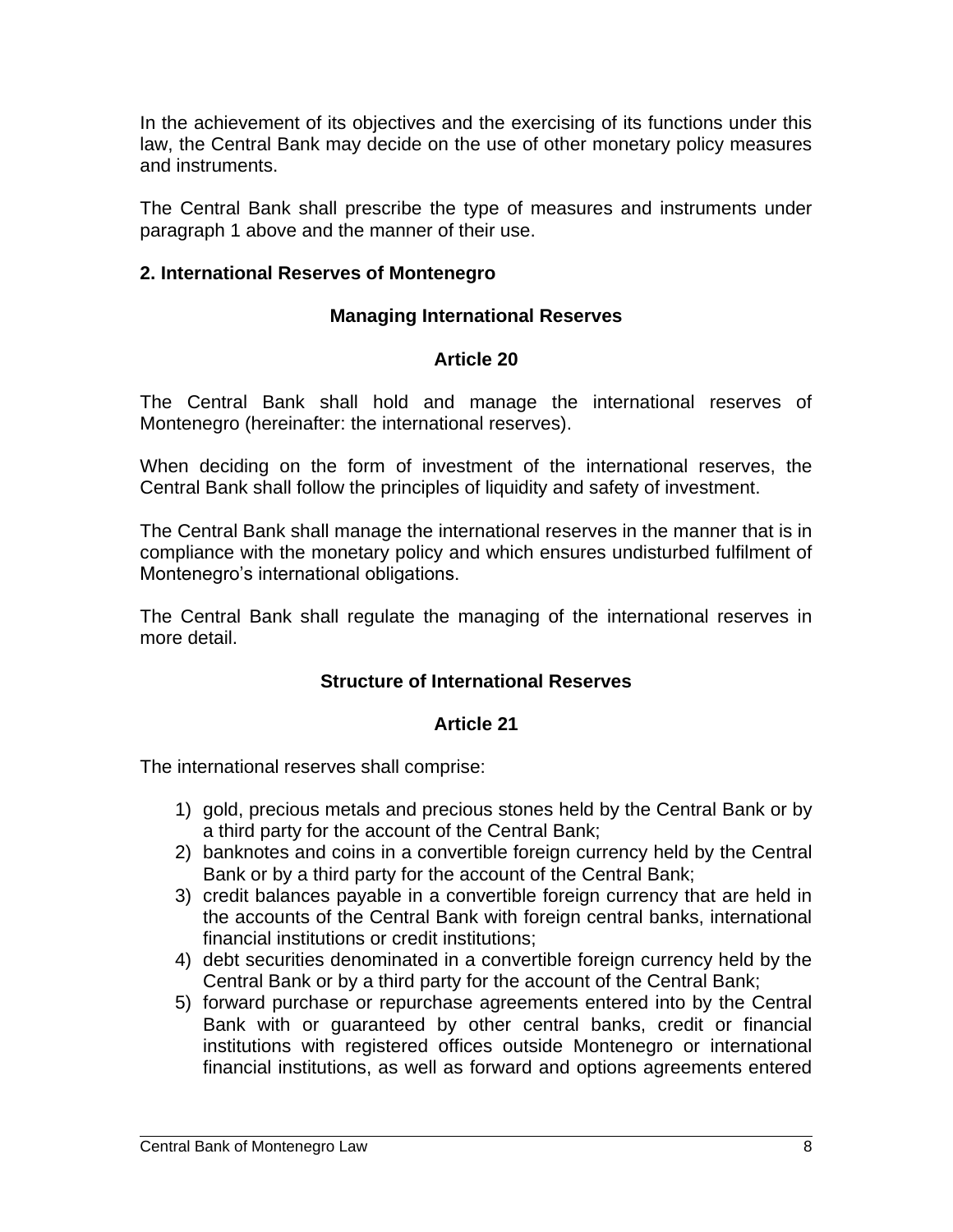into by the Central Bank with parties, providing for the payment in a convertible currency;

- 6) special drawing rights and reserve position held in the accounts of Montenegro with the International Monetary Fund;
- 7) other assets that may, by nature of their contents and significance, be seen as equivalent to the assets listed under items 1) to 6) of this paragraph.

The Central bank shall specify in its guidelines the investment strategy for managing the international reserves.

## **Opening Foreign Accounts and Other Activities**

## **Article 22**

The Central Bank may open foreign accounts for the purpose of pursuing its objectives and exercising its functions specified under this and other laws.

The Central Bank may conduct all types of banking and financial operations with other central banks, credit and financial institutions outside Montenegro, and the international financial institutions.

The Central Bank may purchase and sell foreign securities in primary and secondary markets, in accordance with this law.

The Central Bank may enter into payment and settlement agreements with foreign clearing institutions.

The Central Bank may enter into agreements under paragraph 4 above on its own behalf and for its own account or for the account of Montenegro.

#### **3. Provision and Protection of Banknotes and Coins and Redemption of Rare and Original Currency**

# **Provision and Supply of Banknotes and Coins**

## **Article 23**

The Central Bank shall provide banknotes and coins which are means of payment in Montenegro.

Credit institutions and other entities holding an account in the Central Bank shall be supplied with banknotes and coins from the Central Bank and shall bear all related expenses.

# **Withdrawal, Replacement and Destroying of Banknotes and Coins**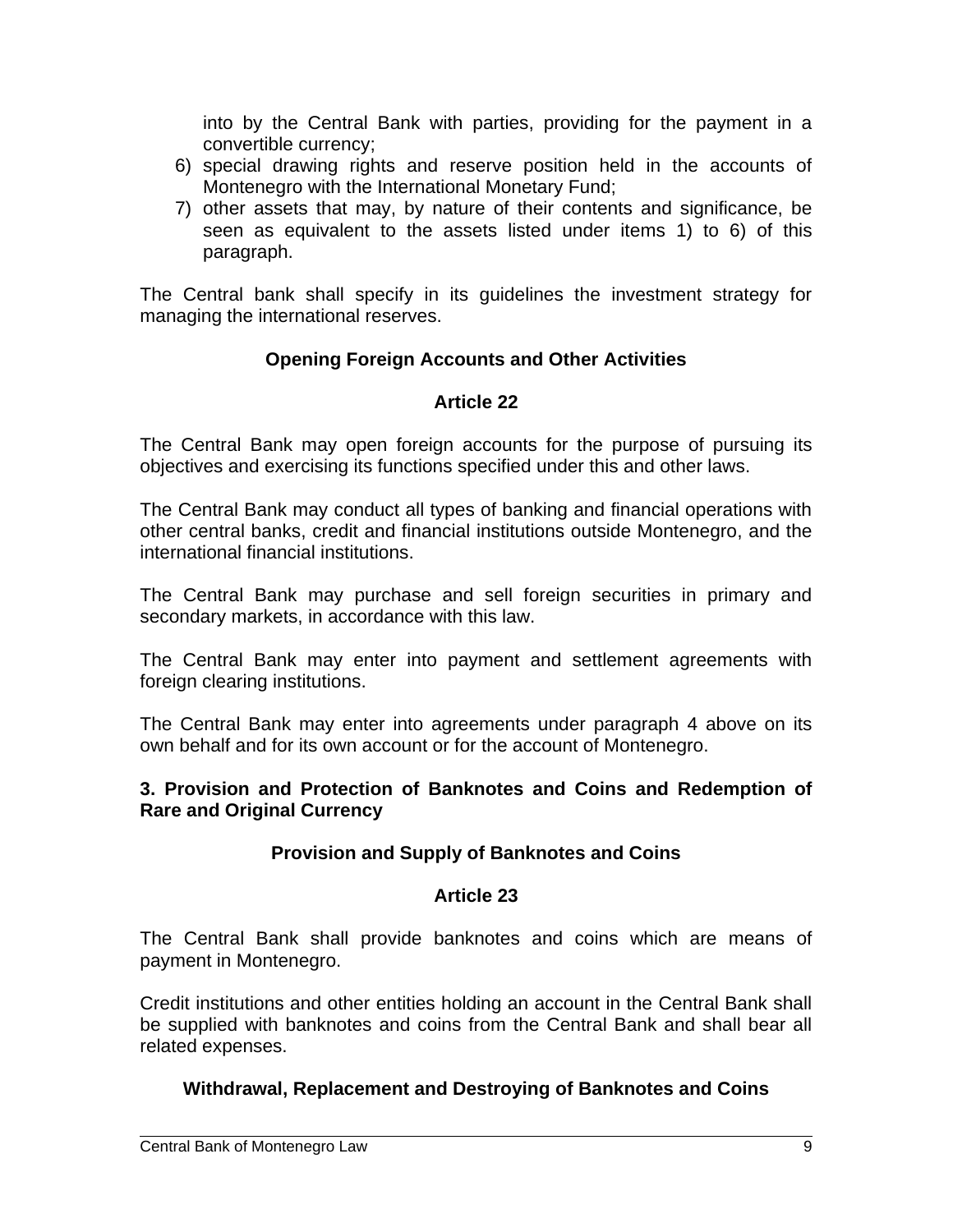## **Article 24**

Withdrawal and replacement of unfit banknotes and coins shall be performed in accordance with a Central Bank regulation.

Costs of withdrawal from circulation and replacement of unfit banknotes and coins shall be borne by the Central Bank in accordance with the regulation referred to in paragraph 1 above.

# **Protection of Banknotes and Coins against Counterfeiting**

## **Article 25**

Credit institutions and other handlers of banknotes and coins shall submit to the Central Bank any suspicious sample of banknotes and coins.

The Central Bank shall temporary confiscate all suspicious samples of banknotes and coins received in payment system transactions.

The Central Bank shall perform technical analysis of suspect banknotes and coins and it shall cooperate with competent authorities and institutions in Montenegro and abroad on taking measures to detect and suppress currency counterfeiting.

The Central Bank shall prescribe the manner of handling suspicious samples of banknotes and coins.

## **Redemption of Banknotes and Coins**

#### **Article 26**

The Central Bank may redeem rare and original banknotes and coins**.**

## **Reproduction of Banknotes and Coins**

#### **Article 27**

Reproduction and design of objects resembling banknotes, coins, cheques, securities and payment cards which are in circulation in Montenegro may be performed in accordance with the approval of the Central Bank.

The Central Bank may prescribe detailed conditions of production, design and distribution of items under paragraph 1 above.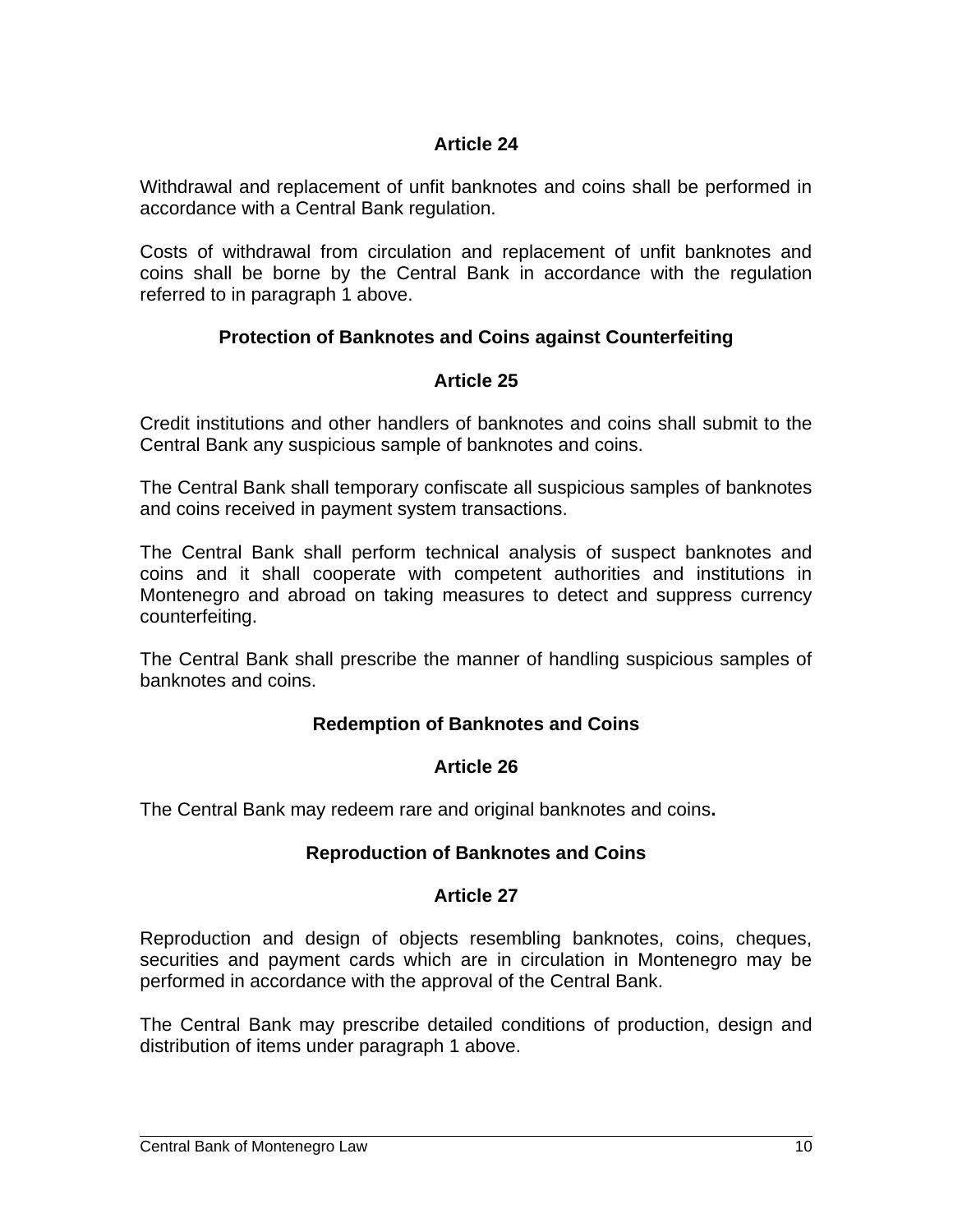## **4. Responsibility for the Banking System Functioning**

### **Authorisations to Credit Institutions**

#### **Article 28**

The Central Bank shall, in line with the law, issue licenses and approvals to credit institutions, supervise credit institutions, perform other activities granted to its authority under the law, and pass regulations and other acts regulating the operation of credit institutions and establishing the standards of sound and safe operations for credit institutions.

In performing the supervision under paragraph 1 above, the Central Bank shall have direct access to business books and other documents of credit institutions, as well as of any other related participants in the activities which are subject to supervision.

### **Submission of Data, Information and Reports**

### **Article 29**

The Central Bank shall prescribe data, information and reports to be submitted by credit institutions to the Central Bank and deadlines for their submission.

Credit institutions shall submit to the Central Bank prescribed data, information or reports within the prescribed deadline.

The Central Bank may disclose the submitted information and data on credit institutions separately, in aggregate form or classified by the credit institutions or by the nature of their business, except information considered confidential in line with the law.

#### **Measures against Credit Institutions**

#### **Article 30**

In case a credit institution fails to manage risks to which it is exposed in accordance with the law or in case it acts contrary to the regulations, the Central Bank may impose measures and other obligations, including pecuniary fines in accordance with the law.

The Central Bank may disclose the information on imposed measures referred to in paragraph 1 above.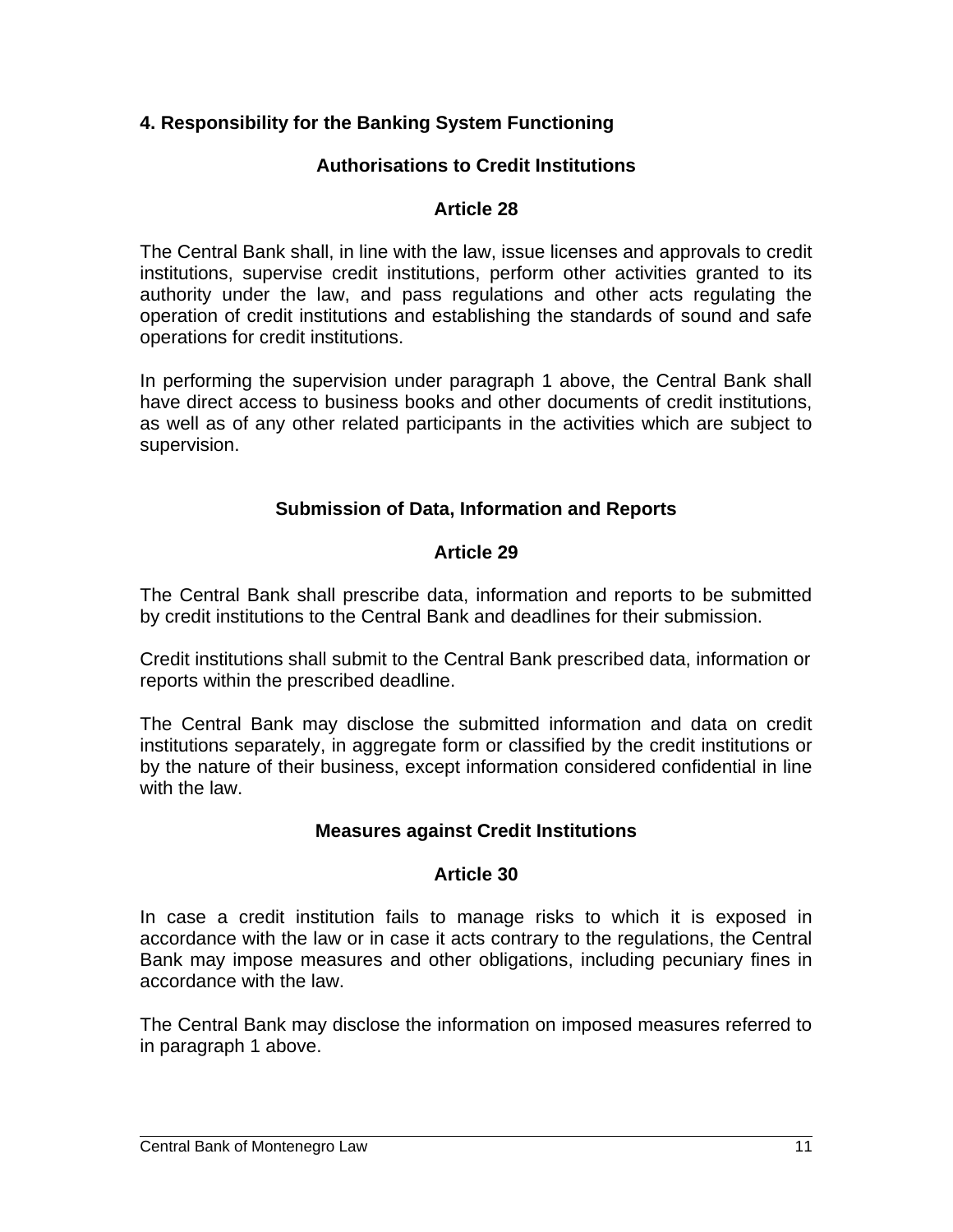#### **Central Bank Cooperation with Foreign Authorities for Supervision of Credit Institutions**

### **Article 31**

With a view to strengthening its supervisory function, the Central Bank shall cooperate with foreign institutions authorized for the supervision of credit institutions.

The sharing of information during cooperation under paragraph 1 above shall not be considered a disclosure of confidential information.

### **5. Payment Systems and Transactions**

### **Payment System Authorizations**

#### **Article 32**

Pursuant to the law, the Central Bank shall issue approvals for providing payment system services, supervise payment service providers and electronic money issuers, pass regulations and other acts regulating the pursuit of business of payment service providers and electronic money issuers and the standards for their safe and sound operations and perform other activities for which it has been authorised under the law.

## **Opening of Accounts**

#### **Article 33**

A credit institution is obliged to open an account with the Central Bank in accordance with the regulations.

The Central Bank may not open accounts in its books for companies and natural persons, except for employees of the Central Bank.

The Central Bank may open accounts with banks.

## **Payment Systems**

## **Article 34**

The Central Bank is the owner, operator, participant and settlement agent of the interbank real-time gross settlement payment system (RTGS system) and it may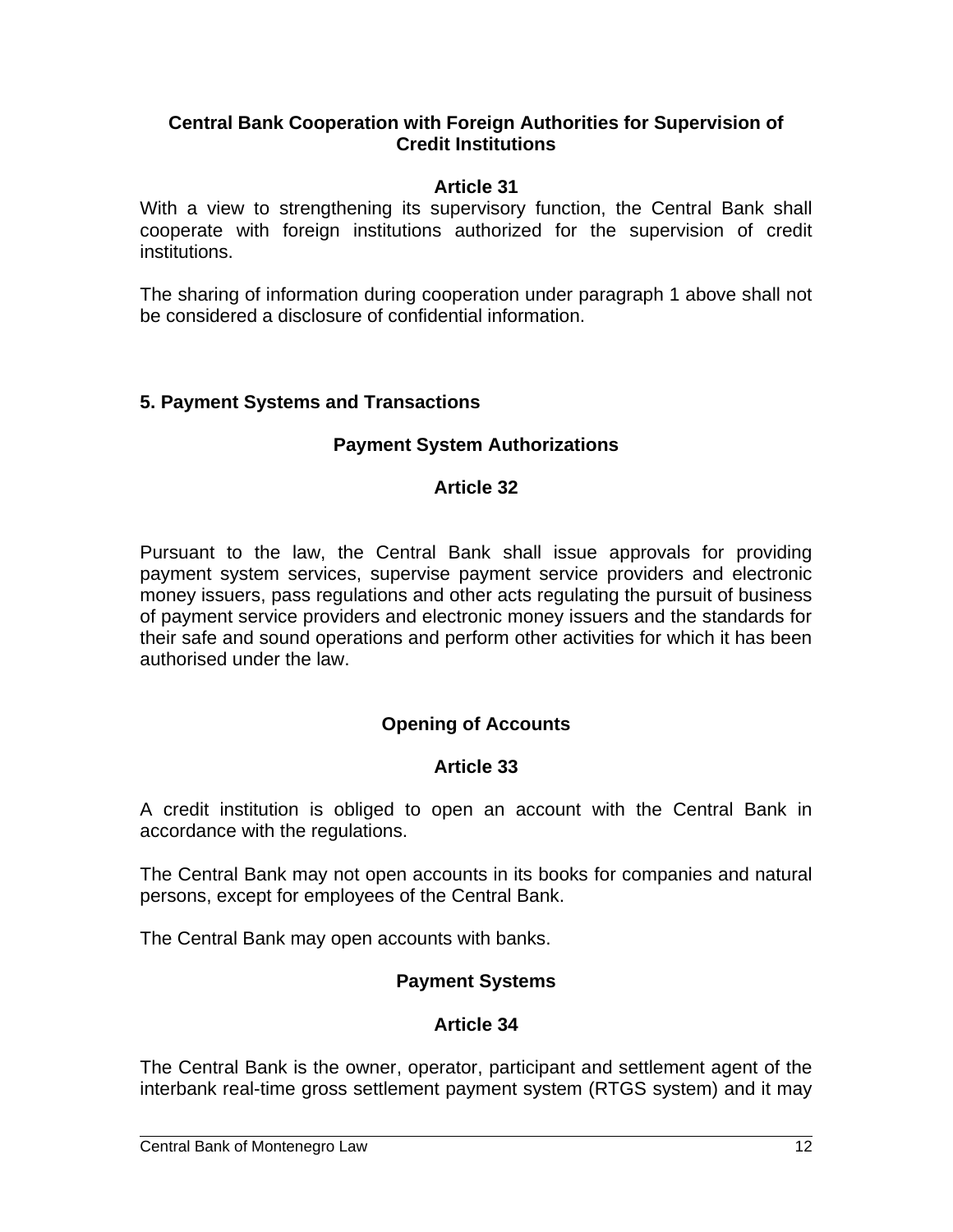be an owner and/or operator of a securities settlement system and another payment system, as well as a participant in another payment system.

The Central Bank shall license payment systems other than the one it operates, supervise and oversee their operations, pass regulations governing payment systems, establish rules for payment systems it operates, and perform other activities in accordance with the law.

#### **Collection, Statistical Processing and Dissemination of Data and Information**

#### **Article 35**

With a view to pursuing its objectives and exercising its functions specified under this and other laws, the Central Bank shall collect, statistically process and disseminate data and information obtained from the government bodies and organisations, credit and other institutions providing financial services, companies, legal persons, entrepreneurs, and other entities.

Parties referred to in paragraph 1 above are obliged to submit the requested data and information to the Central Bank within specified timeframe.

In performing the activities under paragraph 1 above, the Central Bank may cooperate with institutions and authorities of the European Union, the international financial institutions, and other foreign authorities.

The Central Bank shall regulate the type of statistical data and information required for pursuing the objectives and executing the functions referred to in paragraph 1 above, the manner, format, and deadline for the submission of such data, and persons to be in charge of delivering these data to the Central Bank, the measures and procedures for securing and protecting information considered confidential pursuant to the law and other issues relevant for the collection, processing, dissemination and disclosure of statistical data.

The Central Bank may, within its authority, prescribe uniform forms and methods for the collection, processing, and dissemination of processed data referred to in paragraph 1 above.

#### **Central Bank Information System**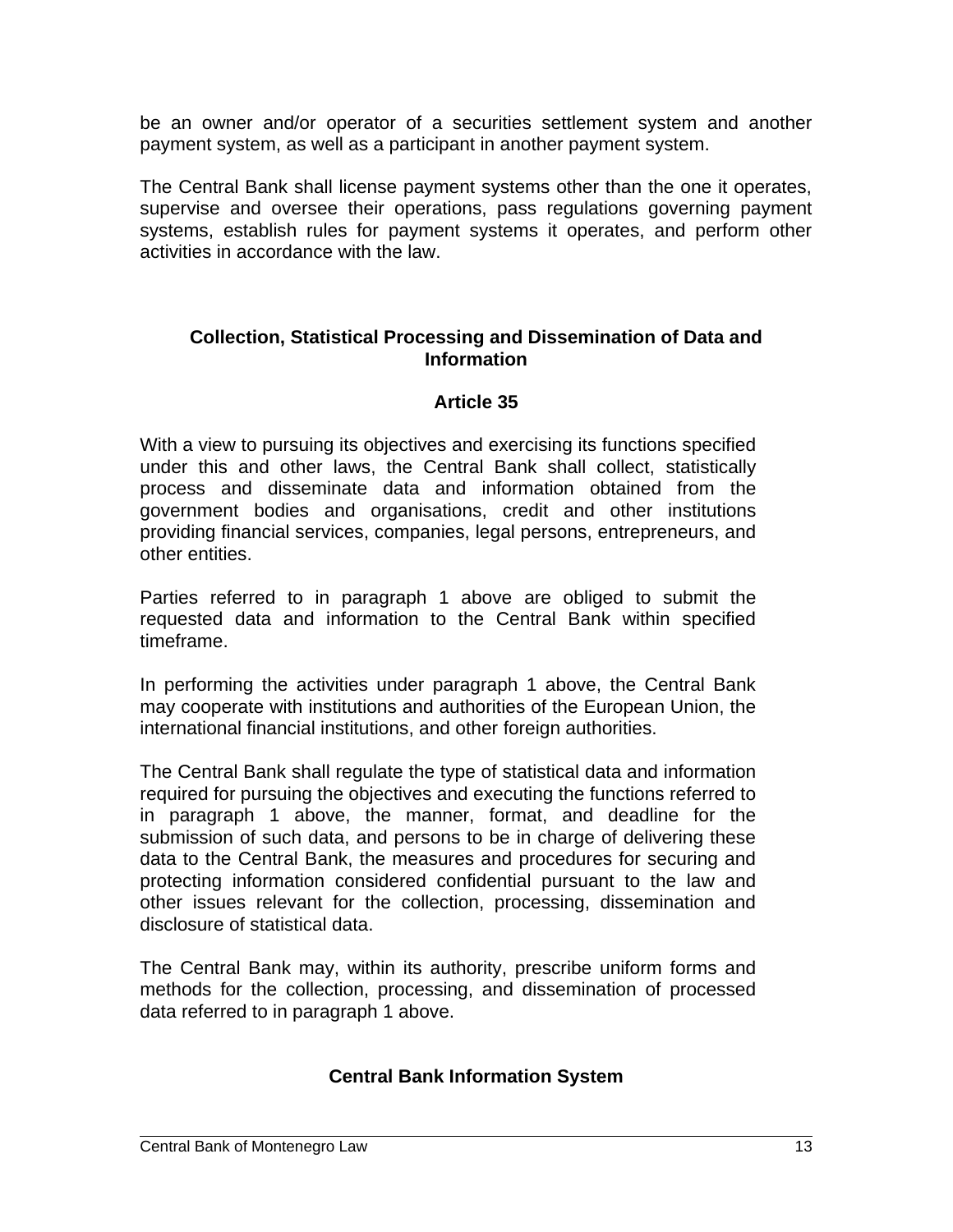#### **Article 36**

With a view to efficient attaining of its objectives and exercising its functions, the Central Bank shall develop an automated information system and it may prescribe the manner of connecting credit institutions and other persons to this system.

### **Credit Registry and Other Registries**

#### **Article 37**

The Central Bank shall establish and maintain the registry of certain persons` credit indebtedness towards credit institutions and other persons specified in the law or a Central Bank regulation (hereinafter: the Credit Registry).

Credit institutions and other persons under paragraph 1 above shall furnish the Central Bank with data and information required for the maintenance of the Credit Registry.

The Central Bank shall prescribe by regulation the type of indebtedness, manner and deadlines for the submission of data and information under paragraph 2 above.

Notwithstanding paragraph 1 above, the Credit Registry may also include other data and information required for the consideration of overall indebtedness of certain persons (electricity bills, utility bills, tax payables, foreign bank account liabilities, etc.) that the Central Bank has obtained in accordance with separate contracts signed with the relevant entities.

Credit institutions and other persons may use data and information from the Credit Registry under the conditions and in the manner to be prescribed by the Central Bank.

Credit institutions and other persons shall keep confidential the data and information under paragraph 5 above.

The Central Bank may also establish and maintain other registries and establish databases for the purpose of pursuing objectives and exercising functions specified herein and other law.

The Central Bank shall prescribe by way of regulation the manner of maintaining other registries and/or establishing databases and using data and information referred to in such registries and/or databases.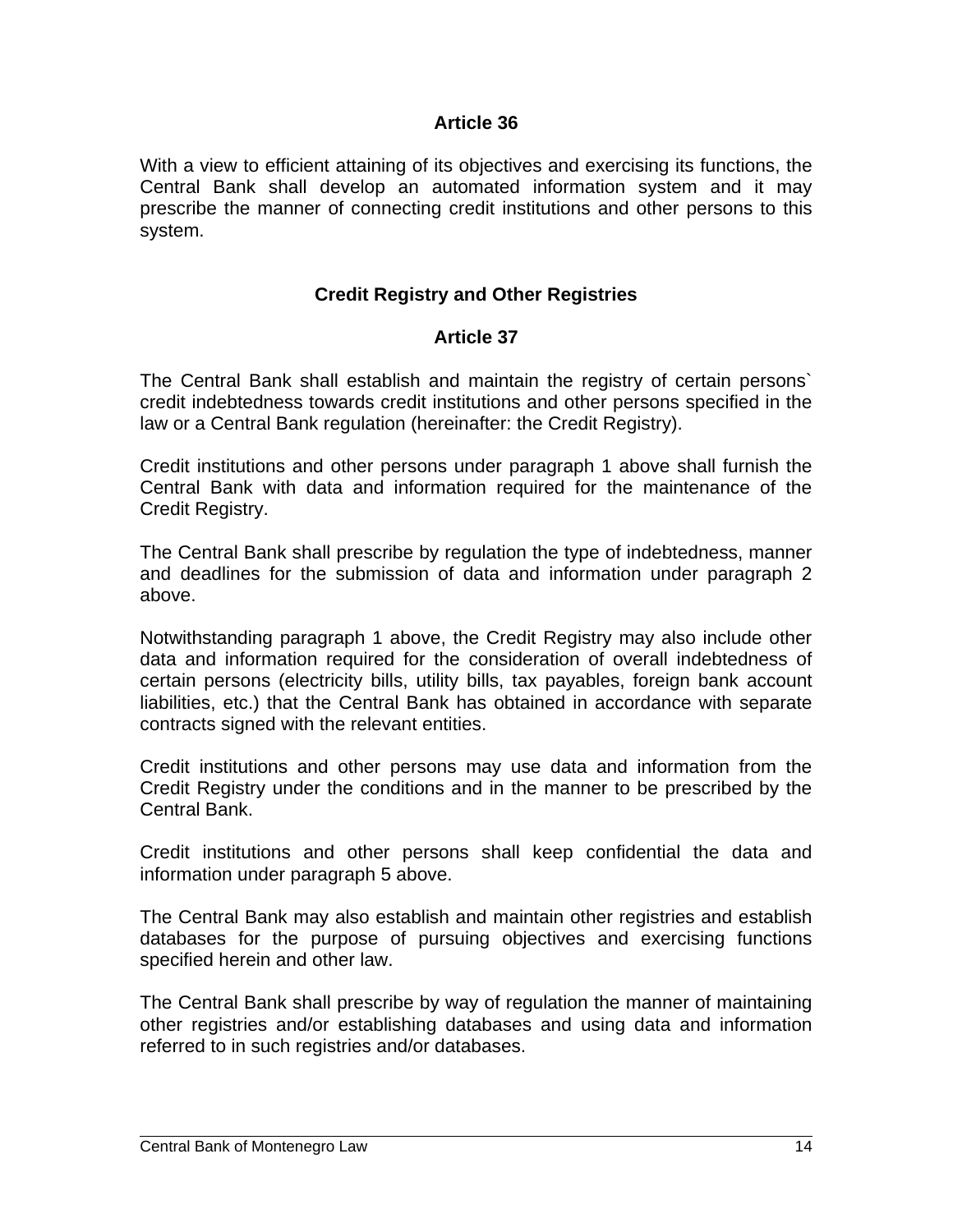### **Custody Services**

### **Article 38**

The Central Bank may provide custody services.

The Central Bank shall regulate the provision of custody services.

### **Submission of Central Bank Report**

#### **Article 39**

The Central Bank shall submit, as needed, but at least annually and by 30 June of the current year, the report on its prior year's operations to the Parliament of Montenegro (hereinafter: the Parliament) for its consideration.

The report on the Central Bank's operations shall contain information on the economic environment during the reporting year, including the assessment of economic trends in the following year, emphasizing the Central Bank's policy objectives and the condition of the financial system, as a whole. The report shall also include the review and assessment of the Central Bank's policies followed during the reporting year.

The Central Bank shall also publish reports on financial system stability and price stability matters which it shall submit to the Parliament and the Government for information purposes, as needed, and at least once a year and no later than by 30 June of the current year for the previous year.

#### **Participation in the Legislative Procedure**

#### **Article 40**

The Central Bank shall have the right to prepare draft laws related to the pursuing of the Central Bank's objectives and exercising of its functions.

The Central Bank shall furnish the official proposer of the law with the prepared draft laws under paragraph 1 of this Article.

The Government shall consult the Central Bank on any draft law concerning the financial system and affecting the attaining of objectives and exercising of functions of the Central Bank and which shall be subject to the Central Bank opinion, before it is submitted to the Parliament.

The Government shall submit to the Parliament the opinion of the Central Bank referred to in paragraph 3 above together with the proposal of the law.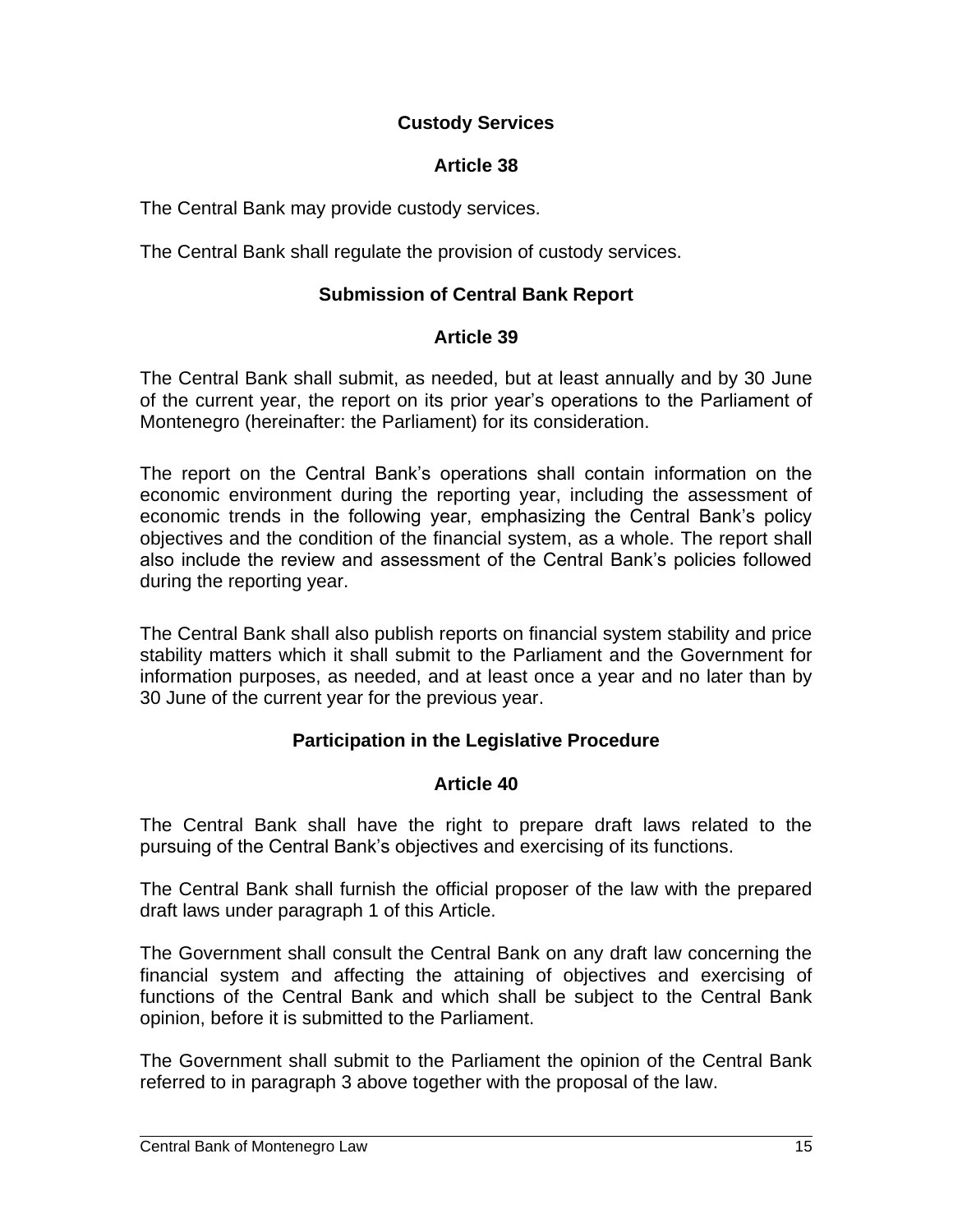### **Depository and Banker for the Government Bodies and Organisations**

### **Article 41**

The Central Bank may accept deposits from the government bodies and organisations, open accounts thereof and perform payment service transactions related thereto.

The Central Bank shall perform payment service transactions against orders of the government bodies and organisations up to the amount of deposited funds.

The Central Bank shall pay interest on deposits under paragraph 1 that shall not exceed the market rates prevailing in Montenegro.

The Central Bank shall calculate and charge fees for the provision of services under paragraph 1 above.

The interest rate referred to in paragraph 3 and the fee under paragraph 4 above shall be specified in the agreement between the Central Bank and the ministry in charge of financial affairs.

### **Fiscal Agent**

#### **Article 42**

The Central Bank may provide services related to the securities issued by Montenegro, including the registration thereof, the payment of principal, interest and other securities-related expenses, and perform other related services on such terms and conditions to be agreed with the ministry responsible for financial affairs.

## **Prohibition of Lending**

#### **Article 43**

The Central Bank may not, either directly or indirectly, grant any loans to the Government, other government bodes and organisations, local self-government units or any other persons owned by or in the majority ownership of the state or local self-government units.

By way of exception from paragraph 1 above, the Central Bank may, under the conditions stipulated under this law, grant credits to banks owned by or in the majority ownership of the state.

The Central Bank may not purchase debt securities issued by entities under paragraph 1 above in the primary market, but only in the secondary market.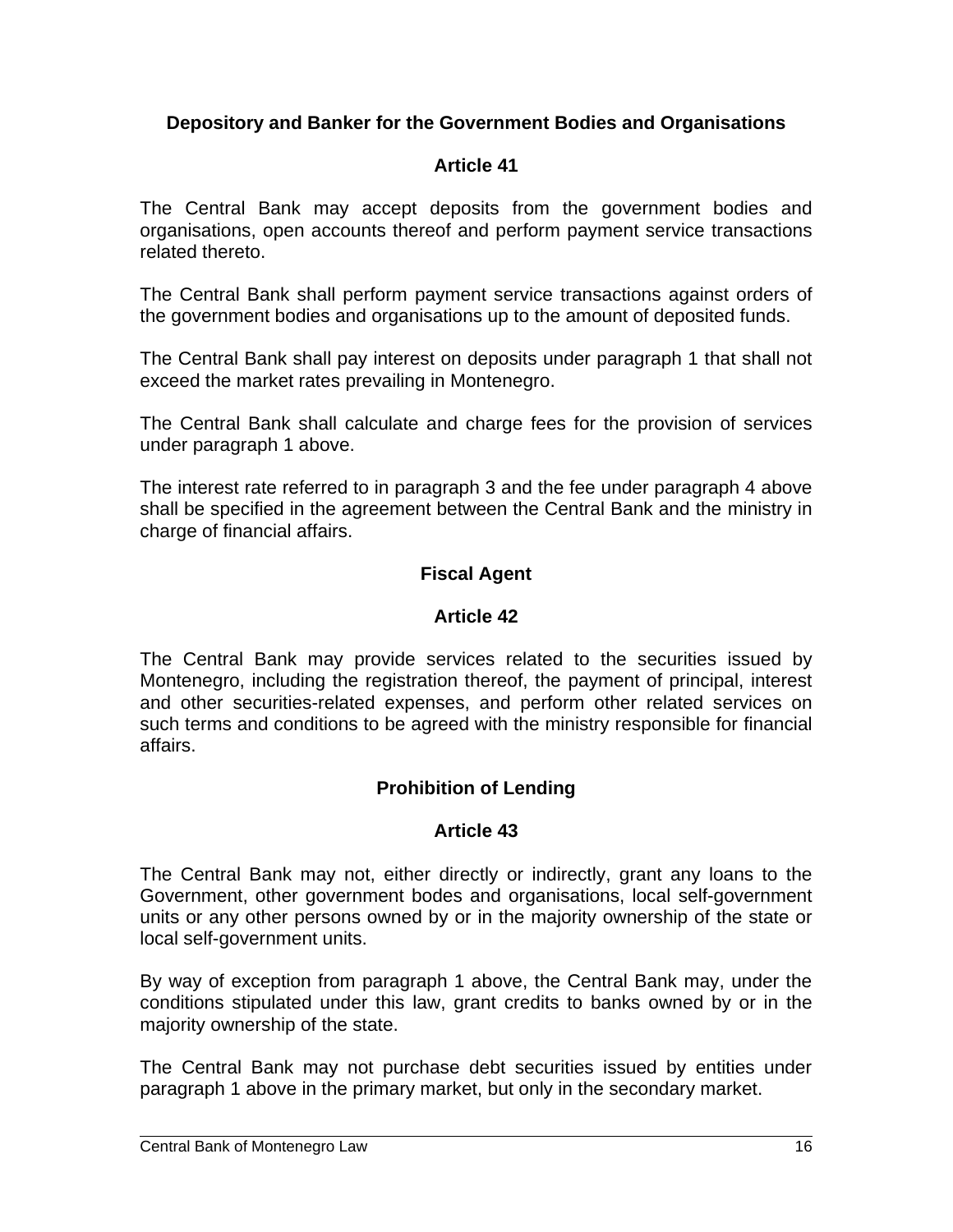## **Central Bank Council**

#### **Article 44**

The Central Bank shall be governed by the Council of the Central Bank (hereinafter: the Council).

The Council shall:

- 1) determine policies of the Central Bank regarding the execution of its functions and the pursuing of its objective;
- 2) decide on the use of monetary policy instruments and other measures;
- 3) adopt regulations and other acts necessary for the exercising of its functions and the pursuing of its objective in line with its powers granted under this and other laws;
- 4) decide on the Central Bank's membership and participation in the work of international financial institutions;
- 5) adopt the Statute of the Central Bank;
- 6) decide on licensing and revoking licences and approvals for operation to credit institutions, in accordance with the law and pertinent regulations;
- 7) decide on granting and revoking approvals for the provision of payment services to payment institutions and e-money institutions, in accordance with the law;
- 8) decide on granting and revoking approvals for issuing electronic money to e-money institutions, in accordance with the law;
- 8a) decide on issuing and revoking licenses and approvals for financial lease operations, factoring, purchase of receivables, micro-lending and credit and guarantee operations in accordance with the law;
- 9) decide on issuing and revoking licences to payment systems, in line with the law and pertinent regulations;
- 10)decide on the introduction of protective and other measures for the purpose of maintaining stability of the financial system as a whole;
- 10a) define the financial crisis management plan [contingency plan] covering the Central Bank`s areas of competence;
- 11)adopt reports and recommendations to be submitted to the Parliament and the Government;
- 12)pass the financial plan and adopt annual financial reports and approve other reports;
- 13)appoint the independent external auditor and other persons it is authorized under this law;
- 14)determine the investment strategy for managing the international reserves;
- 15)decide on the acquisition and alienation of immovable property;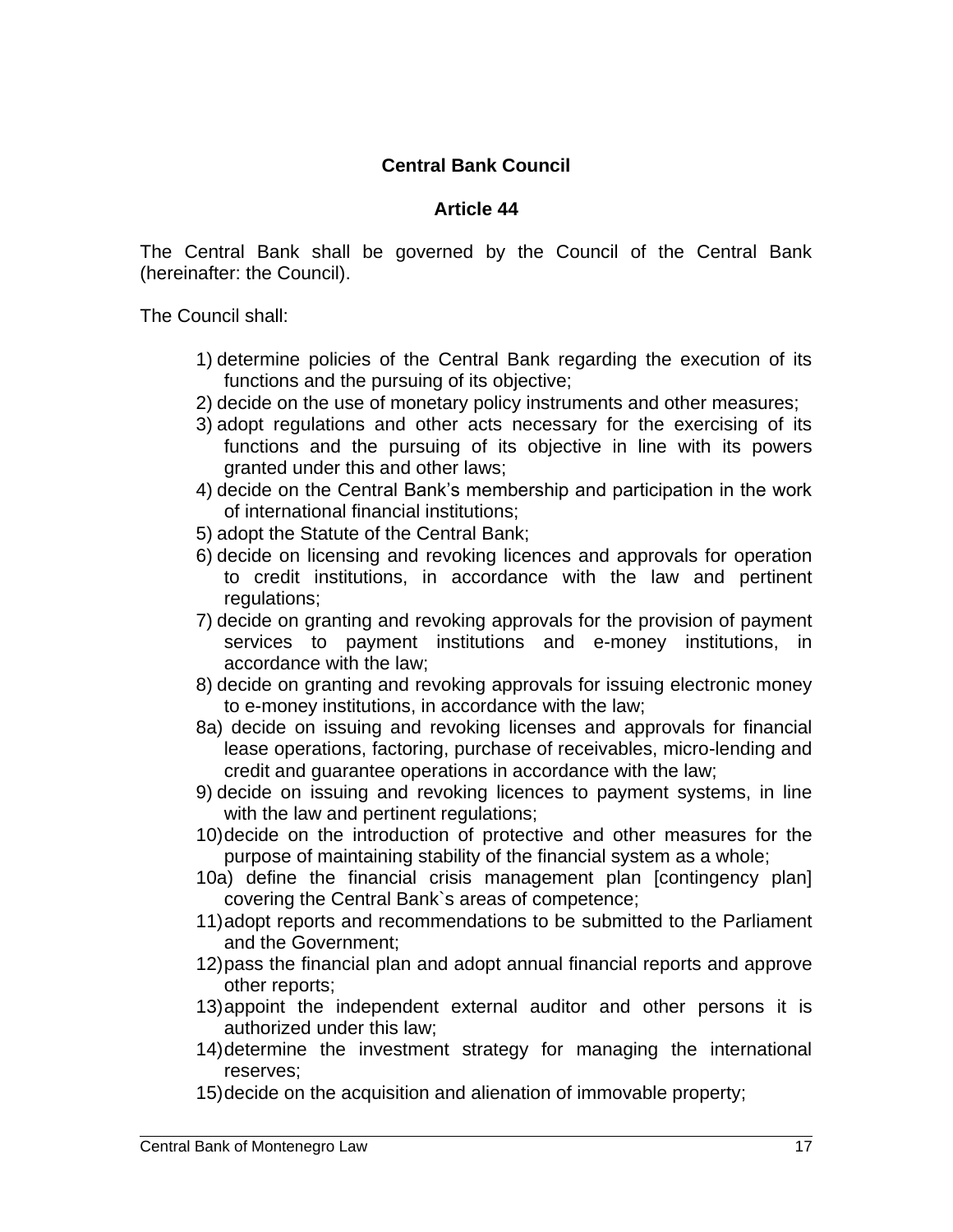- 16)establish the Central Bank's contingency plan with a view to ensuring safety and business continuity on the basis of risk assessment;
- 17)establish the rate for the calculation of fees for the Central Bank services;
- 18)pass acts governing the employment rights and obligations, including those of the Council members;
- 19)pass other acts on the proposal of the Governor, Vice-Governors and members of the Council.
- 20)perform other activities specified under this law and the Statute of the Central Bank.

The Council may delegate certain tasks within its competence to the Governor of the Central Bank in accordance with the Statute.

The Council shall set up the Audit Committee in accordance with this law, and it may establish other bodies and pass general acts regulating their work.

Regulations passed by the Council shall be published in the "Official Gazette of Montenegro."

#### **Central Bank Governor**

### **Article 45**

The Central Bank shall be managed by the Governor of the Central Bank (hereinafter: the Governor).

The Governor shall:

- 1) represent and act on behalf of the Central Bank;
- 2) organize the work of the Central Bank;
- 3) ensures that the policy of the Central Bank and the Council decisions are implemented;
- 4) submit to the Council, at least ten times a year, reports on the Central Bank operations and policies implemented, financial system stability, including events and circumstances that could affect the pursuing of the objective and the exercising of functions of the Central Bank, and the financial system as a whole;
- 5) submit to the Council reports on macroeconomic analyses, including monetary, fiscal, financial and the balance of payments analyses, and it may propose economic policy recommendations;
- 6) pass instructions for the uniform implementation of regulations passed by the Council;
- 7) pass general acts in line with the Statute of the Central Bank and other acts governing internal operations of the Central Bank;
- 8) pass decisions on granting and revoking approvals within the Central Bank's authority which are not to be passed by the Council;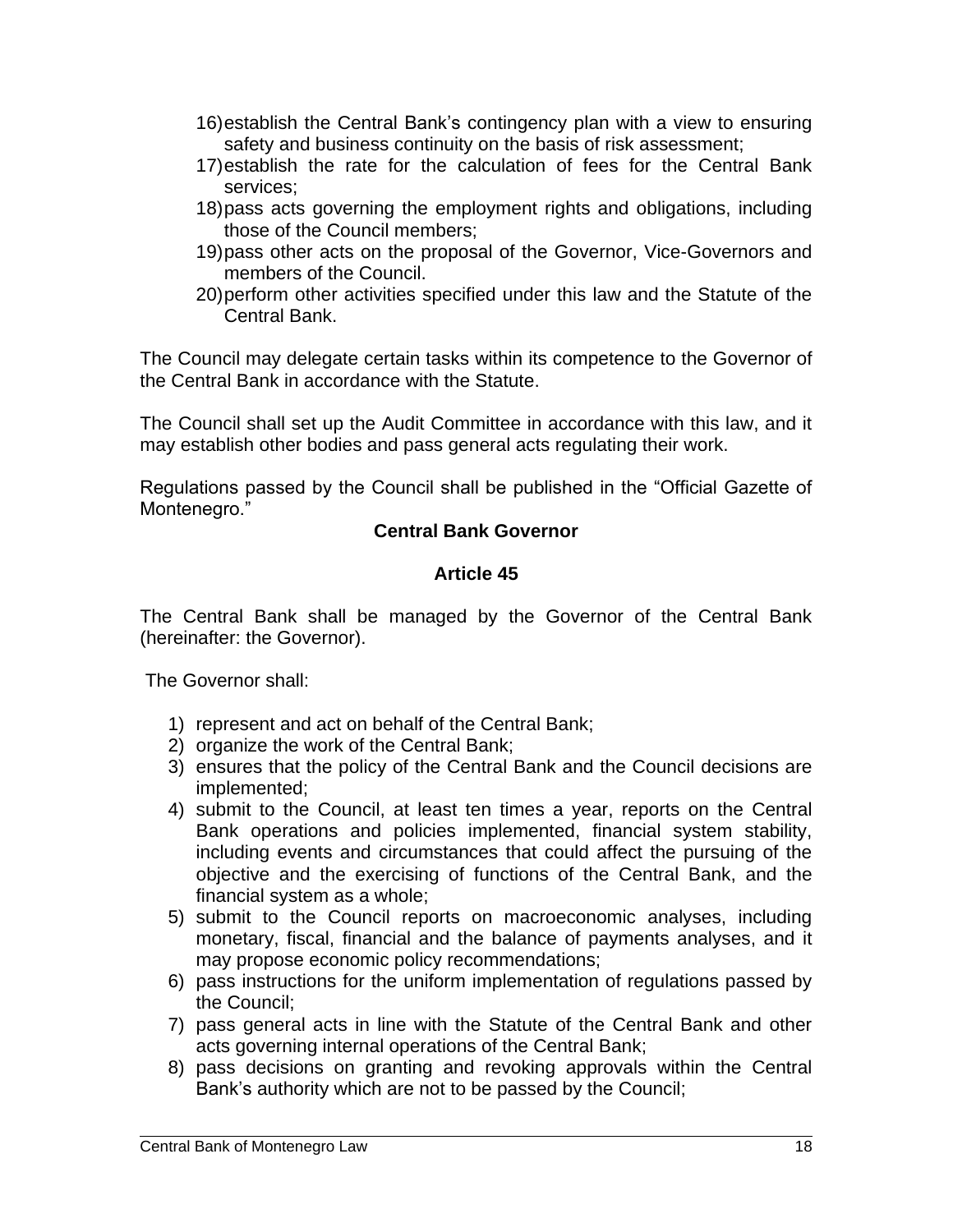- 9) pass decisions and other acts in the process of supervision of credit institutions, payment institutions, electronic money institutions, and payment systems, and in the process of supervision of financial lease operations, factoring, purchase of receivables, micro-lending, and credit and guarantee operations;
- 10)pass other decisions and acts within the Central Bank's authority which are not passed by the Council;
- 11)appoint persons with special powers and responsibilities, unless otherwise stipulated under this law;
- 12)decide on the material and financial performance;
- 13)decide on the information system functioning and development;
- 14) decide on labour rights and obligations of the Central Bank employees;
- 15)decide on other matters for which he is empowered under this law and the Statute of the Central Bank.

The Governor may initiate an address or address the Parliament and its bodies upon invitation thereof with regard to the issues of monetary and financial stability and the functioning of the banking system.

If a Council meeting could not be held or if the Council does not pass an act within its field of competence and the Governor deems that the failing to pass such an act shall not provide for the pursuing of objectives and the exercising of functions of the Central Bank or its ongoing operations, the Governor shall pass an act otherwise falling within the Council's competence, to be confirmed at the subsequent Council meeting.

Should the Governor deem that an act passed by the Council contravenes the law, the Statute of the Central Bank or any other general act, or if the Council fails to confirm the act passed by the Governor in line with paragraph 4 above, he shall warn the Council thereof and if the Council fails to amend its act, the Governor shall inform the Parliament thereof.

The Governor shall designate the Vice-Governor to replace him during his absence.

The Governor may delegate some of the managerial tasks within his authority to the Vice-Governors.

## **Council Composition**

#### **Article 46**

The Council shall consist of eight members.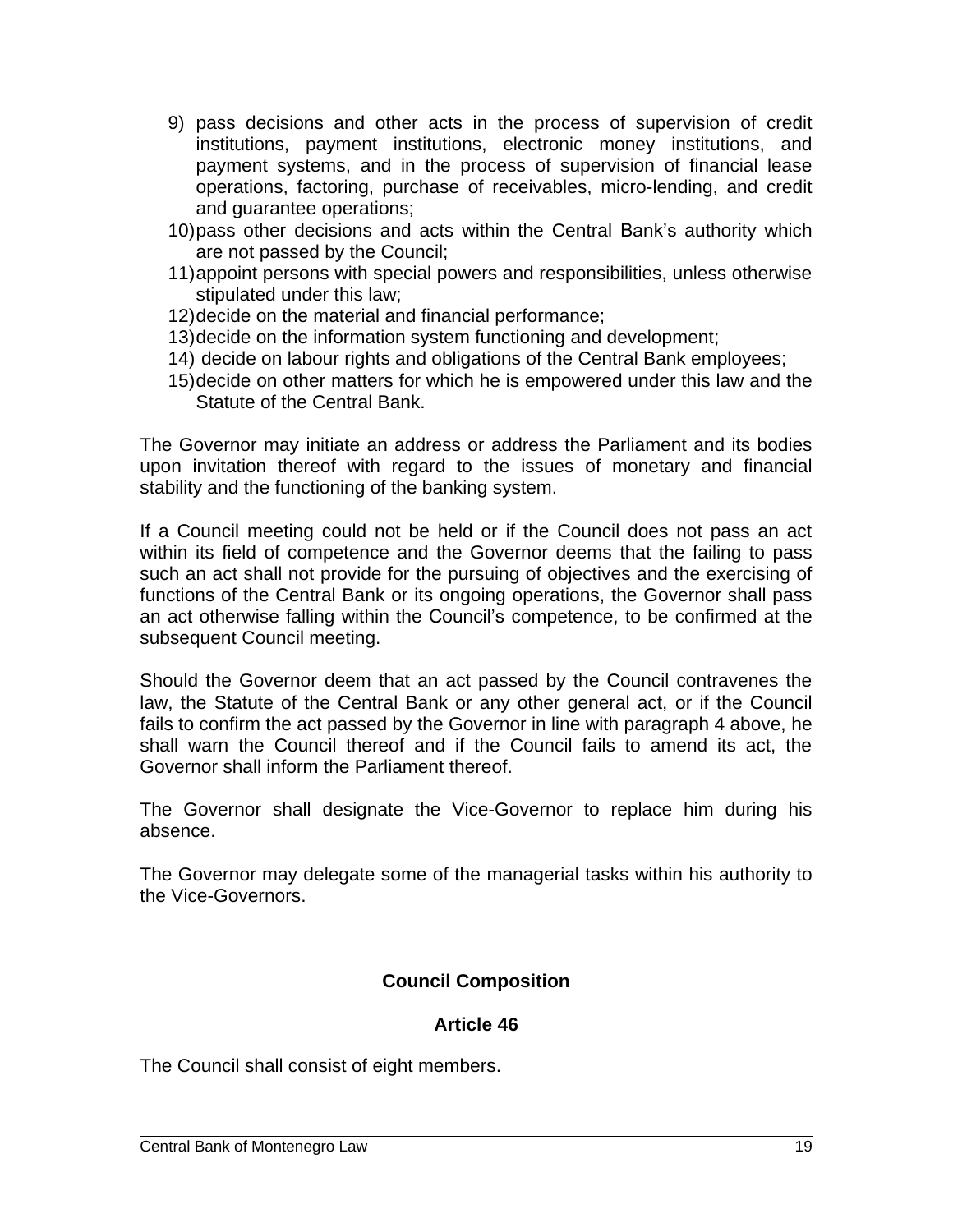Members of the Council shall be the Governor, three Vice-Governors, and four members that are not employed by the Central Bank.

The Governor shall chair the Council meetings.

#### **Article 47**

Deleted. (*Law Amending the Central Bank of Montenegro Law, OGM 70/17)*

#### **Article 48**

Deleted. (*Law Amending the Central Bank of Montenegro Law, OGM 70/17)*

#### **Appointment of the Governor**

#### **Article 49**

The Governor shall be appointed by the Parliament, at a proposal to be put forward by the President of Montenegro.

The Governor shall be appointed for the period of six years and may be appointed to serve not more than two consecutive terms of office.

#### **Appointment of Vice Governors and Council Members not Employed by the Central Bank**

#### **Article 50**

The Vice-Governors shall be appointed by the Parliament, at the proposal of the Governor.

Four members of the Council who are not employed by the Central Bank shall be appointed by the Parliament, at the proposal of the working body of the Parliament responsible for financial affairs.

The Vice-Governors and members of the Council who are not employed by the Central Bank shall be appointed for the period of six years and may be reappointed to serve not more than two consecutive terms of office.

#### **Expiry of the Term of Office of Council Members Article 50a**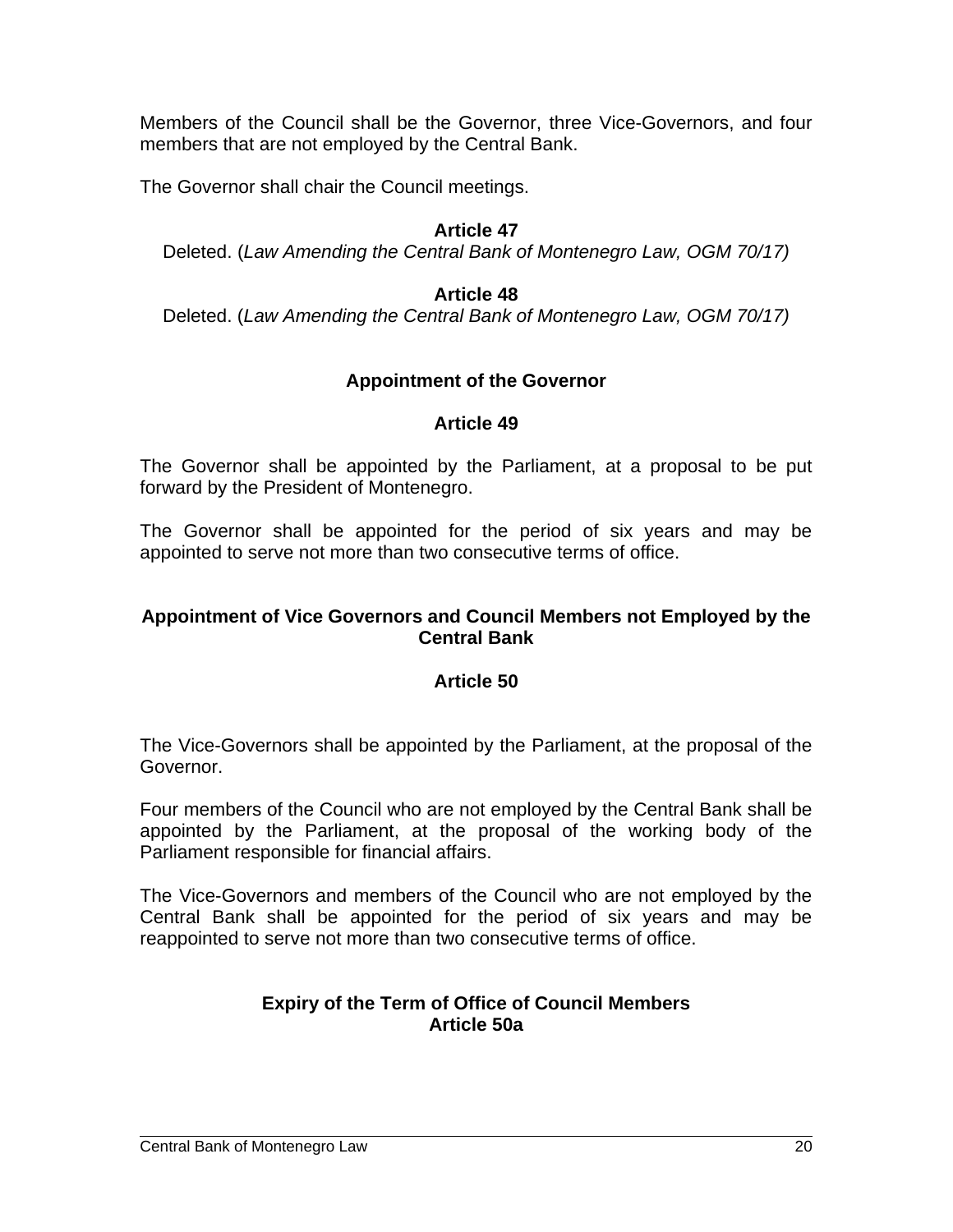The Council shall inform the President of Montenegro on the expiry of the term of office of the Governor and/or the expiry of term of office of the Vice-Governors and members of the Council who are not employed by the Central Bank no later than 60 days prior to the expiry of their terms of office.

A member of the Council whose term of office has expired shall continue to perform his/her function until the appointment of a new member.

## **Eligibility to Serve on the Council and Incompatibility of Functions**

## **Article 51**

A member of the Council must be a person having Montenegrin citizenship, holding a university degree, having a recognized personal reputation and professional experience in economics, banking, finance or law, provided that the Governor and the Vice Governors must also have at least five years of management experience in these fields.

A member of the Council may not be a member of a political organisation, a member of the Parliament, a member of the Government or person performing another function or duty as designated by the Parliament or the Government, except a function or a duty in international financial institutions, and he/she may not be performing a function or a duty in any local authority or trade union bodies.

A member of the Council may not be a member of a body, an employee or external associate of a credit institution, or another legal person subject to supervision of the Central Bank.

A member of the Council may be a person engaged in scientific or research activity, except a person whose work or activity could affect his/her independence or conflict the interests of the Central Bank.

A member of the Council may not hold shares or a stake in a credit institution and any other legal person subject to the Central Bank supervision, nor may he/she hold shares or a stake in an audit firm.

# **Prevention of Conflict of Interest**

# **Article 52**

A member of the Council is obliged to perform his/her function in the Central Bank in the manner so that he/she shall not put his/her personal interest or interests of parties connected with him/her before the interests of the Central Bank.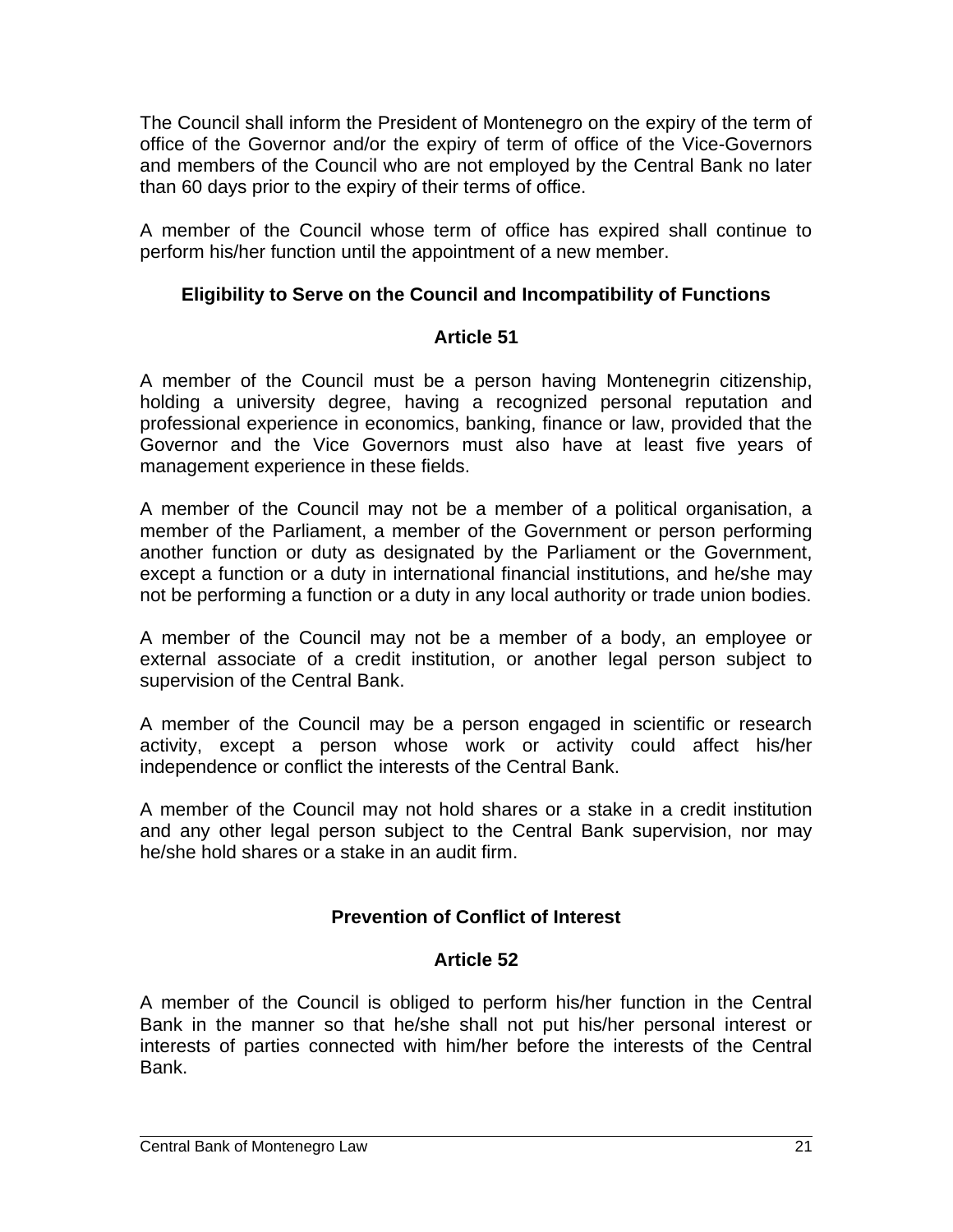The Council members shall submit written statements to the Council presenting the facts under Article 51 paragraphs 2 to 5 herein within 15 days following his/her appointment and once a year by the end of February in the current year for the previous year.

When a member of the Council is in any way connected with the subject matter of deciding or if he/she is indirectly or directly interested in that subject matter, the member concerned shall disclose his/her interest at the beginning of the discussion and shall not participate in the discussion and deciding on such a matter, but his/her presence shall be accounted for the purpose of constituting a quorum at the relevant meeting.

Any rights and obligations of the Council members not specified in this law or the Statute shall be subject to provisions of the law governing the prevention of corruption in performing public functions.

# **Removal from Office**

### **Article 53**

A member of the Council shall be removed from office before the expiry of his/her term of office if:

- 1) he/she longer fulfils the conditions specified in Article 51 herein, or
- 2) he/she has been guilty of serious misconduct in the performance of his/her duty.

A member of the Council may not be removed from office due to reasons other than those specified in paragraph 1 above.

## **Relieving of Duty at Personal Request**

## **Article 54**

A member of the Council may be relieved of duty at personal request by submitting his/her resignation from office of the member of the Council.

A member of the Council who intends to submit a resignation is obliged to notify the Council thereof in writing, at least 60 days before submitting his/her resignation to the Parliament.

## **Conditions for Removing from Office**

## **Article 55**

The Council, by the majority vote of the Council members, shall establish the fulfilment of conditions referred to in Article 53 above for removing from office of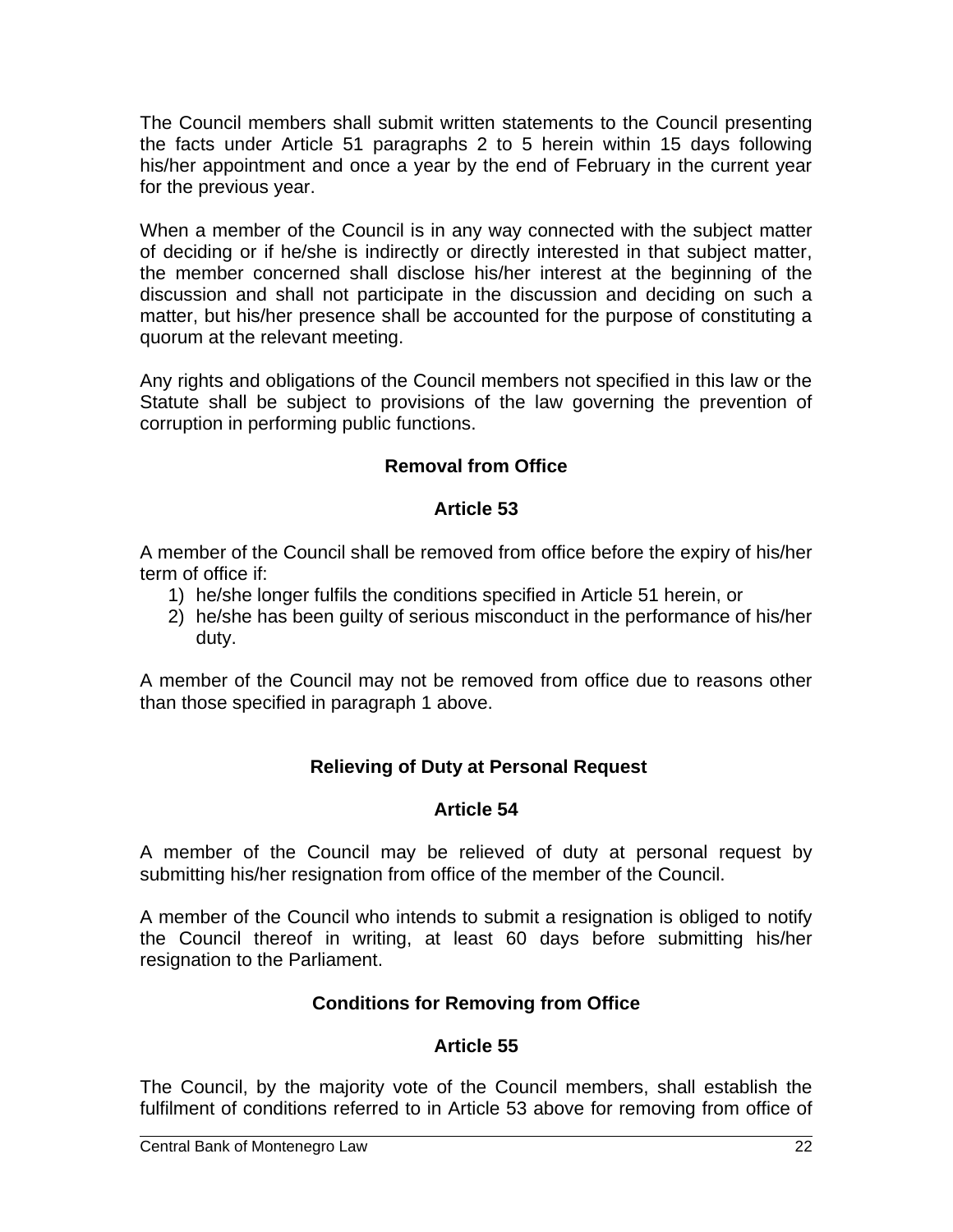a Council member and it shall immediately inform the Parliament thereof and propose the relieving from office of the Council member.

If the Parliament fails to remove from office the Council member within 30 days following the receipt of the proposal thereof, the Council may pass a decision to suspend his/her participation in the work of the Council and/or performance of other activities within the Central Bank's competence until the passing of such a decision.

If the Parliament has sufficient reason to believe that the Council has failed to determine the existence of conditions for the removing from office of the Council member, it shall appoint the commission which shall consist of the chairman performing or having performed the judicial function, and at least two other members, of which one shall be a banking or financial professional, which shall inquire into the matter and submit a report to the Parliament with the recommendations thereon.

## **Judicial Protection in Case of Removing from Office**

## **Article 56**

A Council member may institute an administrative dispute against the decision on his/her removing from office.

#### **Duration of the Term of Office in Case of Relief of Duty of a Council Member**

## **Article 57**

Term of office of a Council member appointed to replace the Council member who has been relieved of duty before the expiry of his/her term of office shall last six years.

#### **Governor and Vice-Governor Employment Status**

#### **Article 58**

The Governor and the Vice-Governors shall be employees of the Central Bank that perform their Council member function professionally and they may not perform any other function, job or duty unless approved by the Council.

#### **Prohibition of Employment of Council Members after the Expiry of Term of Office**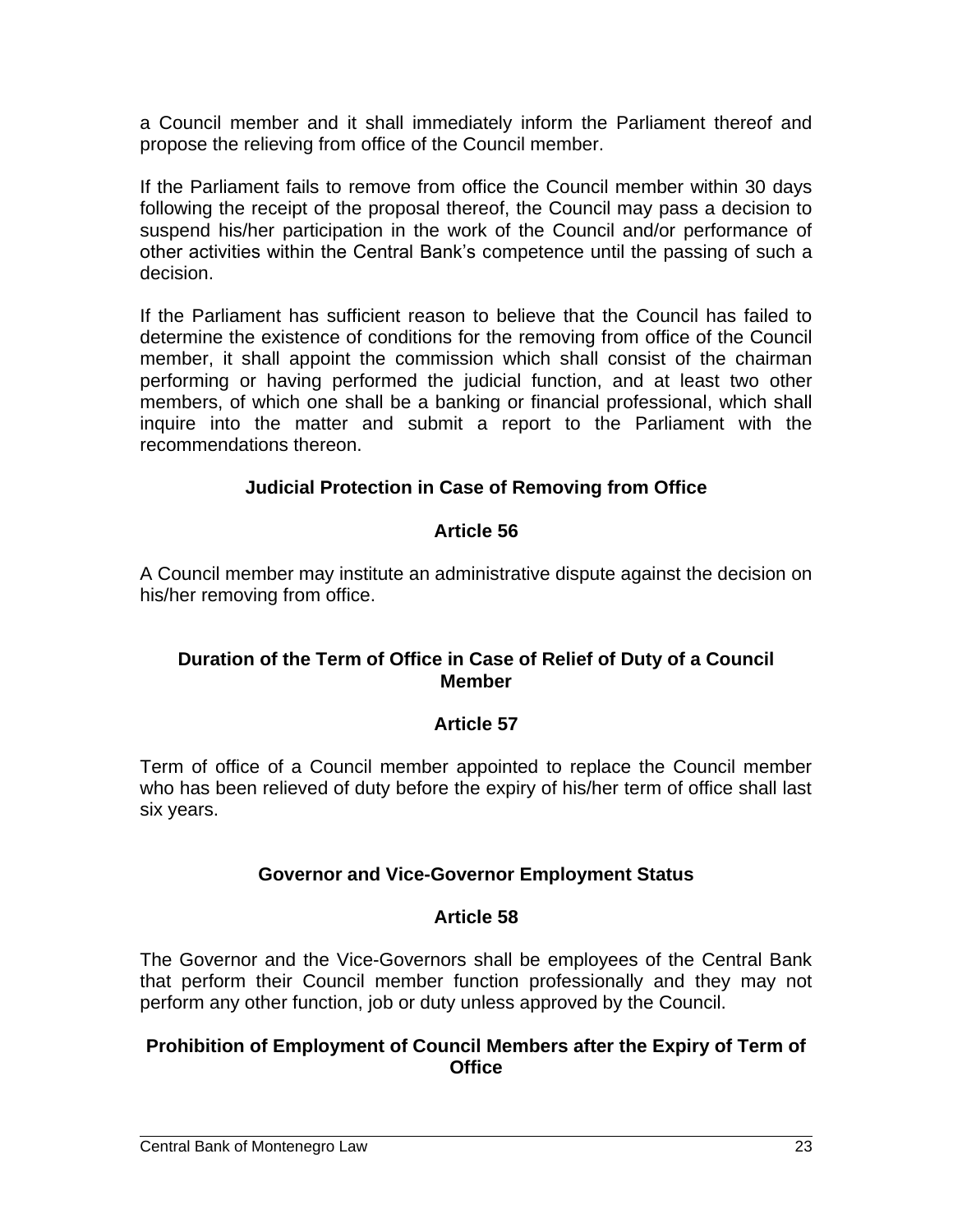#### **Article 59**

A former member of the Council shall not be a member of a body in, or an employee of, a credit institution or any other legal person subject to the Central Bank supervision during the period of 12 months following the expiry of his/her the term of office, unless approved by the Council.

#### **Remuneration of the Council Members**

#### **Article 60**

The Council members shall receive remuneration for their serving on the Council.

Remuneration under paragraph 1 above and salaries and other remunerations of the Governor and the Vice-Governors shall be determined in a general act to be passed by the Council upon the proposal of the Governor and they shall be published in the Central Bank reports in line with this law.

### **Rights upon the Termination of Function**

#### **Article 61**

During one year following their termination of function, the Governor and the Vice-Governors shall be entitled to remuneration that shall be equal to the remuneration received in the last month of their service on the Council.

The right to remuneration under paragraph 1 above shall be exercised at personal request which must be submitted no later than within 30 days following the termination of the function.

The remuneration from paragraph 1 above shall be in line with the salary of the Governor and the Vice-Governors during the period of the exercised right to remuneration.

The right under paragraph 1 above shall cease before the specified time period if its beneficiary:

- 1) becomes employed;
- 2) becomes elected or appointed to another function eligible for remuneration;
- 3) exercises the right to superannuation.

The right under paragraph 1 above may be extended for another year provided that its beneficiary acquires the right to superannuation during that period.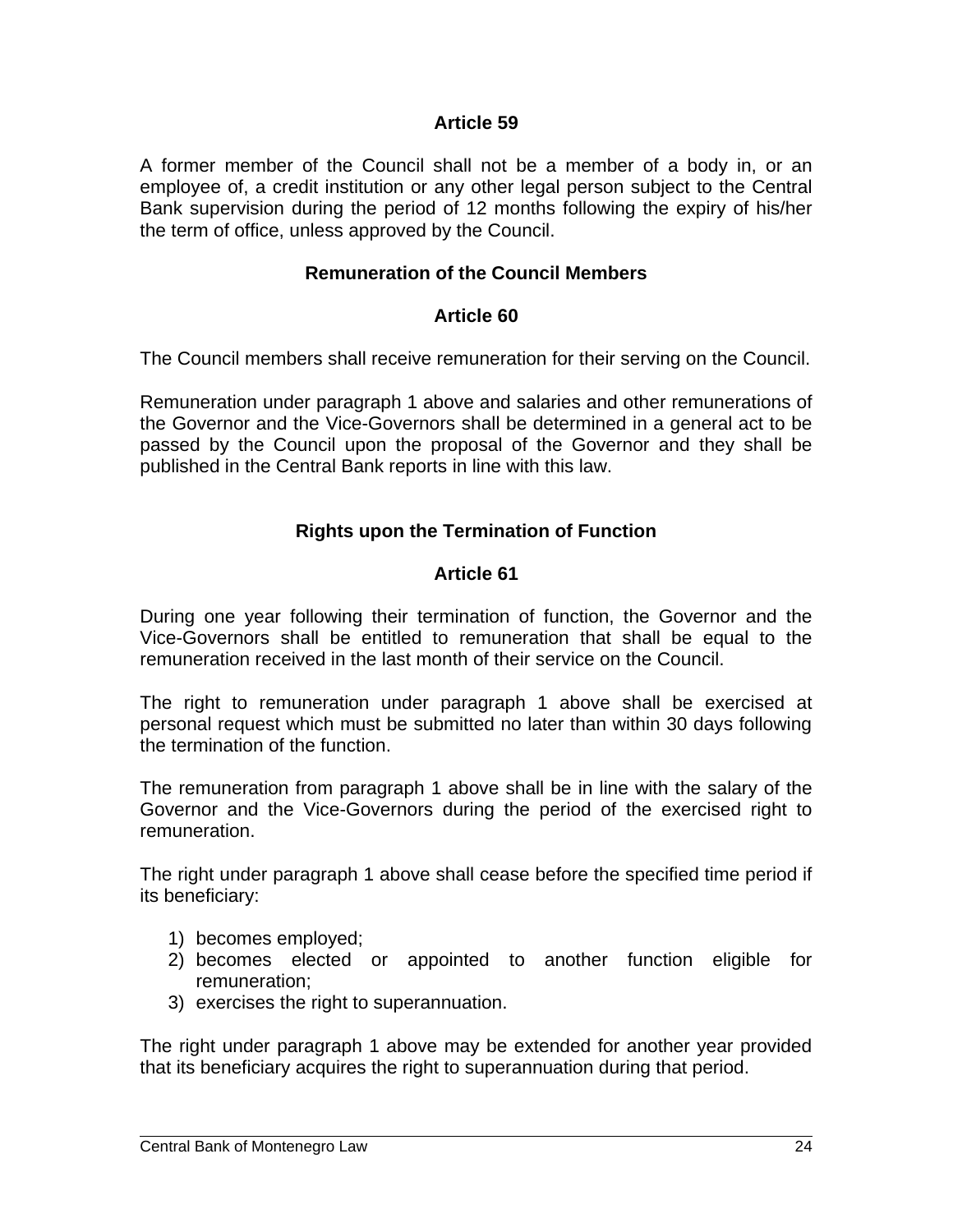## **The Council Meetings**

## **Article 62**

The Council shall decide on matters within its competence at meetings to be held once a month, as a rule, but no less than ten times in a calendar year.

Other persons, except members of the Government and other representatives of the government bodies and organisations whose attendance at the meetings could undermine independence of the Central Bank prescribed herein, may be invited to attend the Council meetings, without the right to vote.

The Council meetings shall be convened by the Governor.

The Governor shall also convene a Council meeting at a written request of three Council members.

The Council may take decisions provided that at least five members of the Council attend the meeting.

The Council shall decide on issues within its jurisdiction by majority vote of the Council members, provided that in case of a tie, the Governor shall have the casting vote.

The Council shall adopt the rules of procedure to regulate in more detail the manner of work of the Council.

## **Transparency of the Council Operations**

## **Article 63**

Following its meetings, the Council shall immediately inform the public on its decisions passed thereat concerning the issues of importance for establishing the policies for pursuing the objectives and exercising the functions of the Central Bank.

The Council may also inform the public on other issues discussed at a meeting and decisions passed thereat.

## **Minutes of the Council Meetings**

## **Article 64**

Minutes shall be kept at the Council meetings.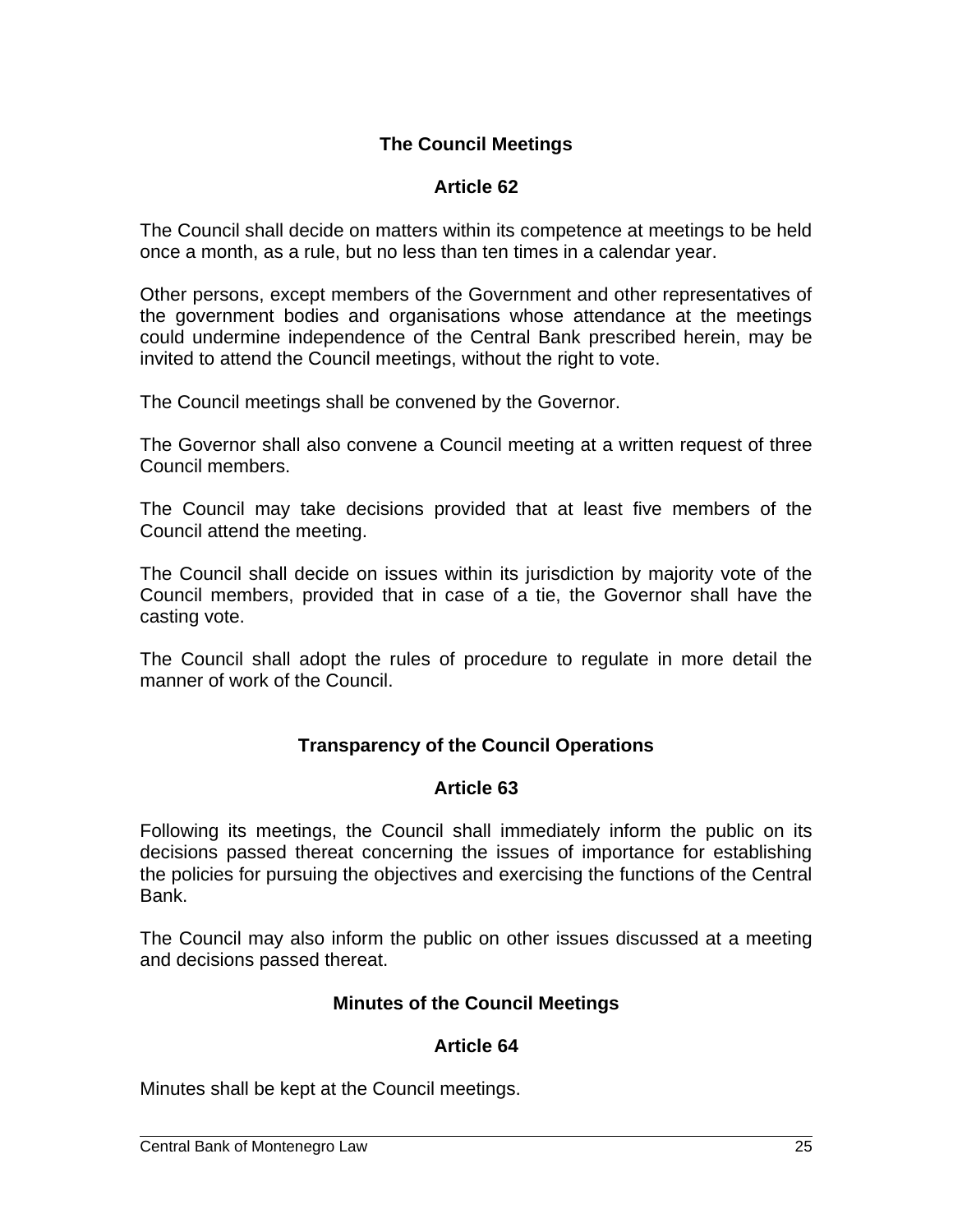## **VI. PROPERTY, INCOME AND EXPENSES OF THE CENTRAL BANK**

### **Central Bank Property**

#### **Article 65**

Property of the Central Bank shall comprise of property rights that refer to immovable and movable property, capital and other monetary assets, precious metals and securities, and other property rights.

The Governor shall pass internal regulations prescribing the acquisition, management, use, and disposing of property referred to in paragraph 1 above, except on the acquisition and alienating of immovable property.

#### **Central Bank Income**

#### **Article 66**

The Central Bank shall make income on the basis of the following:

- 1) Fees for issuing licenses and granting approvals in accordance with the law;
- 2) Fees to be collected based on its supervisory function in accordance with the law;
- 3) Interest and other income on funds deposited abroad;
- 4) FX revaluation gains;
- 5) Interest on loans granted;
- 6) Fees for rendered services;
- 7) Purchase and sale of securities;
- 8) Other fees for performing other activities within its authority;
- 9) Use of property referred to in Article 65 paragraph 1 of this law.

The Central Bank shall determine tariffs for the calculation of fees for its services.

#### **Central Bank Expenses**

#### **Article 67**

The following shall be paid from the income made by the Central Bank:

- 1) Fees on allocated reserve requirements of credit institutions;
- 2) Interest on funds deposited with the Central Bank;
- 3) Expenses for supplying banknotes and coins;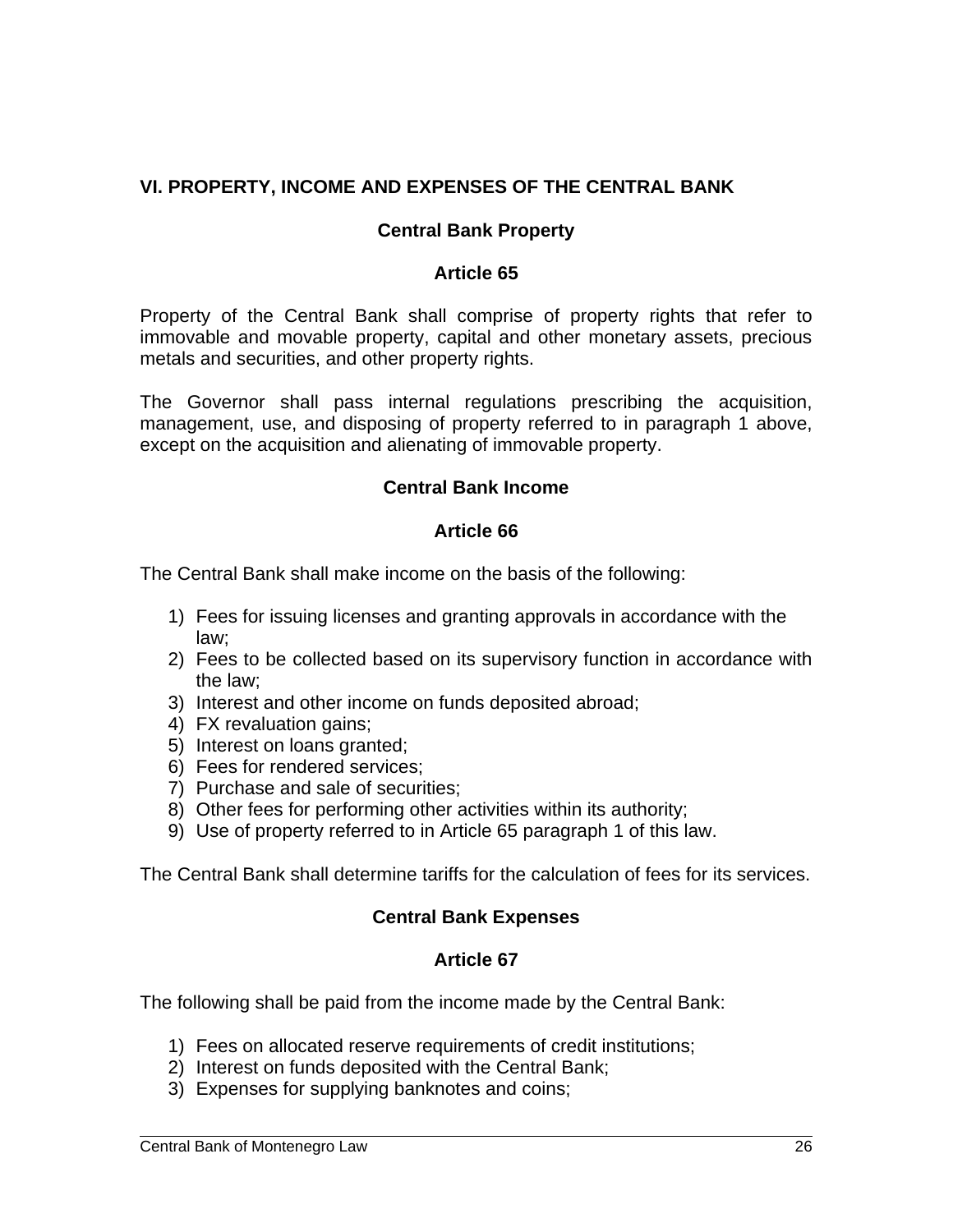- 4) Expenses from investments in securities;
- 5) FX revaluation losses;
- 6) Material and non-material expenses and depreciation expenses;
- 7) Central Bank employees' expenses;
- 8) Other expenses the Central Bank incurs in its operations.

#### **Profit and Loss**

#### **Article 68**

Net profits or losses of the Central Bank shall be determined for each financial year in line with the International Financial Reporting Standards.

Distributable profit shall be determined as follows:

- by deducting from net profits the total amount of unrealized revaluation gains, and by allocating the equivalent amount to the respective unrealized revaluation reserve accounts; and
- by deducting from the unrealized revaluation reserve accounts and adding to the distributable profit the amount of any unrealized profit that was deducted from net profits for one or more previous years and realized during the current financial year.

Unrealized revaluation losses will be transferred to the corresponding unrealized revaluation reserve account until such time as this revaluation reserve account reaches a zero balance, after which these losses shall be covered by the current year's profit, and subsequently in the manner described in Article 70 herein.

#### **Allocation of Distributable Profit**

#### **Article 69**

Profit determined in accordance with Article 68 paragraph 2 herein shall be allocated to general reserves in the amount of 50% of distributable profit.

A part of the profit may be allocated to special reserves in the amount to be determined by the Council, in accordance with this law.

Profit referred to in paragraph 2 above may not exceed 10% of the profit referred to in Article 68 paragraph 2 herein.

The remaining distributable profit shall make the revenue of the budget of Montenegro.

No distribution shall be made out of undistributed or current income, except as permitted under Article 68 of this Law.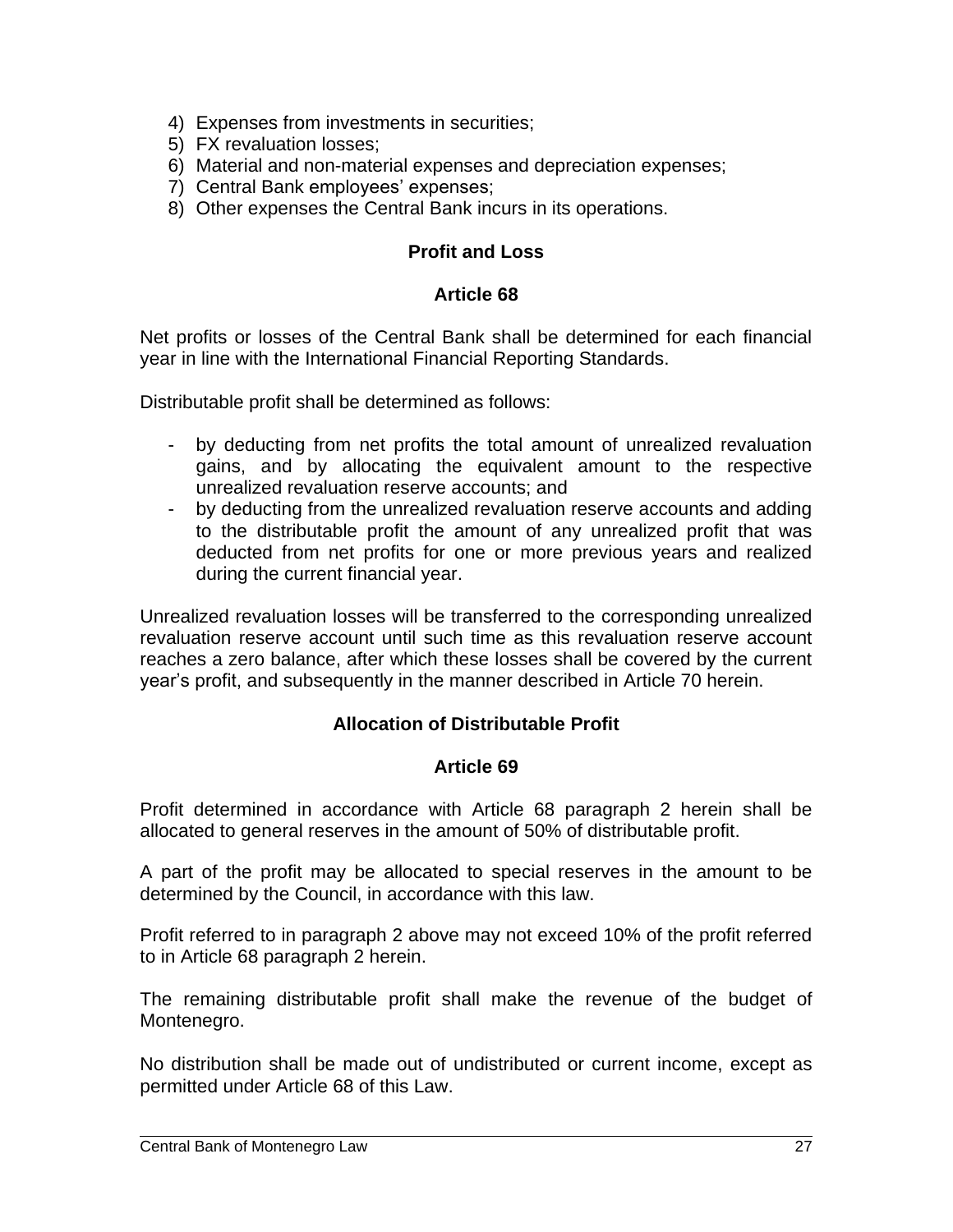### **Coverage of Losses and Deficit**

#### **Article 70**

The Central Bank shall cover losses from general reserves.

Losses that cannot be covered from general reserves shall represent a deficit in the initial capital that shall be temporarily covered from the initial capital of the Central Bank.

In the event that the audited annual financial statements of the Central Bank disclose a deficit in the initial capital, the Central Bank, in consultations with the independent external auditor, shall prepare a report on the origins of the deficit within a period of no more than 30 days.

In the event that the Council approves the financial reports with the independent external auditor's opinion specified in paragraph 1 above, the Central Bank shall request the Government to cover the deficit from the budget of Montenegro.

Within the period of 30 days following the receipt of the request under paragraph 4 above, the Government shall transfer the lacking amount to the Central Bank in currency or in readily marketable debt instruments with a specified maturity which issuer is not Montenegro, issued at market interest rates prevailing in Montenegro.

#### **VII. FINANCIAL PLAN, FINANCIAL REPORTS AND OTHER REPORTING**

#### **Financial Plan and Financial Reports**

#### **Article 71**

A financial year of the Central Bank shall equal a calendar year.

The Central Bank shall plan its income and expenses for the following year in a financial plan which shall be adopted by 31 December of the current year.

The Central Bank shall submit the adopted financial plan to the Government and the Parliament for information purposes.

The Central Bank shall prepare the financial reports in line with the International Accounting Standards and International Financial Reporting Standards.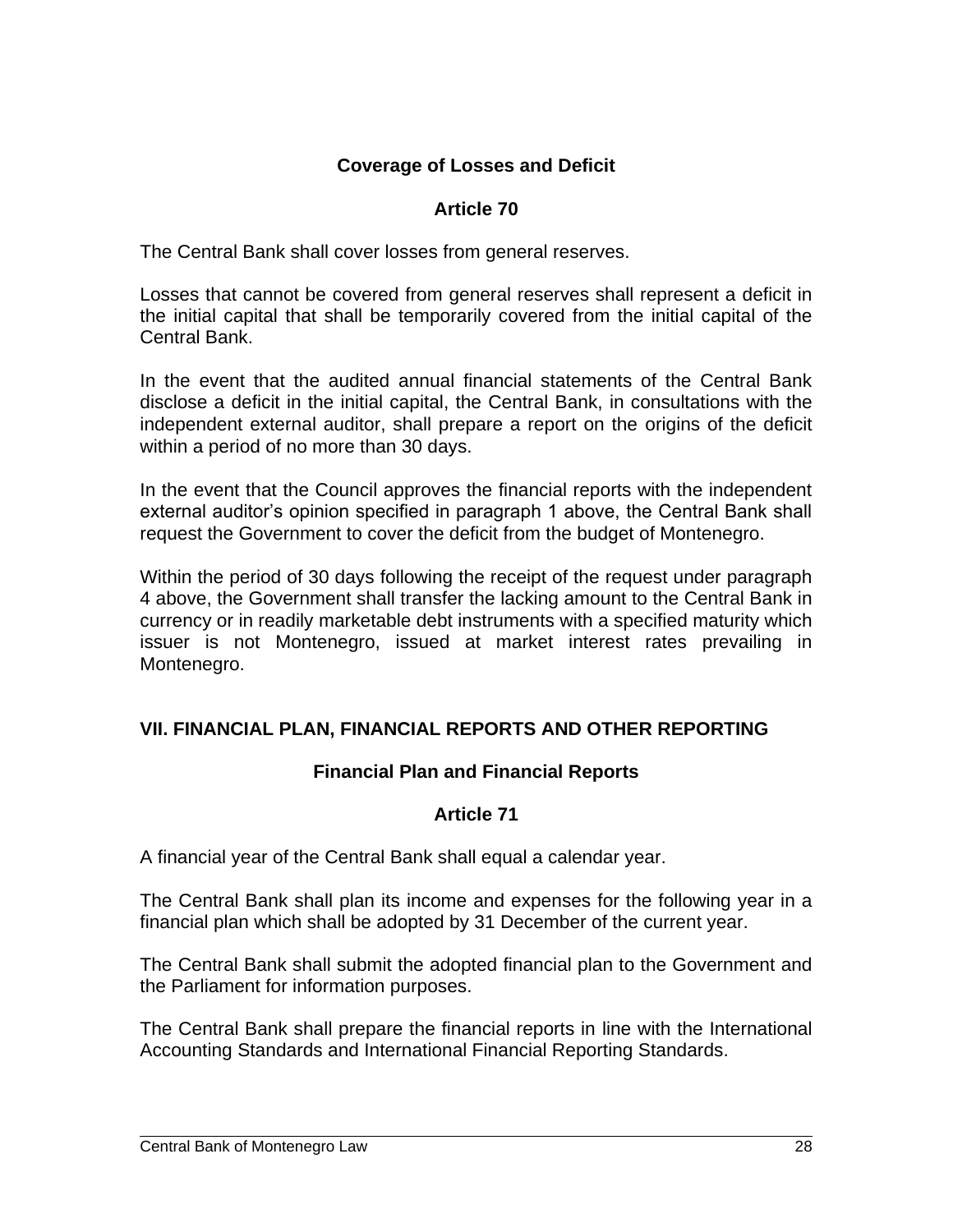The Central Bank shall adopt annual financial reports for the previous year, with the independent external auditor's opinion, by 30 June of the current year.

The Central Bank shall submit to the Parliament, for information purposes, its annual financial reports with the independent external auditor's opinion.

#### **Publishing Financial Reports**

#### **Article 72**

The Central Bank shall publish annual financial reports under Article 71 above on its website or via other electronic or printed media.

#### **Informing the Public**

#### **Article 73**

The Central Bank shall, regularly and timely, inform the public on the attainment of its objectives and the exercising of its functions, and particularly on macroeconomic analysis, financial and monetary stability, monetary and credit trends, and the balance of payments, and it may publish reports and studies on other financial and economic issues.

#### **VIII. AUDIT**

#### **Internal Audit**

#### **Article 74**

Internal audit shall perform ongoing and comprehensive monitoring of the Central Bank's activities in accordance with the general act of the Central Bank and internationally accepted standards of internal auditing.

Internal audit shall be managed by the Chief Internal Auditor, who shall be appointed by the Governor with the approval of the Council.

The Chief Internal Auditor shall be a person holding a university degree, of recognised personal reputation, and with at least five years of professional experience in accounting or auditing.

Provisions of Articles 51, 52 and 53 of this law shall apply accordingly to the Chief Internal Auditor.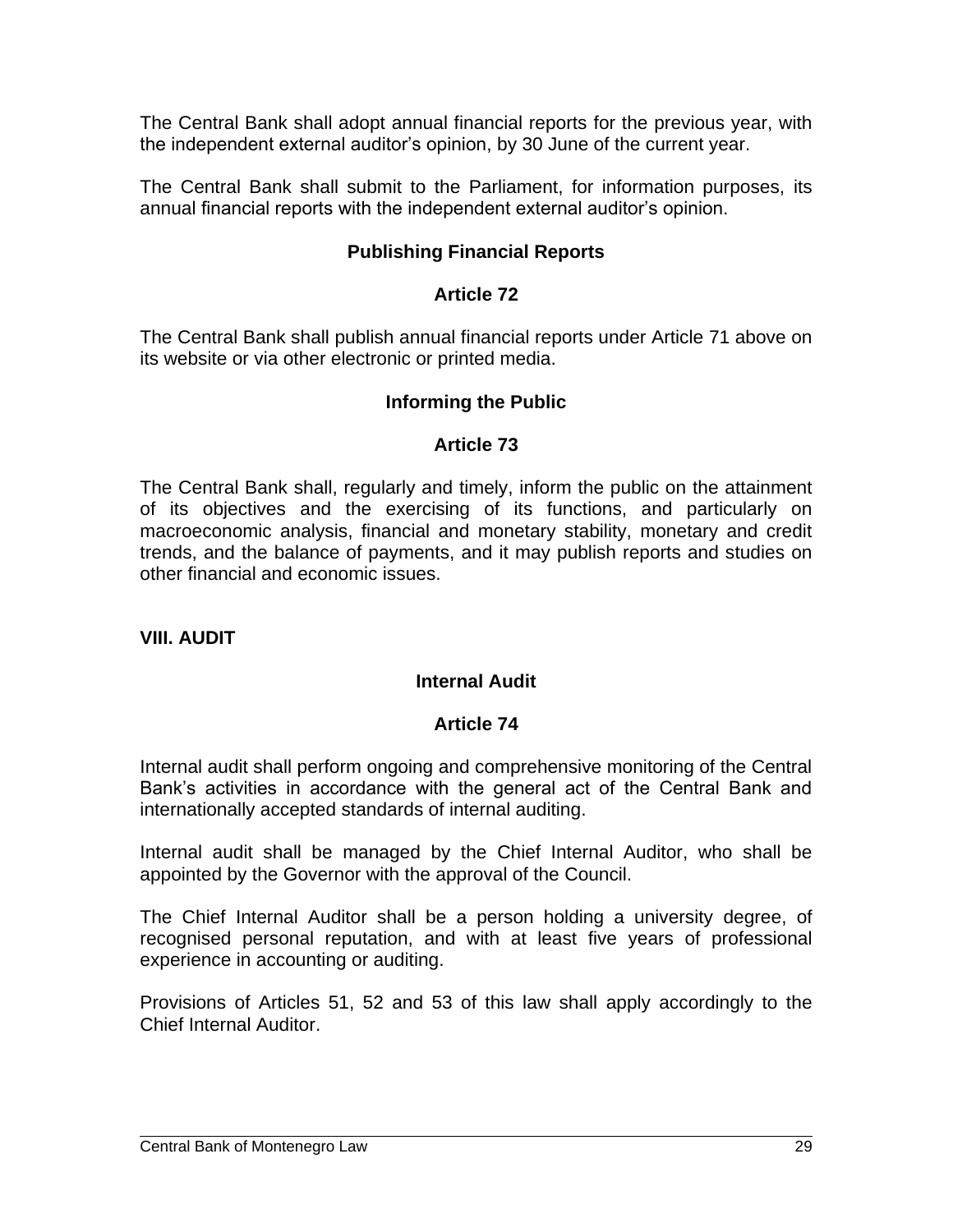The general act of the Central Bank referred to in paragraph 1 above shall specify in more detail the internal audit activities and reporting in accordance with the internationally accepted standards of internal auditing.

# **Audit Committee**

### **Article 75**

The Council shall establish the Audit Committee as the standing body of the Council.

The Audit Committee shall have three members, which shall not be full-time employees of the Central Bank, of which two members shall be members of the Council and one member shall be an external expert with the relevant experience in accounting or auditing.

The Audit Committee shall oversee and evaluate the functioning of the internal controls system; monitor and evaluate financial reporting: give opinion on the appointment of independent external auditor, and monitor and assesses the procedure of auditing of financial reports of the Central Bank, and monitor and analyse the compliance of the Central Bank's operations with the law, other regulations and general acts.

The Audit Committee shall oversee the effectiveness and efficiency of the internal audit function.

The Audit Committee shall submit reports on its activities to the Council on quarterly basis, as a rule.

The scope and method of work of the Audit Committee shall be regulated in more details under a general act of the Council.

The Audit Committee shall pass its rules of procedures.

#### **Independent External Audit**

#### **Article 76**

The audit of annual financial statements of the Central Bank may be performed by an independent external auditor having international experience in central banks audits.

The auditor under paragraph 1 above shall be appointed by the Council.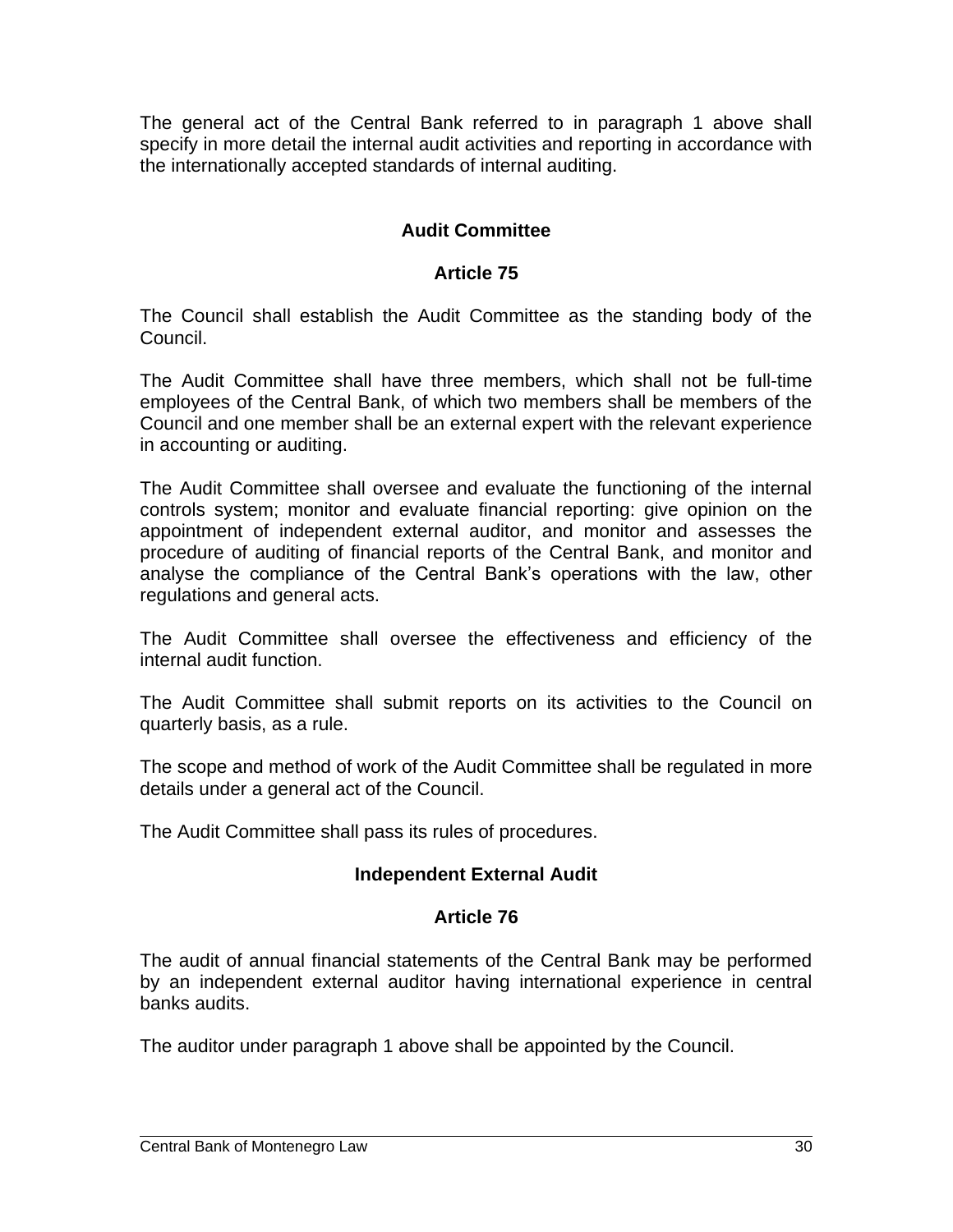Independent external audit shall perform the audit referred to in paragraph 1 above in accordance with the International Standards on Auditing.

The independent external auditor shall have unrestricted access to business books, accounts and records and collecting of information from the Central Bank.

The independent external auditor may perform the audit of financial statements of the Central Bank for no more than three consecutive years.

## **Audit by the State Audit Institution**

#### **Article 76a**

The pursuing of objectives and the execution of functions of the Central Bank may not be subject to audit by the State Audit Institution.

The internal documents and actions of the Central Bank that are not related to the pursuing of objectives and the execution of functions of the Central Bank shall be audited by the State Audit Institution in accordance with the law governing the state audit.

### **IX. OTHER PROVISIONS**

#### **Regulations and Other Acts of the Central Bank**

#### **Article 77**

The Central Bank shall have the power to pass regulations necessary for the exercising of its functions granted to it under this or any other law.

The Central Bank shall pass regulations under paragraph 1 of this Article in the form of decisions.

The Central Bank may also issue binding individual acts.

The Central Bank shall keep records on passed regulations and other acts.

#### **Administrative Penalties**

#### **Article 78**

The Central Bank may impose administrative penalties against all persons violating this Law or any other law or regulation with respect to the pursuing of objectives and the exercising of functions of the Central Bank.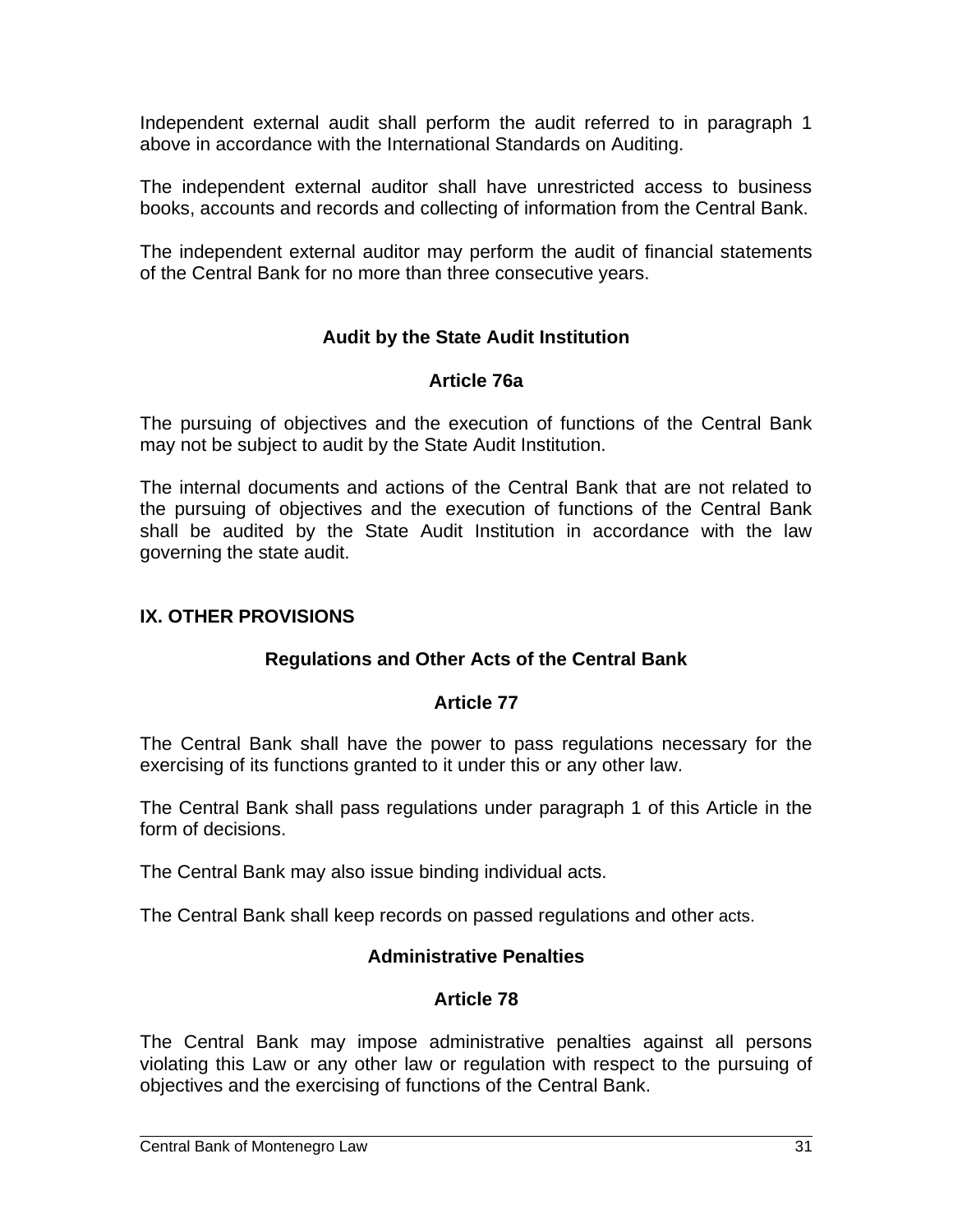The administrative penalties within the meaning of paragraph 1 above shall include pecuniary fines and specific measures determined under this law or other regulations, such as written warnings, revocation of licenses, and other measures.

## **Immunity from Taxation**

#### **Article 79**

The Central Bank shall be exempt from taxes, duties and levies as the government bodies and organisations, in accordance with the law.

#### **Collection of Claims**

#### **Article 80**

The Central Bank shall have the priority, without carrying out any court or other proceedings, in the collection of matured outstanding claims from debtors:

- from monetary assets of debtors kept in the account with the Central Bank;
- from the collateral security of debtors.

The Central Bank shall have the right to settle secured claims from the collateral security through a public sale or a direct agreement, upon the deduction of the costs of sale.

#### **Protection of the Central Bank's Property**

#### **Article 81**

The Central Bank's property and the property held and managed by the Central Bank, including gold, special drawing rights, currency, loans, deposits or securities, as well as income generated therefrom may not be subject to any measure of prohibition of disposing or execution prior to the passing of the final judgment by the competent court.

#### **Court Protection**

#### **Article 82**

An administrative dispute may be instituted by bringing an action against a Central Bank decision.

An action referred to in paragraph 1 of this Article shall not put off the execution of the Central Bank decision.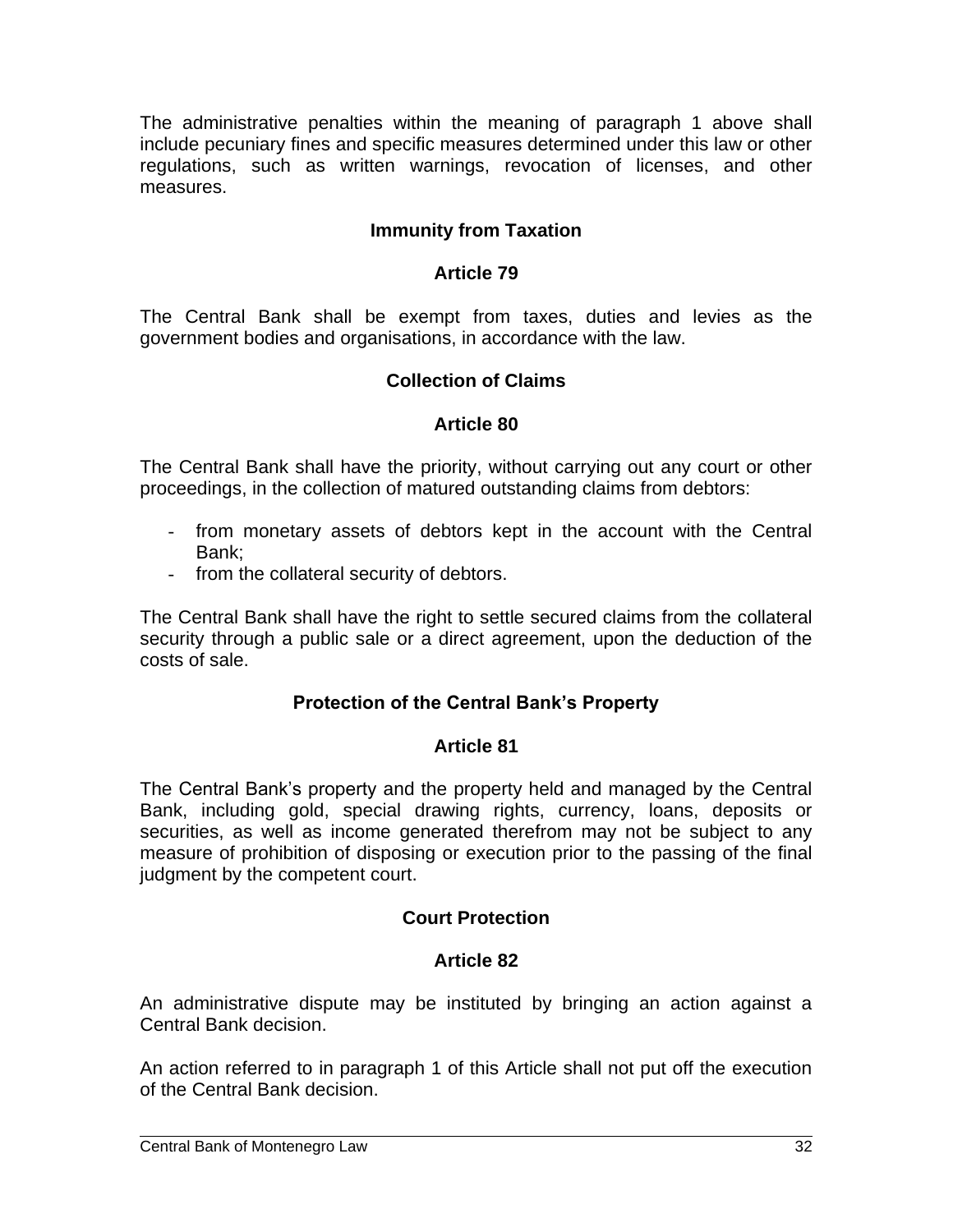# **Legal Protection**

### **Article 83**

The Central Bank, a member of the Council, an employee of the Central Bank or any person authorised by the Central Bank shall not be held liable for damages that could be incurred during the performance of duties in accordance with the law and regulations passed on the basis of the law, unless it is proved that the particular action has been performed deliberately or as an act of gross negligence.

The Central Bank shall cover the expenses of protecting the persons under paragraph 1 above in court proceedings concerning the performance of their duties.

## **Obligation of Keeping Confidential Information and Data**

#### **Article 84**

A member of the Council and employees of the Central Bank shall keep confidential the information and data which are considered secret in accordance with the law or another act.

The confidentiality obligation under paragraph 1 above shall last after the termination of function and/or employment in the Central Bank.

Notwithstanding paragraph 1 of this Article, members of the Council and the Central Bank employees may disclose information and data to third parties outside the Central Bank in accordance with the procedure established in the special act of the Central Bank, provided that:

- 1) the person to whom the information relates has given his/her explicit consent;
- 2) it represents the provision of assistance to the competent authorities in their enforcement of the law and at a court's order;
- 3) they are submitted to the external auditor of the Central Bank;
- 4) they are given to supervisory authorities of foreign banks and financial institutions and representatives of international financial institutions for the performance of their official duties;
- 5) the interest of the Central Bank in court proceedings and contractual relations requires the disclosure of such information and data.

# **Prohibition of Accepting Gifts**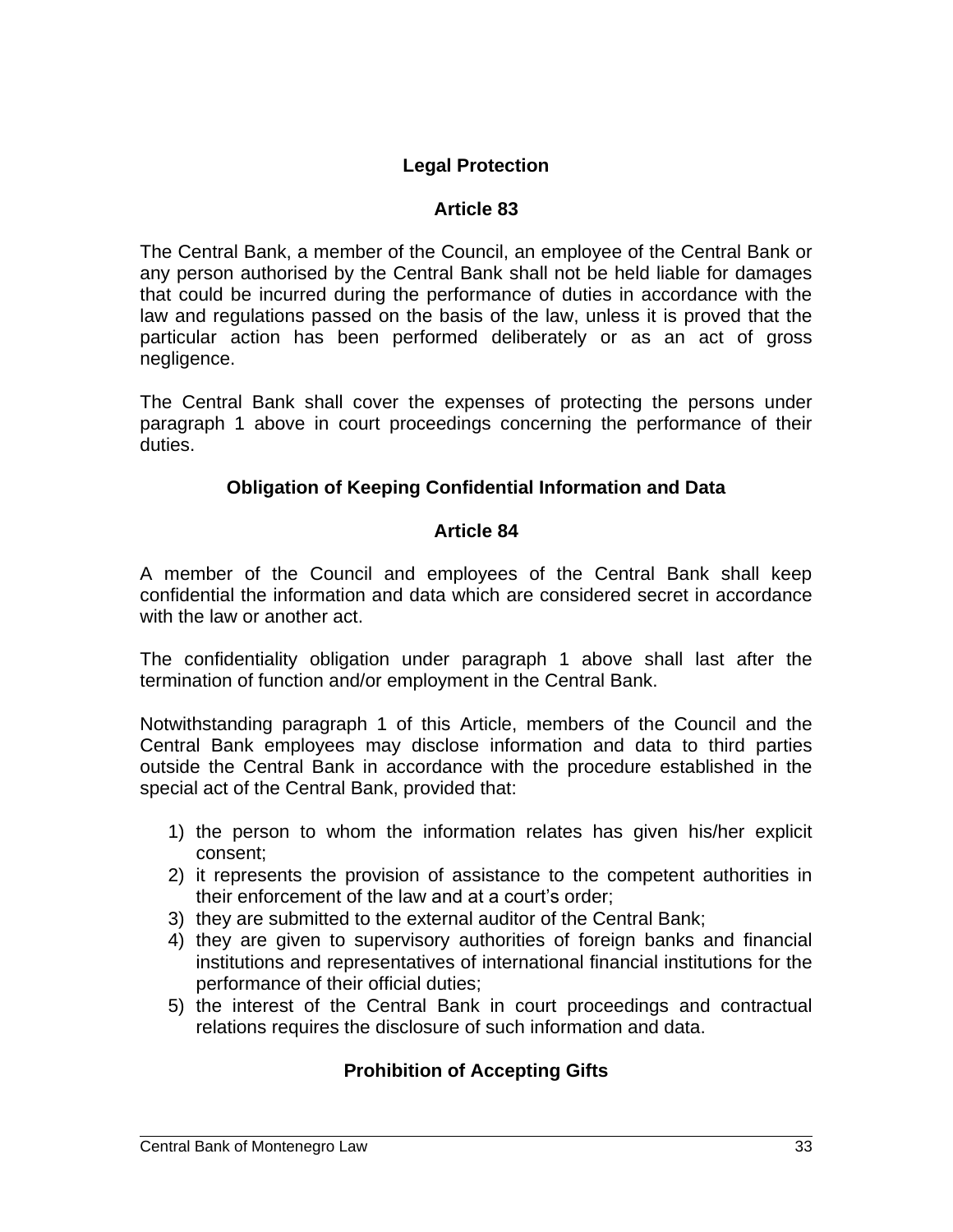#### **Article 85**

A member of the Council during his/her term of office and employees of the Central Bank may not accept gifts or other types of benefits from persons with whom they have related business or financial interests if such acceptance would affect unbiased execution of their tasks and duties.

### **X. ORGANISATION OF WORK AND EMPLOYEES**

#### **Organisation of Work of the Central Bank**

#### **Article 86**

The organization of the Central Bank performance shall be regulated in more detail in the Statute and other general acts of the Central Bank.

### **Rights and Obligations of Employees**

#### **Article 87**

General labour regulations shall apply to the rights and obligations of employees of the Central Bank, unless otherwise specified under this law.

Earnings and other rights, obligations and responsibilities of the Central Bank employees in the pursuit of business and tasks shall be governed in more detail in the Statute, collective agreement and other general acts of the Central Bank.

The Governor shall decide on the employment in the Central Bank.

Employees of the Central Bank may not perform any activity for another employer, except based on a special approval of the Governor and provided that it is not contrary to the interests of the Central Bank.

Employees may not be guided by their political affiliations in performing their operations.

The Central Bank may open accounts for its employees.

The Central Bank may grant loans to its employees in accordance with a special act.

#### **Xa. MEMBERSHIP OF MONTENEGRO IN THE EUROPEAN UNION**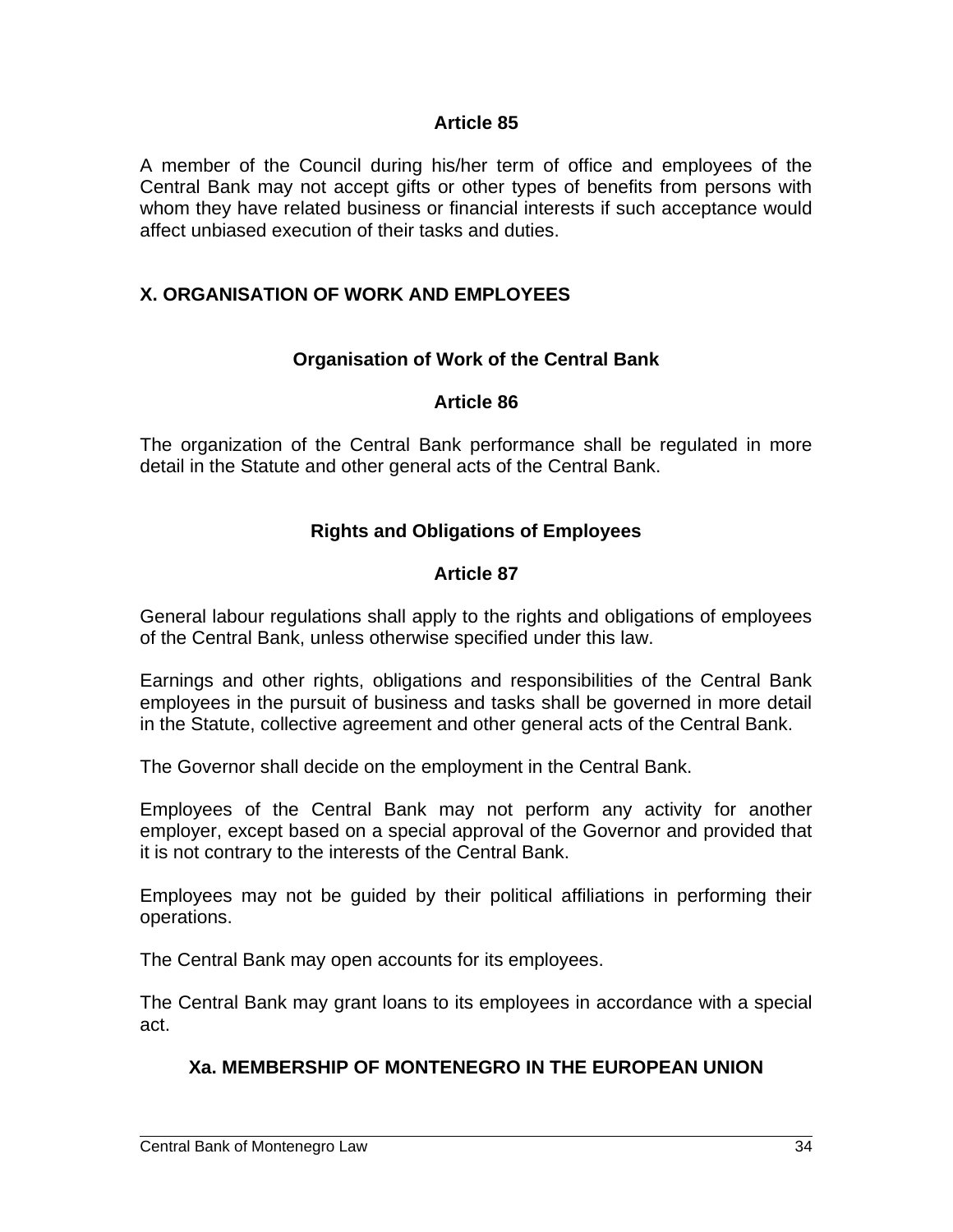### **European System of Central Banks**

### **Article 87a**

The Central Bank shall be an integral part of the European System of Central Banks (hereinafter: the ESCB).

The operation of the Central Bank related to the ESCB may not be subject to audit performed by the State Audit Institution.

### **Independence**

### **Article 87b**

In accordance with Article 130 of the Treaty on the functioning of the European Union and Article 7 of the Statute of the ESCB and of the European Central Bank (hereinafter: the ECB), in pursuing the objectives and exercising the tasks and/or functions set in this Law, the Treaty on the European Union, the Treaty on the functioning of the European Union and the Statute of the ESCB and of the ECB, the Central Bank and members of its bodies shall not seek or take instructions from the European Union institutions and bodies, offices or agencies, from any government of an EU Member State or from any other body.

The European Union institutions and bodies and governments of the EU Member States undertake to respect the principle of independence of the Central Bank and not to seek to influence the members of the bodies of the Central Bank in the performance of their tasks and/or functions and shall not approve, cancel, annul or in any other way affect any decision within the Central Bank`s authority.

Provisions of paragraphs 1 and 2 above shall be without prejudice to the powers of the ECB with regard to the Central Bank as specified in the Statute of the ESCB and of the ECB.

## **Central Bank Objectives**

#### **Article 87v**

The primary objective of the Central Bank shall be to maintain price stability.

The Central Bank shall, without prejudice to pursuing its objective referred to in paragraph 1 above, support the general economic policies of the European Union with a view to contributing to the achievement of the objectives of the European Union, as laid down in Article 3 of the Treaty on European Union.

The Central Bank shall act in accordance with the principle of an open market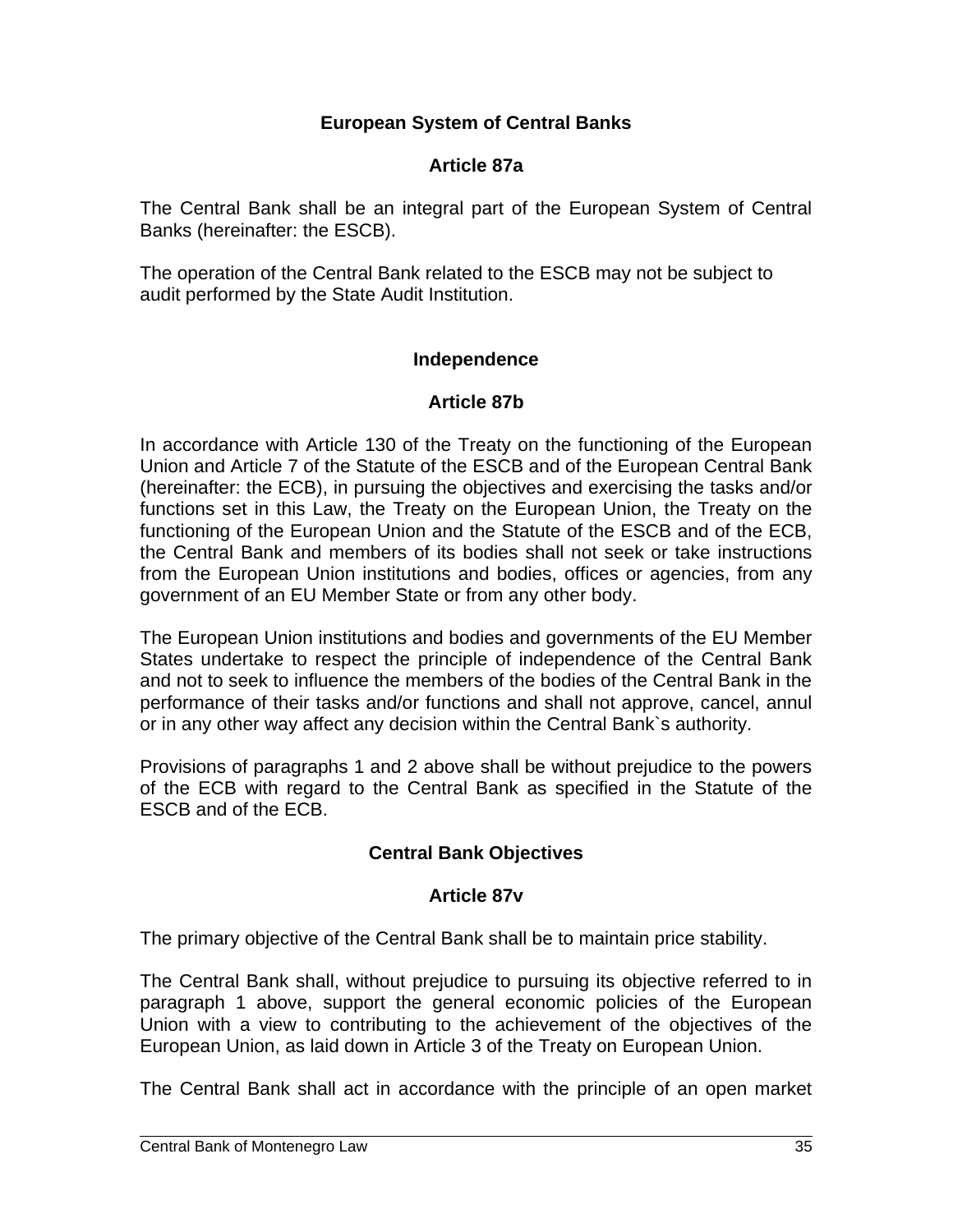economy with free competition, favouring an efficient allocation of resources, and in compliance with the principles set out in Article 119 of the Treaty on the functioning of the European Union.

The Central Bank shall work on pursuing the objectives and exercising tasks of the ESCB in accordance with the provisions of the Treaty on the Functioning of the European Union, the Statute of the ESCB and of the ECB, provisions of directly applicable EU regulations, and provisions of this Law.

#### **Open Market and Credit Operations Article 87g**

In order to pursue the objectives and to exercise functions of the ESCB, and in accordance with general principles established by the ECB, the Central Bank may:

- 1) operate in the financial markets by buying and selling outright (spot and forward) or under repurchase agreement and by lending or borrowing claims, marketable instruments (whether in the European Union currency or in any other currency) and precious metals; and
- 2) conduct credit operations with credit institutions and other market participants, including lending being based on adequate collateral instrument.

In the event of an urgent, unforeseen and temporary liquidity need of a credit institution, the Central Bank may grant a short-term loan to a solvent credit institution, provided that the loan is secured by adequate collateral instruments.

The Central Bank may regulate in more detail the conditions for granting the loan under paragraph 2 above.

# **ECB Advisory Function**

## **Article 87d**

Proposals of laws and other regulations falling within the ECB responsibilities shall be submitted to the ECB for an opinion in accordance with Article 127(4) and Article 282(5) of the Treaty on the functioning of the European Union.

# **Protection of Banknotes and Coins against Counterfeiting**

## **Article 87đ**

The Central Bank shall act in accordance with the European Union regulations in performing activities of the protection of euro denominated banknotes and coins against counterfeiting and distribution.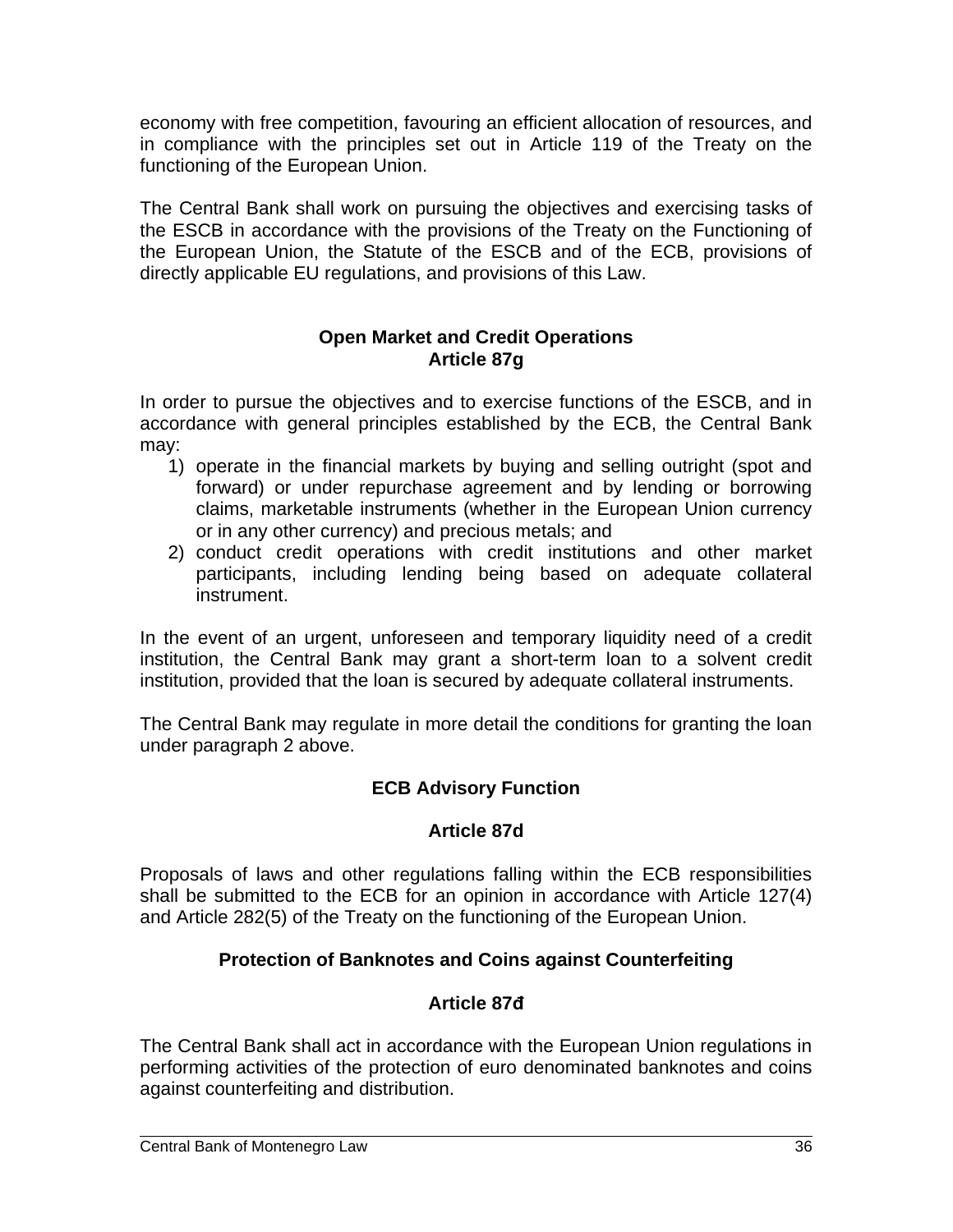The Central Bank may, for the purpose of efficient performance of individual tasks within the responsibility of the protection of banknotes and coins against the counterfeiting and distribution, pass regulations governing direct implementation of the regulations referred to in paragraph 1 above.

The Central Bank regulations referred to in paragraph 2 above shall be fully harmonised with regulations of the European Union.

## **Responsibility for the Credit Institutions**

#### **Article 87e**

The Central Bank shall issue and revoke licenses to credit institutions, supervise their operations, pass secondary legislation and other acts governing the operations and determining standards for safe and sound credit institutions' operations, and perform other operations from within its competences, in accordance with the EU regulations and provisions of the law governing credit institutions' operations.

## **Prohibition of Monetary Financing of the Public Sector**

## **Article 87ž**

Pursuant to Article 123 of the Treaty on the functioning of the European Union, the Central Bank may not enable overdraft facilities or any other type of credit facility in favour of the Government, other government bodies and organisations of Montenegro, local self-government units, persons whose founder or majority owner is the state of Montenegro or local self-government units in Montenegro, institutions, bodies, offices or agencies of the European Union, central governments of other Member States, regional, local or other public authorities in other Member States, other bodies governed by public law and public undertakings of other Member States, and it shall be prohibited from the purchase of debt securities directly from them.

Public sector monetary financing referred to in paragraph 1 above shall not apply to the exceptions stipulated in Article 123(2) of the Treaty on the functioning of the European Union.

## **Council Composition**

## **Article 87z**

The Council shall consist of five members.

Members of the Council shall be the Governor and four Vice-Governors.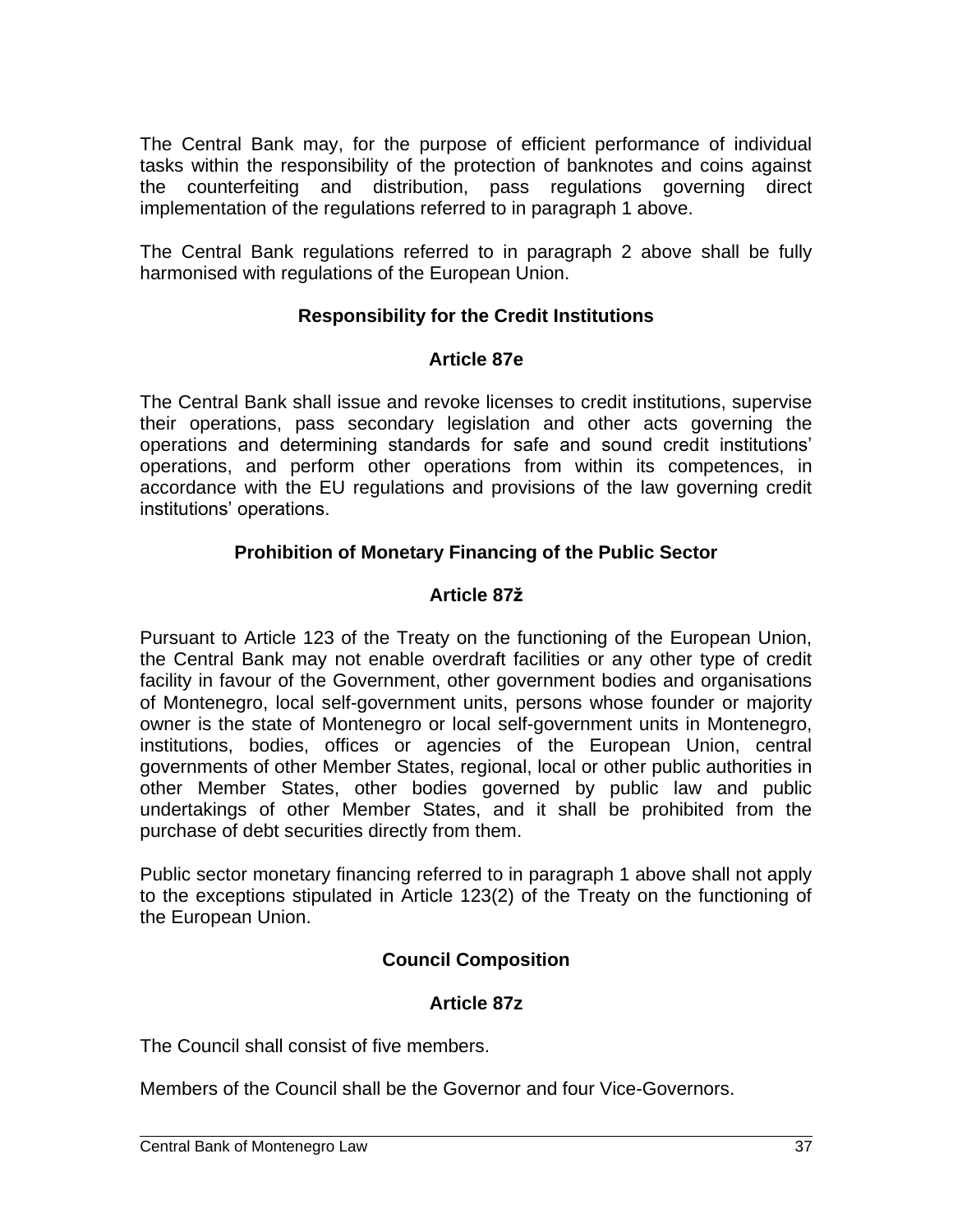The Governor shall chair the Council meetings.

### **Membership in the General Council of the ECB Article 87i**

The Governor of the Central Bank shall be a member of the General Council of the ECB.

## **Relief from Office**

## **Article 87j**

A member of the Council shall be relieved from office before the expiry of his/her term of office only if circumstances referred to in Article 14.2 of the Statute of the ESCB and of the ECB have occurred.

The Governor who has been relieved from office shall have the right to refer the decision of the Parliament of Montenegro of his relief to the Court of Justice of the European Union, and other members of the Council to the Administrative Court.

### **Submission of Confidential Information and Data**

#### **Article 87k**

The Central Bank may, in accordance with the obligations under the Statute of the ESCB and of the ECB, submit to the ECB and other institutions and bodies of the European Union information and data that are considered confidential.

Information and data that are considered confidential shall not be made available to third parties outside the Central Bank although the conditions referred to in Article 84 paragraph 3 herein have been met if such disclosure would be contrary to the obligations and tasks of the Central Bank referred to in the provisions of the Treaty on the functioning of the European Union and the Statute of the ESCB and of the ECB, or if such disclosure would jeopardise the reputation or interests of the ECB and national central banks of the EU Member States.

## **Collection of Statistical Data**

## **Article 87l**

With a view to pursuing its objectives and exercising its tasks and/or functions specified herein, the Central Bank shall participate in the collection, processing, and disclosure of statistical data at least in the volume required in accordance with the Statute of the ESCB and of the ECB.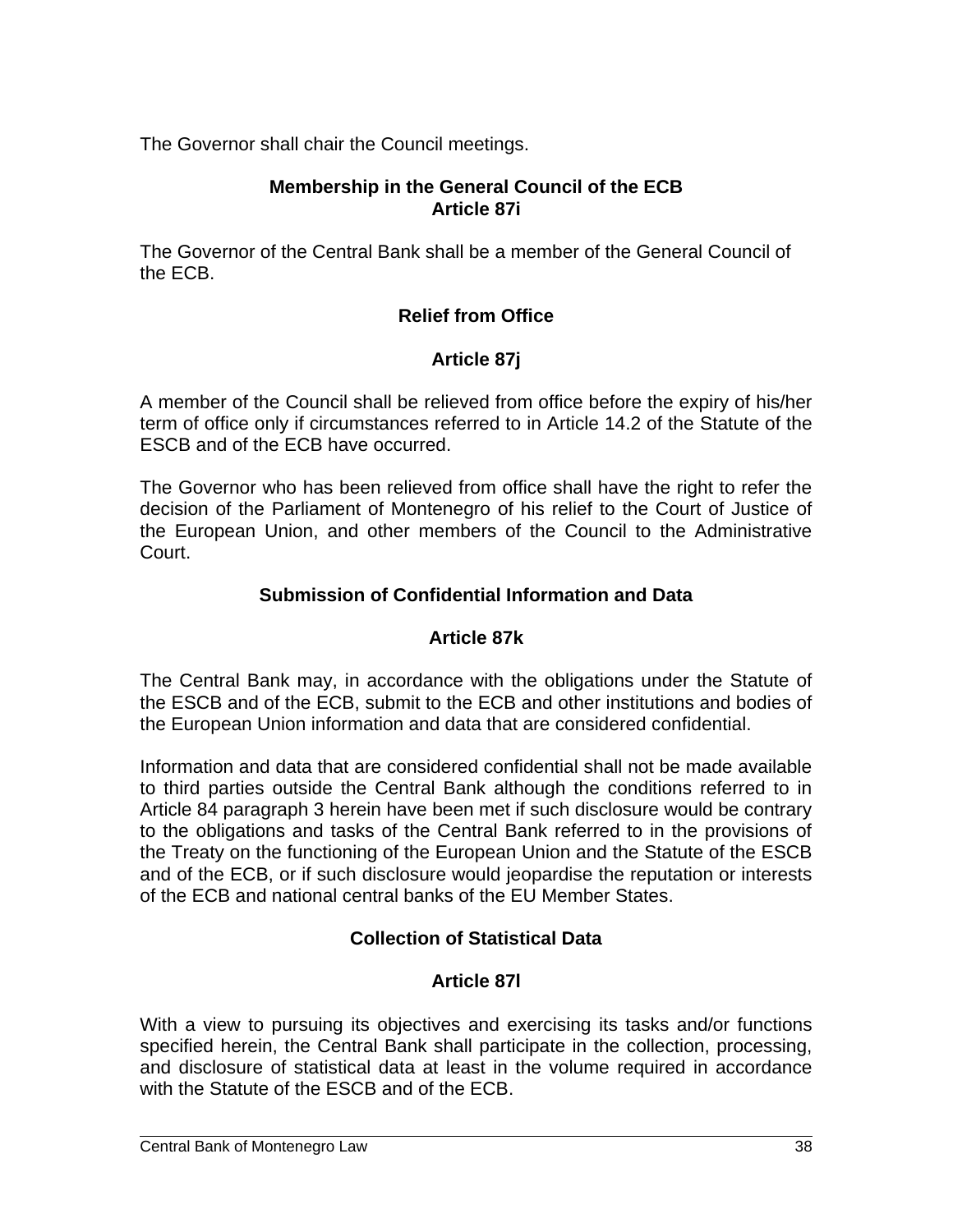With a view to exercising its tasks and/or functions specified herein, the Central Bank shall cooperate with the ECB and other institutions and bodies of the European Union, competent bodies of Member States and third countries and international financial institutions.

The Central Bank may prescribe in its secondary legislation the following, in particular:

- 1) type of statistical data not covered in paragraph 1 above,
- 2) format in which data will be submitted to the Central Bank and uniform forms and other methods and measures, which will provide equalization of procedure for the collection, processing, distribution and disclosure of processed statistical data;
- 3) persons responsible for the submission of statistical data to the Central Bank, and
- 4) measures and procedures for providing and protecting data that are considered confidential in accordance with the law.

### **Xb. MEMBERSHIP OF MONTENEGRO IN THE EUROPEAN MONETARY UNION**

## **Central Bank Tasks and/or Functions**

# **Article 87lj**

The Central Bank shall, in accordance with the Treaty on the Functioning of the European Union and the Statute of the ESCB and of the ECB, perform the following tasks and/or functions as a part of the ESCB:

- 1) participate in the definition and implementation of monetary policy of the European Union;
- 2) conduct operations in accordance with Article 219 of the Treaty on the Functioning of the European Union;
- 3) holds and manages international reserves that are not transferred to the ECB, and
- 4) ensures smooth operation of the payment system.

In addition to the tasks and/or functions referred to in paragraph 1 above, the Central Bank shall also perform the following tasks and/or functions:

- 1) oversee the maintenance of stability of the financial system as a whole and pass pertinent regulations and measures;
- 2) pass secondary legislation within its competence;
- 3) manage the issuing of coins in accordance with relevant regulations of the European Union;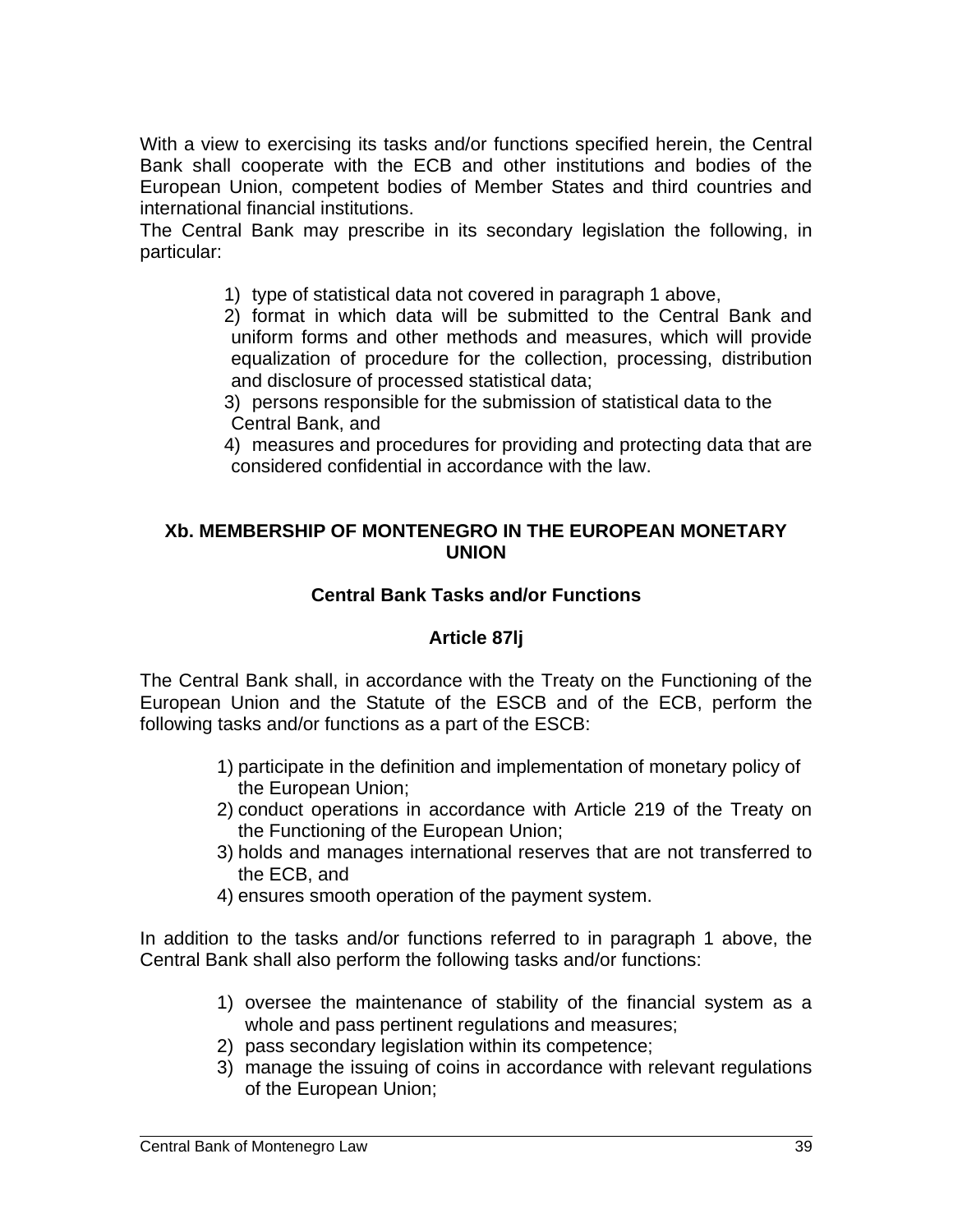- 4) manage assets referred to in Article 87ć herein;
- 5) issue and revoke licenses and approvals in accordance with laws governing the operations of credit institutions, payment institutions, electronic money institutions and payment systems;
- 6) exercise supervision over persons whose operation is regulated by laws governing the operation of credit institutions, payment institutions, electronic money institutions, and supervision and oversight of payment systems;
- 7) open accounts for and accept deposits from credit institutions, execute payment transactions across these accounts and grant loans to credit institutions;
- 8) open accounts for government bodies and organisations, foreign credit institutions, central banks, international financial institutions, organisations donating funds to government bodies and organisations, and other entities in accordance with the law and other regulations, and perform payment transactions across these accounts;
- 9) collect and process statistical data;
- 10)regulate and improve the payment system;
- 11)act as the payment and/or fiscal agent towards international financial institutions and may be a representative of Montenegro in the international financial institutions;
- 12)act as the banker and the fiscal agent for Montenegro and perform other operations on behalf of Montenegro provided by the law, and
- 13)perform other activities as provided herein and other laws and special regulations.

In exercising its tasks/ and functions, the Central Bank shall fully implement the Statute of the ESCB and of the ECB, and in case of non-compliance of individual provisions of this law with the Statute of the ESCB and of the ECB, the provisions of the Statute of the ESCB and of the ECB shall prevail.

#### **Issue of Euro Banknotes and Coins and their Protection against Counterfeiting**

#### **Article 87m**

The Central Bank may issue euro banknotes in accordance with Article 128 (1) of the Treaty on the Functioning of the European Union and Article 16 of the Statute of the ESCB and of the ECB.

The Central Bank may issue euro coins subject to approval by the ECB of the volume of the issue.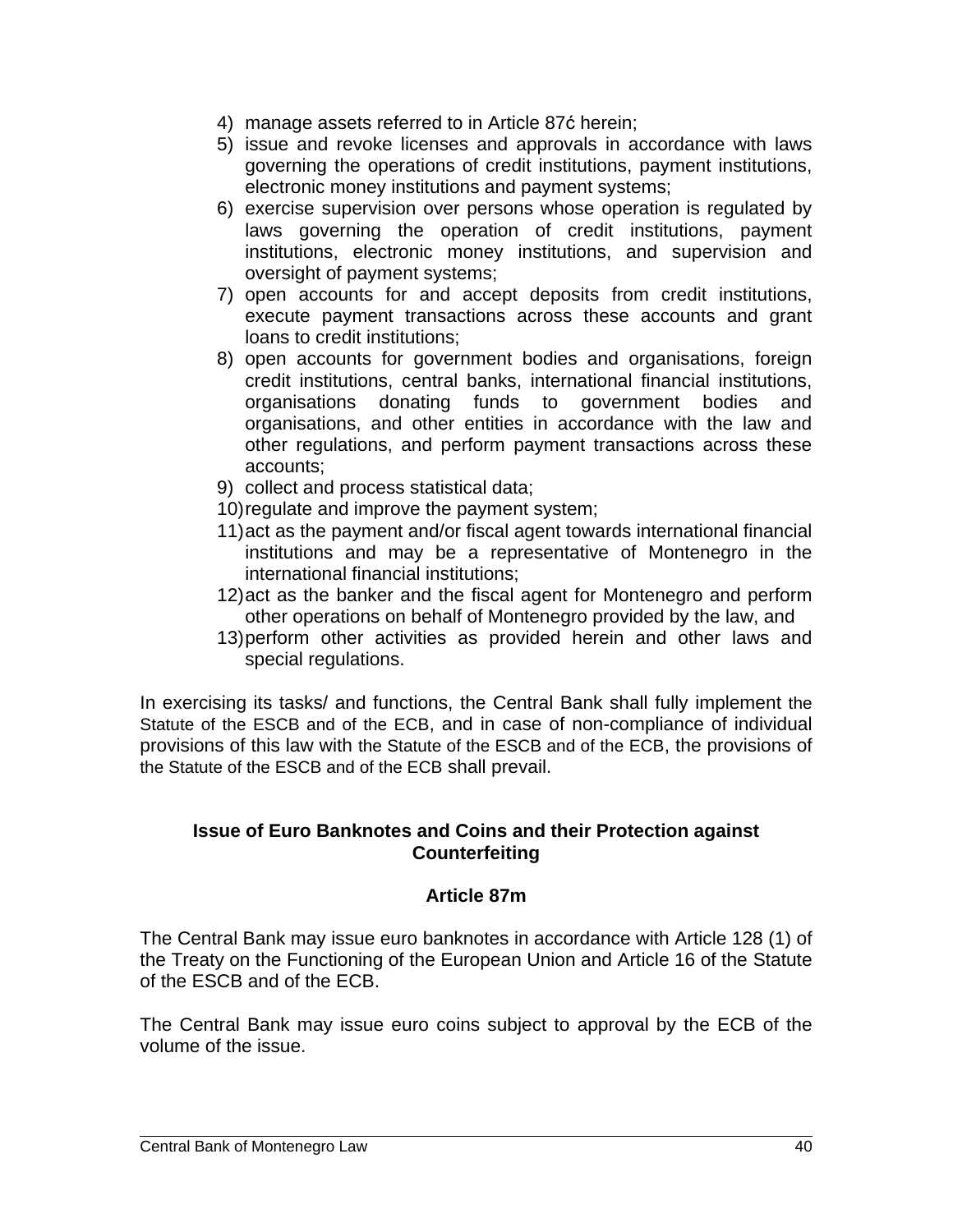The Central Bank shall apply rules on denominations and technical specifications of coins in accordance with Article 128(2) of the Treaty on the Functioning of the European Union.

The Central Bank shall determine the design of the coins to be issued applying relevant regulations of the European Union.

In performing the activities related to the protection of euro banknotes and coins against counterfeiting and distribution, the Central Bank shall fully act in accordance with the regulations of the European Union.

For the purpose of efficient performance of individual operations from the area of the protection of banknotes and coins against counterfeiting and distribution, the Central Bank may pass acts ensuring direct implementation of EU regulations.

Acts of the Central Bank referred to in paragraph 6 above shall be fully harmonised with the relevant regulations of the European Union.

### **Participation in International Monetary Institutions**

#### **Article 87n**

By way of exception from Article 9 herein, the Central Bank may participate in the work of international monetary institutions only subject to approval of the ECB.

#### **Minimum Reserves**

## **Article 87nj**

The ECB may require credit institutions to hold minimum reserve on accounts with the ECB and/or Central Bank in pursuance of monetary policy objectives.

The manner of calculation and determination of the required minimum reserves referred to in paragraph 1 above shall be performed in accordance with the ECB regulation.

In cases of non-compliance by a credit institution with the requirements set forth in paragraphs 1 and 2 above, the ECB shall be entitled to levy penalty interest and/or impose other sanctions to credit institutions.

The basis for minimum reserves and the maximum permissible ratios between those reserves and their basis, as well as the appropriate sanctions referred to in paragraph 3 above shall be determined in line with the EU regulation.

## **Other Instruments of Monetary Control**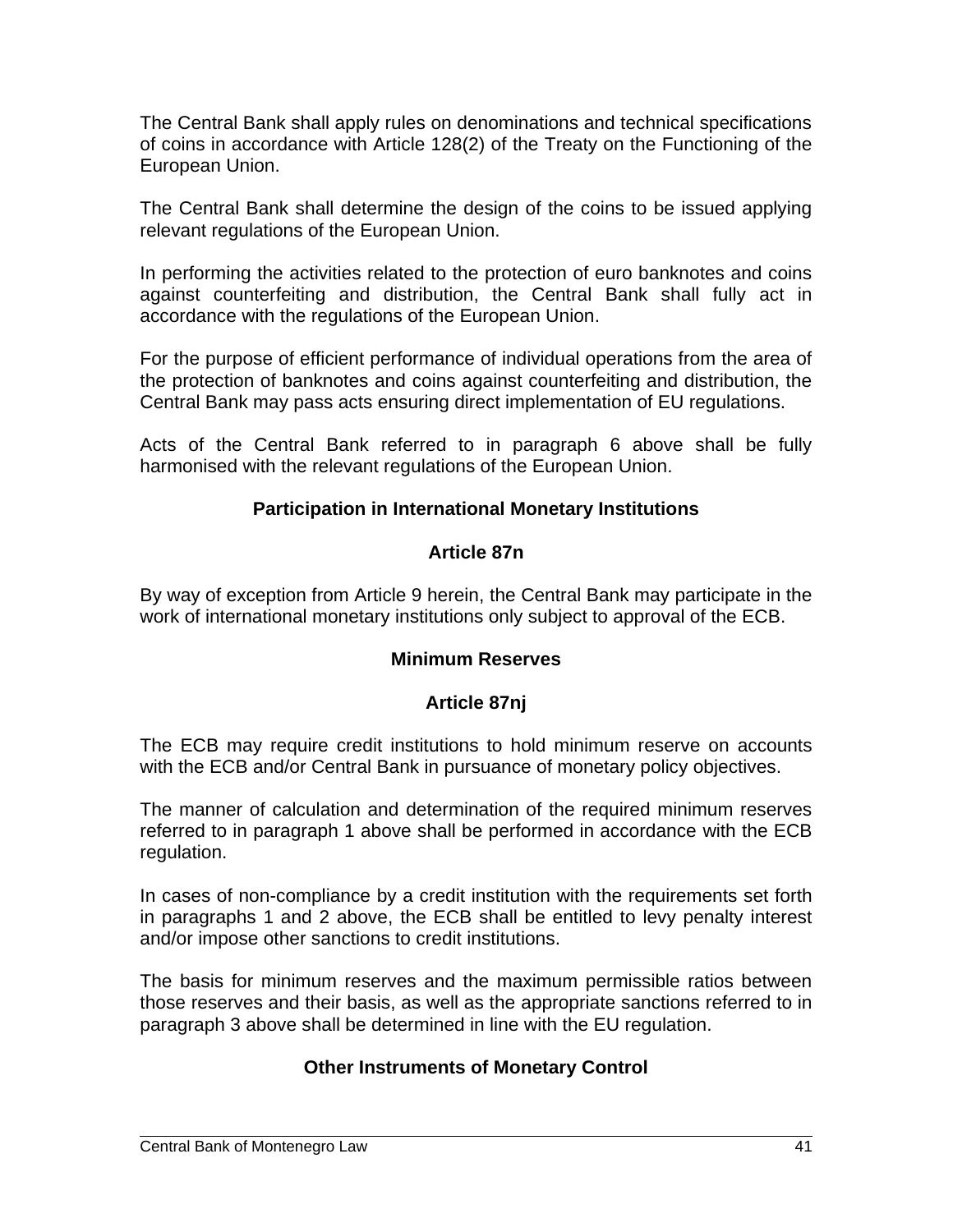#### **Article 87o**

The Central Bank may apply other instruments of monetary control under the conditions and within the limits as defined by the provisions of Article 20 of the Statute of the ESCB and of the ECB.

### **Regulations for Implementing ECB Monetary Policy**

### **Article 87p**

When participating in the implementation of the monetary policy, the Central Bank shall act in accordance with the regulations of the ECB and other competent bodies of the European Union.

The Central Bank may adopt implementing regulations for the application of regulations referred to in paragraph 1 above with the prior opinion of the ECB.

The Central Bank regulations referred to in paragraph 2 above shall be in accordance with the ECB regulations.

#### **External Operations**

#### **Article 87r**

In accordance with the provisions of Article 23 of the Statute of the ESCB and of the ECB, the Central Bank may:

- 1) establish relations with central banks and financial institutions in other countries and, where appropriate, with international organisations;
- 2) acquire and sell spot and forward all types of foreign exchange assets and precious metals;
- 3) hold and manage the assets referred to in points 1) and 2) above, and
- 4) conduct all other types of banking transactions in relations with third countries and international organisations, including borrowing and lending operations.

Foreign exchange assets, within the meaning of paragraph 1 point 2) above, shall include securities and other assets in any foreign currency of unit of account in whatever form held.

## **Subscription of the ECB Capital**

#### **Article 87s**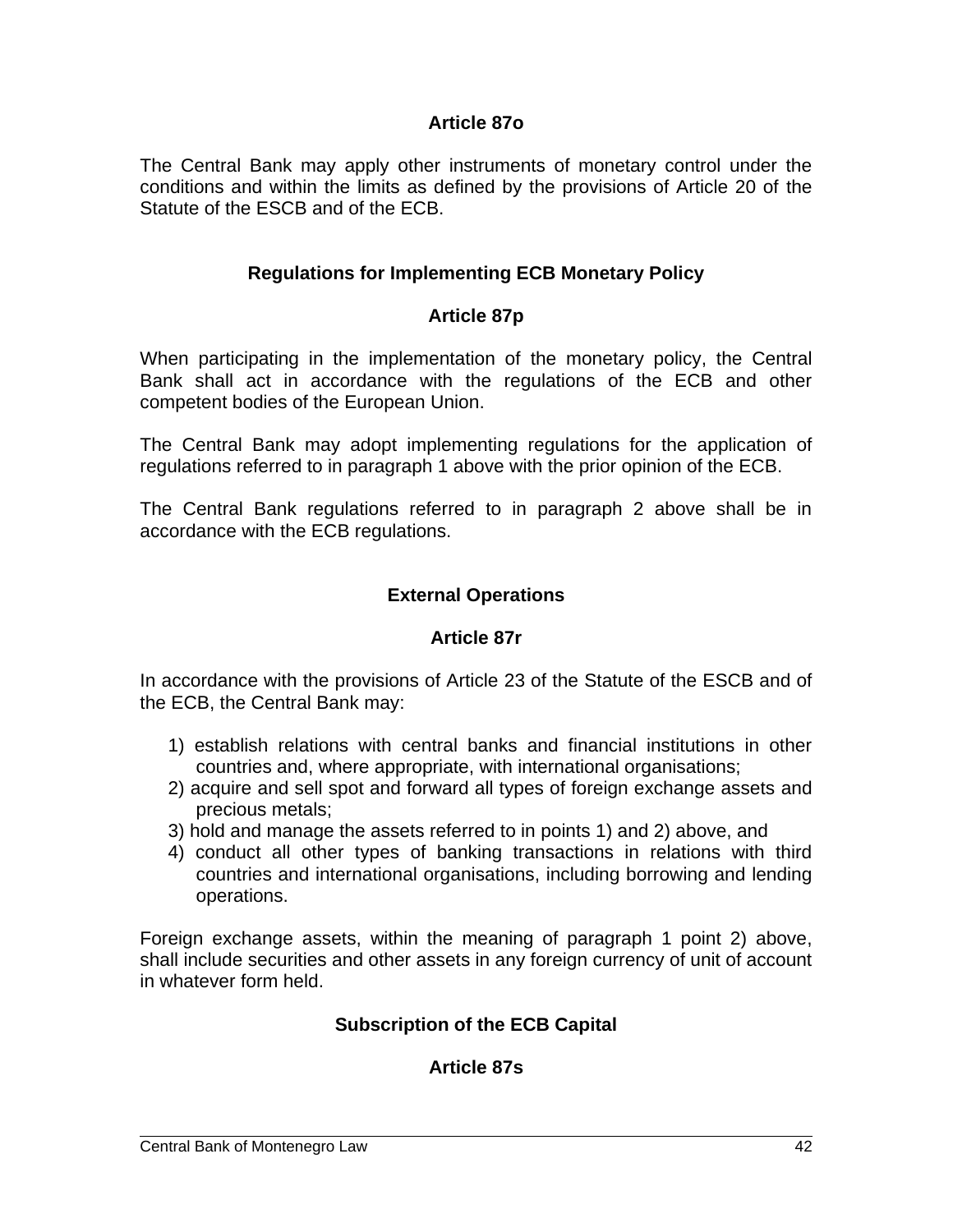The Central Bank shall subscribe and pay up the capital of the ECB in accordance with Articles 28 and 29 of the Statute of the ESCB and of the ECB.

### **Transfer of a Portion of Foreign Reserves Article 87t**

The Central Bank shall transfer to the ECB a portion of foreign reserves in accordance with Article 30 of the Statute of the ESCB and of the ECB.

The Central Bank may, if so entrusted by the ECB, manage the transferred portion of foreign reserves referred to in paragraph 1 above in the name and for the account of the ECB, as set out in the guidelines of the ECB.

### **Asset Management**

#### **Article 87ć**

The Central Bank shall manage a portion of foreign reserves that have not been transferred to the ECB, as well as other assets recorded in the Central Bank balance sheet as at the date of Montenegro's accession to the European Monetary Union.

The Central Bank shall manage the assets referred to in paragraph 1 above in accordance with its own rules and the principles of liquidity and safety of investment.

The performance of transactions in the management of foreign reserves referred to in paragraph 1 above that have exceeded a limit set out in the guidelines of the ECB, as well as a transaction with the foreign exchange working balances of the Montenegro that have exceeded a limit set out in the guidelines of the ECB, shall be subject to the approval of the ECB.

By way of exception from paragraph 3 above, the performance of transactions in the fulfilment of obligations towards international organisations shall not be subject to approval of the ECB.

The Central Bank may, if so entrusted by the ECB, manage the transferred portion of foreign reserves referred to in Article 87t of this Law in the name and for the account of the ECB, as set out in the guidelines of the ECB.

## **Payment System**

#### **Article 87u**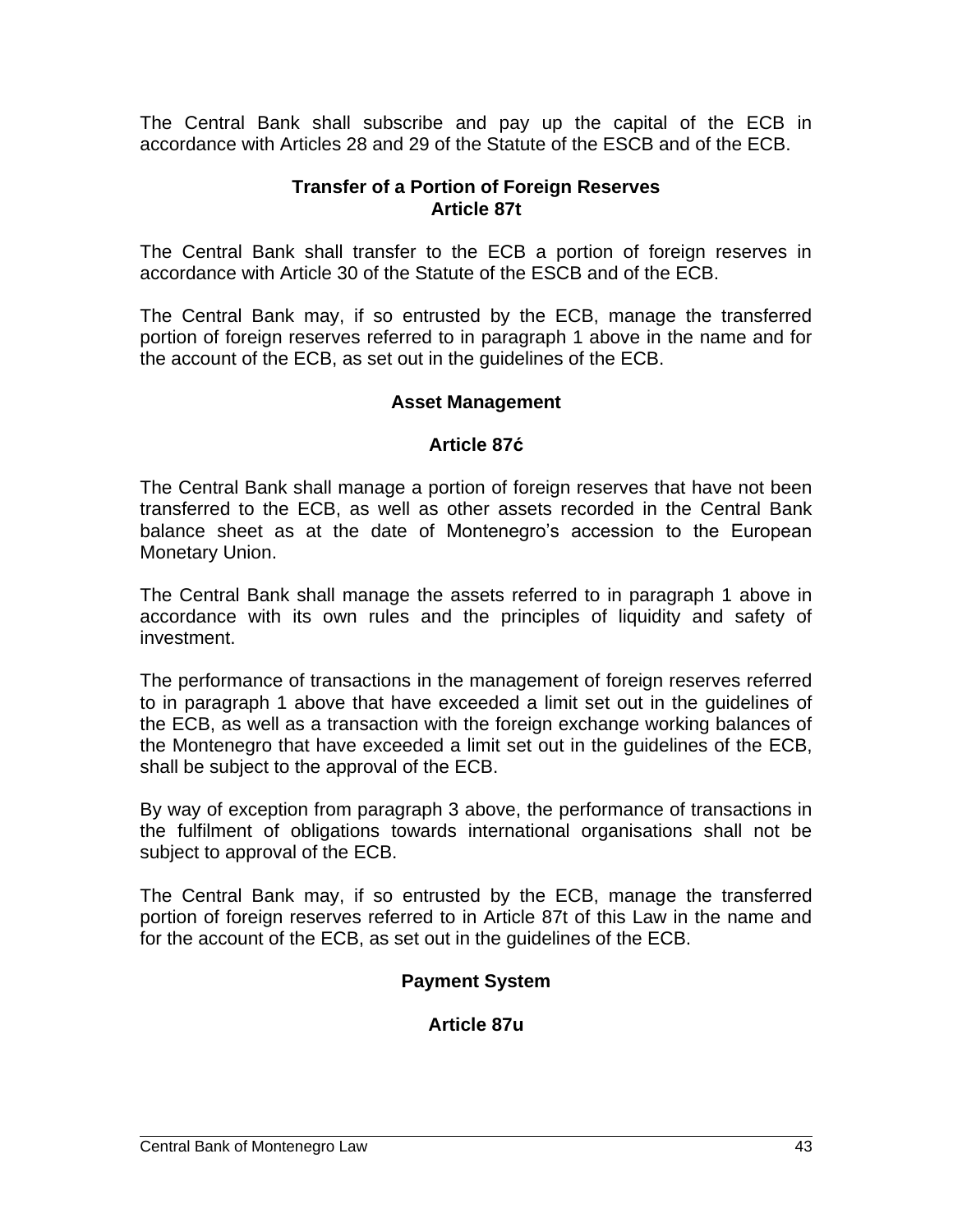The Central Bank shall ensure the conditions for a safe and efficient functioning of payment system within and outside the European Union applying the regulations of the ECB and of other competent bodies of the European Union.

The Central Bank may adopt implementing regulations providing for the application of regulations referred to in paragraph 1 above.

All implementing regulations referred to in paragraph 2 of this Article must be fully in line with the regulations of the ECB and of other competent bodies of the European Union.

#### **Powers of the Council Article 87f**

The Council shall:

- 1) pass regulations and other legal documents for pursuing the objectives and executing tasks and/or functions of the Central Bank based on the powers specified in this and other laws, the Statute of the ESCB and of the ECB and other relevant regulations of the European Union;
- 2) pass regulations governing the issue of coins if the Central Bank has relevant authorisation in accordance with the Statute of the ESCB and of the ECB and other relevant regulations of the European Union;
- 3) decide on the membership and participation in the work of the Central Bank in international institutions;
- 4) decide on the membership of the Central Bank in international monetary institutions, subject to the approval of the ECB;
- 5) adopt the Statute of the Central Bank;
- 6) decide on the issue and withdrawal of the licenses and approvals of the credit institutions in accordance with the regulations governing the operations of the credit institutions;
- 7) grant approval for merger to credit institutions and acquisition of shares of credit institutions in accordance with the law governing the operations of the credit institutions, unless granting of such an approval is under the competence of the bodies of the European Union;
- 8) decide on the issue and withdrawal of approval for providing payment services to a payment institution in accordance with the regulations governing the operations of the payment institutions;
- 9) decide on the issue and withdrawal of approval for issuing e-money to the electronic money institution in accordance with the regulations governing the operations of the electronic money institutions;
- 10) decide on the issue and withdrawal of licenses for work of payment systems in accordance with the establishment and work of the payment systems;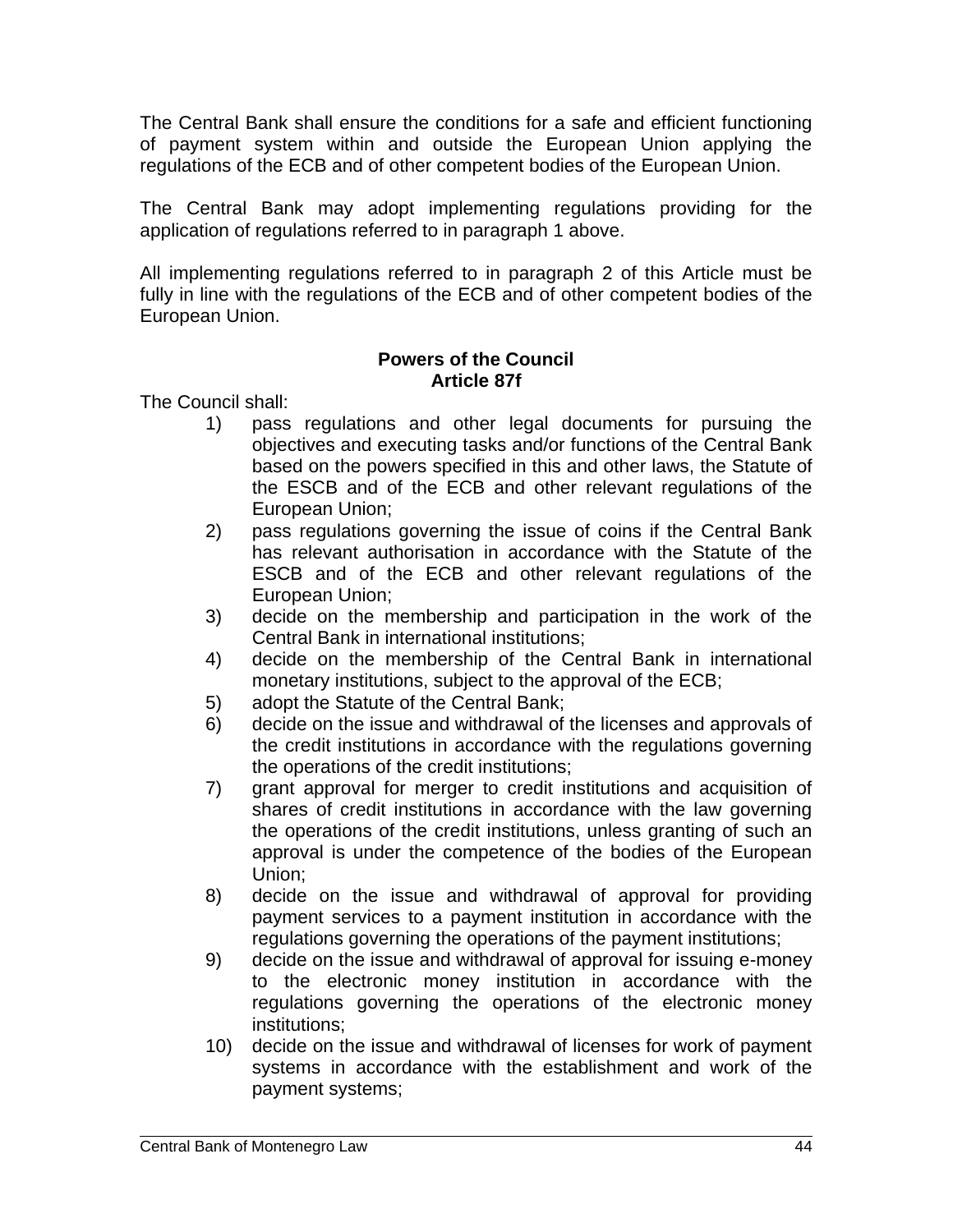- 11) decide on the introduction of safety and other measures for the purpose of maintaining the stability of the financial system as a whole;
- 12) adopt reports to be submitted to the Parliament and Government;
- 13) adopt financial plan and financial statements of the Central Bank;
- 14) determine the tariff for the calculation of fees for services performed by the Central Bank;
- 15) adopt also other legal documents subject to the proposal of the Governor and Vice-Governors;
- 16) perform also other operations specified in this and other laws and the Statute of the Central Bank.

## **Membership in the ECB Governing Council**

### **Article 87h**

The Governor shall be member of the Governing Council of the ECB.

### **Financial Result and Allocation of Profit**

### **Article 87c**

The financial result - profit or loss of the Central Bank shall be determined for each financial year, as the difference between income and expenses which the Central Bank realizes in exercising its tasks and/or functions.

A portion of profit in the amount of 50% of profit determined in accordance with paragraph 1 above shall be allocated to general reserves.

A portion of profit may be allocated into special reserves in the amount determined by the Council and it may not exceed 10% of profits specified in accordance with paragraph 1 above.

The remaining profit shall make the revenue of the budget of Montenegro.

## **Financial Statements and Appointment of Auditor**

#### **Article 87č**

The Central Bank shall draw up and disclose financial statements in accordance with the accounting standards, rules and guidelines of the ECB.

A portion of monetary income of the ESCB and ECB incurred during the implementation of joint monetary policy determined by the ECB in accordance with the Statute of the ESCB and of the ECB shall be included in annual financial statements of the Central Bank.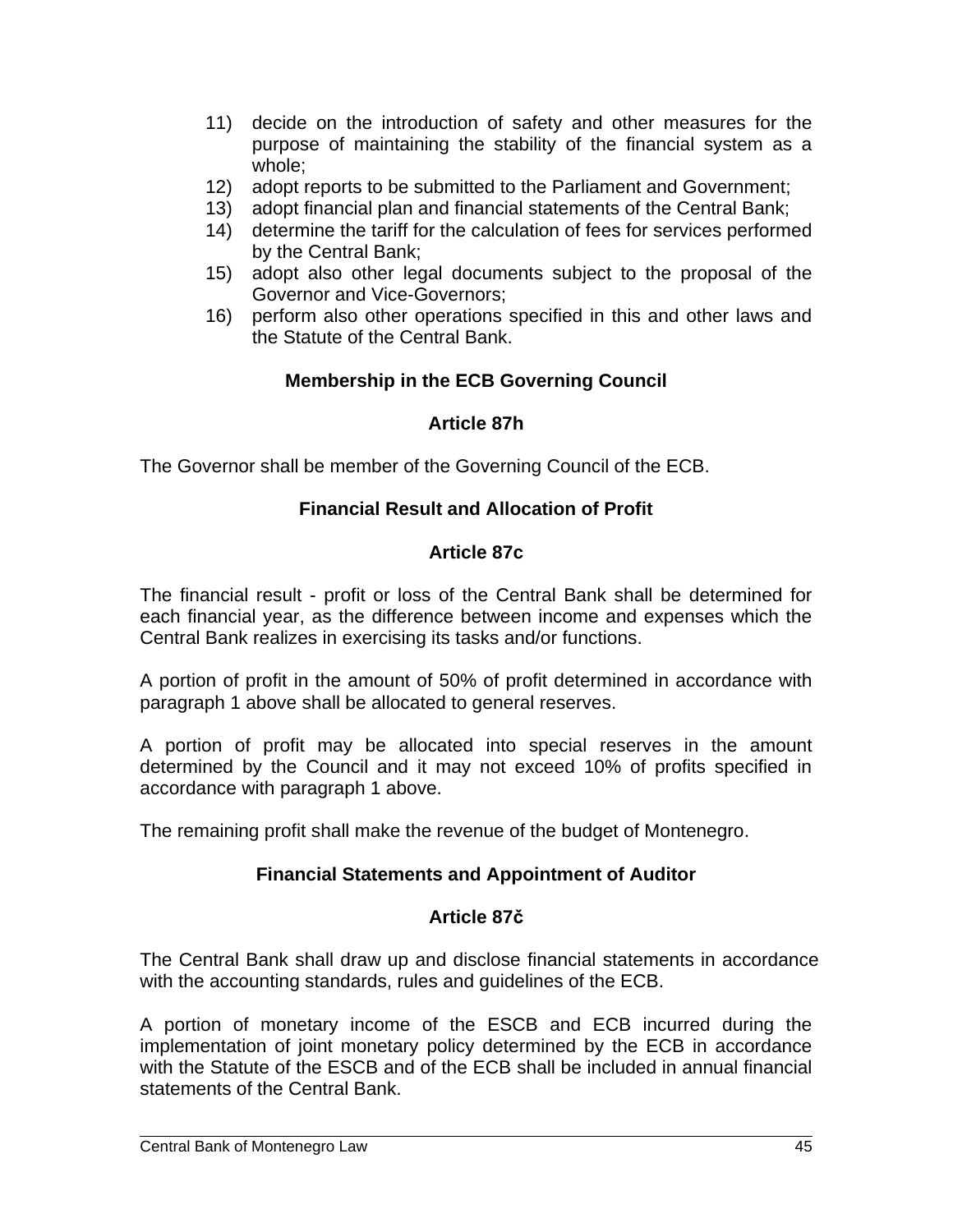Audit of the Central Bank`s financial statements shall be performed by an independent external auditor.

The decision on the appointment of an independent external auditor to audit Central Bank's financial statements shall be passed in accordance with the provisions of Article 27(1) of the Statute of the ESCB and of the ECB.

### **ECB Guidelines and Sanctions**

#### **Article 87dž**

The Central Bank may, in the areas from the ECB competence regulated by the ECB guidelines, pass implementing regulations providing for the application of the ECB guidelines, subject to the approval of the ECB.

The Central Bank shall apply the ECB sanction system.

The Central Bank shall participate in the procedure of imposing ECB sanctions in accordance with the regulations of the ECB and other regulations of the authorities of the European Union.

The provisions of this Law governing offences shall not apply in cases when the actions constituting offence are subject to the ECB sanctions.

#### **XI. PENALTY PROVISIONS**

#### **Offences**

#### **Article 88**

A pecuniary fine ranging from EUR 2,000 to EUR 20,000 shall be imposed against a credit institution or another legal person if they:

- 1) miscalculate minimum reserves or fails to allocate and/or maintain minimum reserves (Article 18 paragraph 3);
- 2) fails to submit the prescribed data, information and reports to the Central Bank within the prescribed timeframe (Article 29 paragraph 2).

For the offences specified in paragraph 1 above, a responsible person in the credit institution shall be fined in the amount ranging between EUR 500 and EUR 2,000.

#### **XII. TRANSITIONAL AND FINAL PROVISIONS**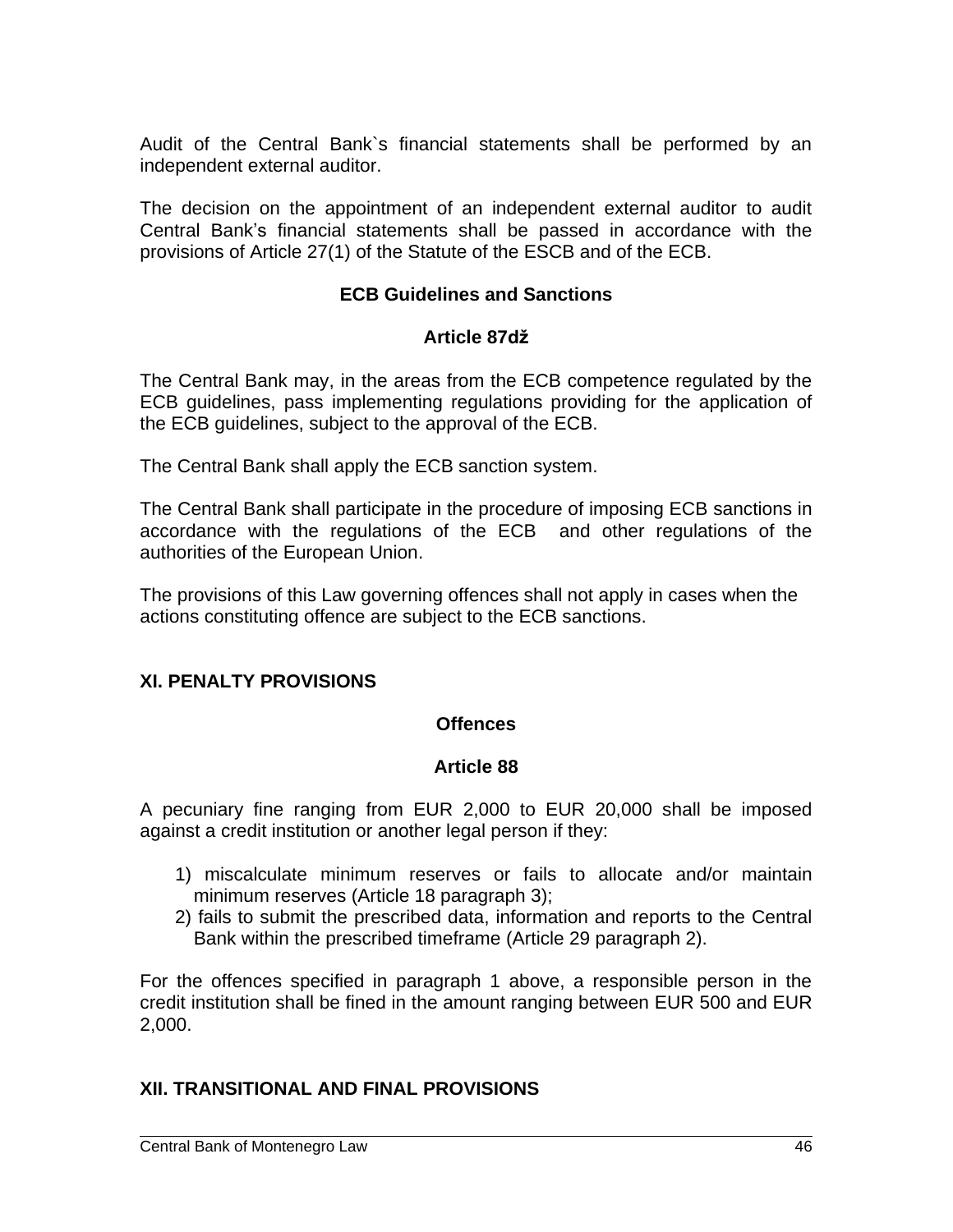### **Continuance of the Central Bank Activities**

#### **Article 89**

The Central Bank established by the Law on the Central Bank of Montenegro (OGRM 52/00, 53/00, 47/01, 04/05) shall continue its activities under that law and shall continue with independent managing, use and disposing of property acquired to the effective date of this law.

#### **Provision of Initial Capital**

#### **Article 90**

The initial capital under Article 12 paragraph 1 of this Law shall be provided from the founding capital set in the Law on the Central Bank of Montenegro (OGRM 52/00, 53/00, 47/01, 04/05) and from general reserves at the Central Bank's disposal as at the day of entry into force of this law.

Should the funds referred to in paragraph 1 of this Article be insufficient to provide the initial capital of the Central Bank in the amount specified in Article 12 paragraph 1 of this Law, any shortfall in funds shall be provided from the budget of Montenegro.

#### **Compliance and Passing of Acts of the Central Bank**

#### **Article 91**

The Central Bank shall bring its Statute into compliance with this law within six months following the day of entry into force of this Law, and other acts referring to internal operation of the Central Bank no later than one year from the day of entry into force of this Law.

The Central Bank shall pass regulations and general acts within the authority granted to it under this law no later than one year following the day of entry into force of this law.

Provisions of the regulations and acts passed pursuant to the Law on the Central Bank of Montenegro (OGRM 52/00, 53/00, 47/01, 04/05) shall remain in effect until the passing of the Statute, regulations and acts under paragraphs 1 and 2 above.

#### **Deadline for Compliance Article 91a**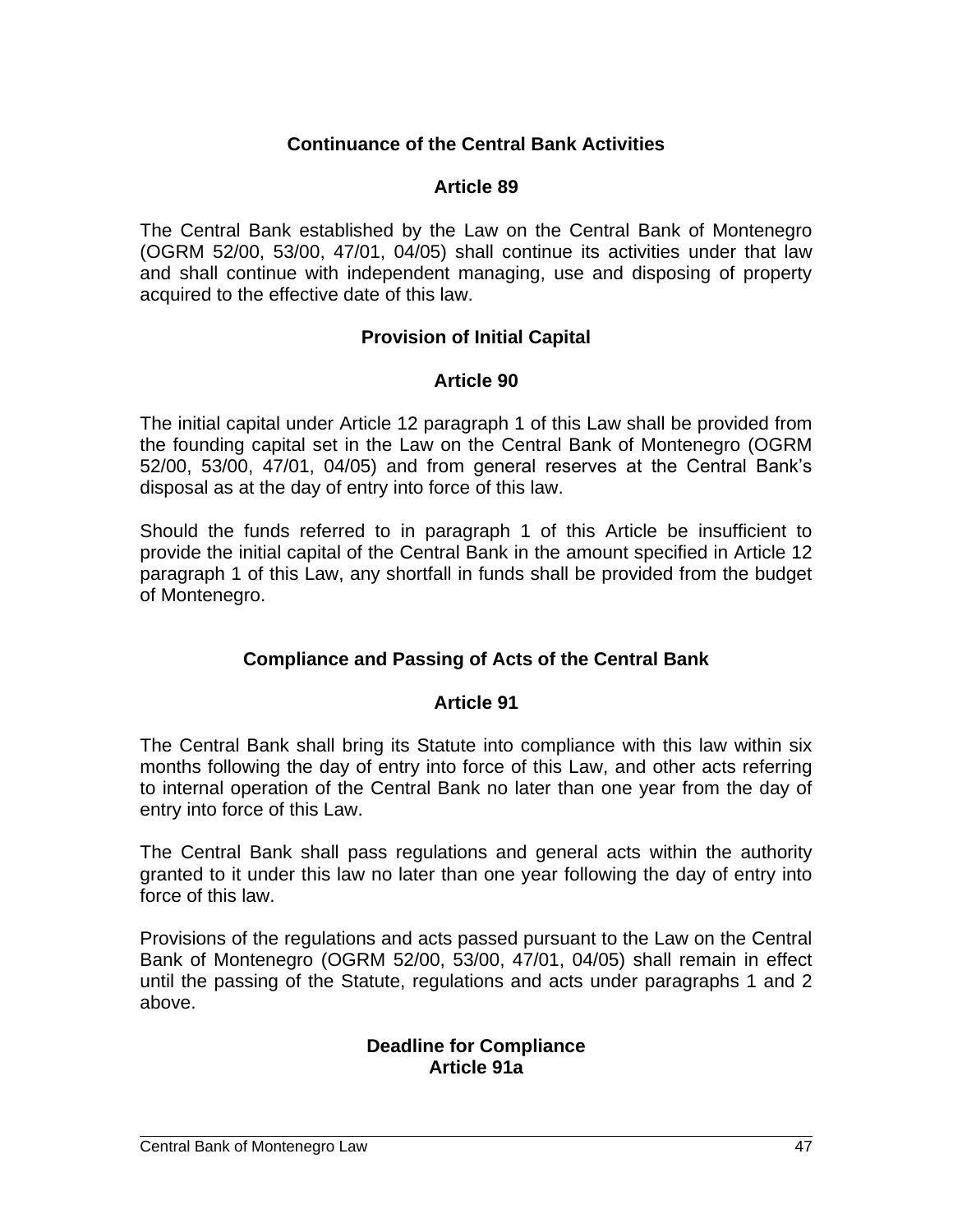The Central Bank shall bring its regulations and general acts in line with this Law within one year following the day of entry into force of this law.

The regulations and general acts passed pursuant to the Central Bank of Montenegro Law (OGM 40/10, 06/13) shall remain in effect until the passing of the regulations and general acts under paragraph 1 above.

## **Status of the Members of the Council**

# **Article 92**

Members of the Council of the Central Bank pursuant to this law shall be appointed within 90 days following the day of entry into force of this law.

Until the appointment of the Council members referred to in paragraph 1 above, functions of the members of the Council of the Central Bank shall be performed by members of the Council of the Central Bank appointed pursuant to the Law on the Central Bank of Montenegro (OGRM 52/00, 53/00, 47/01, 4/05).

# **Exercising of Rights of Members of the Council**

# **Article 93**

Provisions of Article 61 of this Law shall also apply to the executive officers of the Central Bank appointed pursuant to the Central Bank of Montenegro Law (OGRM 52/00, 53/00, 47/01, 4/05) being the Council members as at the day of entry into force of this law.

# **Status of the Central Bank Council Members**

## **Article 93a**

The Vice-Governor for the Banking Supervision and the Vice-Governor for Financial Stability and Payment System appointed before the entry into force of this Law shall continue to act as the Vice-Governors until the expiry of their terms of office.

Until the passing of the decision of transferring certain tasks to the Vice-Governors in accordance with Article 45 paragraph 7 herein, the Vice-Governors referred to paragraph 1 above shall continue to perform their tasks until the entry into force of this Law.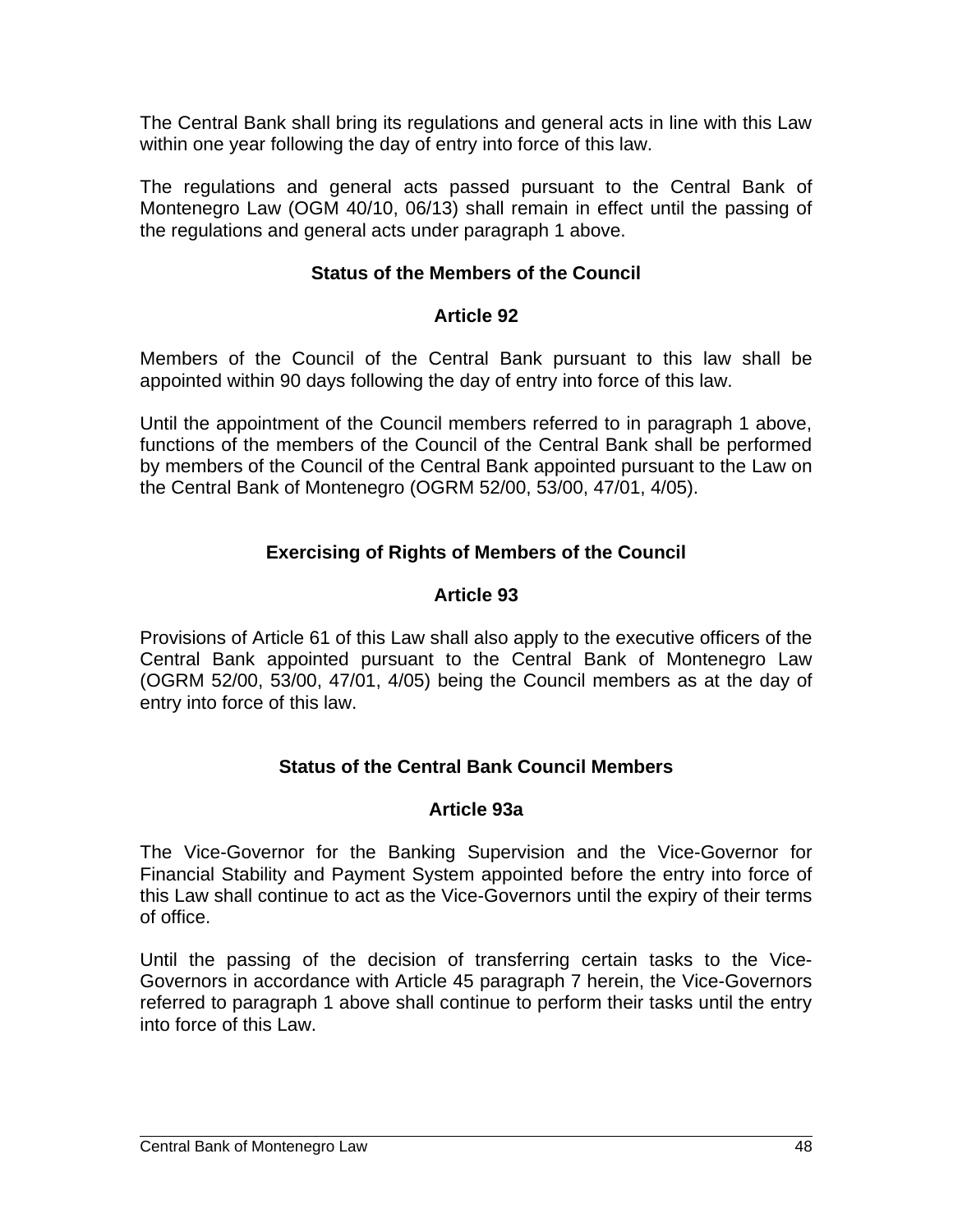The Governor shall submit a proposal for appointing one Vice-Governor referred to in Article 46 paragraph 2 herein within 30 days following the day of entry into force of this Law.

#### **Status of the Central Bank Council Members as of the Day of Montenegro's Accession to the European Union**

### **Article 93b**

As of the day of Montenegro's accession to the European Union, the Governor and the Vice-Governors that performed the function of the Governor and/or Vice-Governors shall continue to perform their tasks until the expiry of their term of office.

As of the day of Montenegro's accession to the European Union, terms of office of the members of the Council not employed with the Central Bank who have been appointed pursuant to Article 50 paragraph 2 herein shall expire.

The Governor shall submit the proposal for appointing the Vice-Governors referred to in Article 87z paragraph 2 herein within 30 days before the day of Montenegro's accession to the European Union.

## **Deferred Application**

## **Article 93c**

At the proposal of the Central Bank, the Parliament of Montenegro shall manage state property referred to in Article 6 herein that exceeds the value of EUR 150.000.000 until the day of Montenegro's accession to the European Union.

Provisions of Articles 87a through 87l herein of this Law shall be applied as of the day of Montenegro's accession to the European Union.

Provisions of Articles 87lj through 87dž of this Law shall be applied as of the day of Montenegro's accession to the European Monetary Union.

# **Cease of Validity of the Law**

## **Article 94**

The Law on the Central Bank of Montenegro (OGRM 52/00, 53/00, 47/01, 4/05), except the provisions under Article 1 paragraph 3 of therein that shall remain in effect until the passing of the special law regulating the legal tender in Montenegro, shall be repealed as of the day of entry into force of this Law.